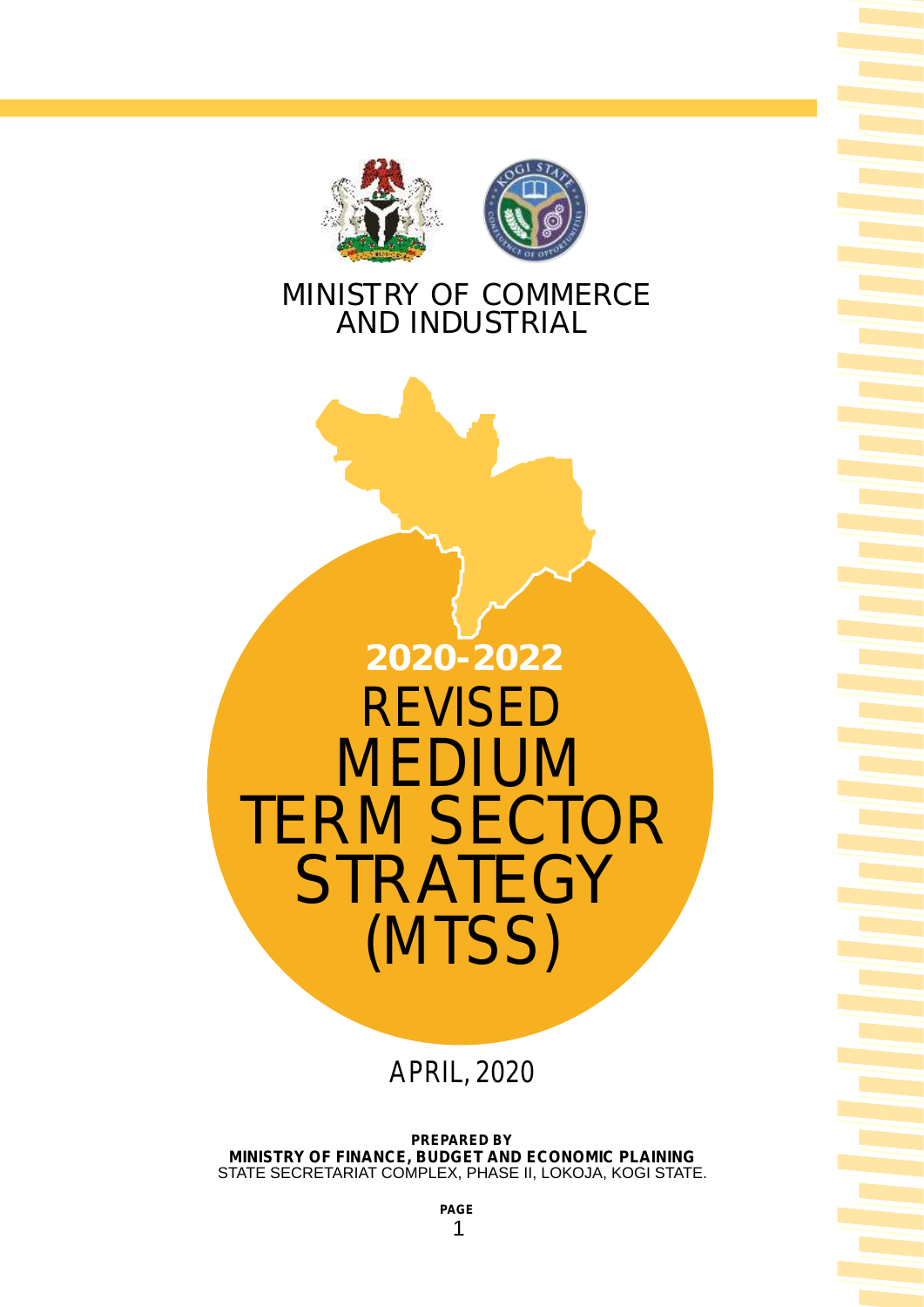

The adoption of Medium Term Sector Strategy (MTSS) by the State Government, to drive service delivery efforts is a novel initiative that will address the shortcomings associated with past initiatives.

The Ministry of Commerce and Industry is lucky to be one of the selected pilot MDAs for the implementation of Medium Term Sector Strategies in the State. MTSS represents a scientific approach to our development planning and budgeting process. Some of the benefits of this is that, it ensures prudence, transparency and accountability in resource allocation and management.

The Medium Term Sector Strategy (MTSS) allows us to have a clearly prioritized and policy driven multi year sector strategies with inbuilt mechanism for monitoring and evaluation to ensure efficiency, effectiveness and value for money. The advantage of the strategy is that, it sets a resource envelope within which priorities are set and costed for implementation in a 3-year period through the annual budgeting process.

This initiative will, no doubt, support the good efforts of the State government to accelerate the pace of development in the State through the Let's Do More Agenda, particularly now that the effects of COVID-19 have compelled us to rethink our priorities.

**Hon. Gabriel Yunusa Olofu** *Hon. Commissioner.*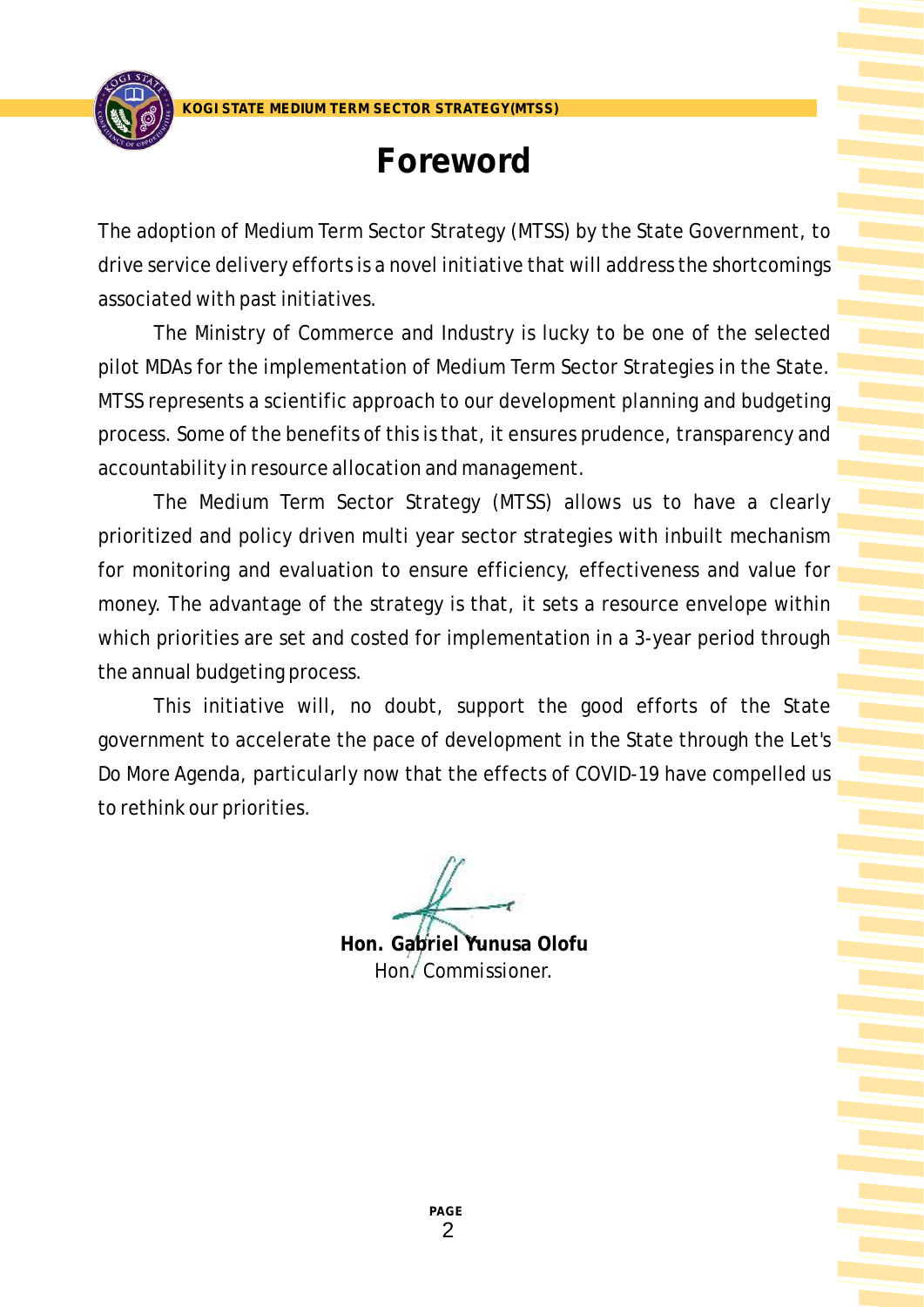

**Acknowledgment**

**KOGI STATE MEDIUM TERM SECTOR STRATEGY(MTSS)**

My profound gratitude goes to the indefatigable, people oriented and digital Governor, Alhaji Yahaya Bello for renewing the hope of Kogi people with the let's do More agenda.

I wish to also commend the effort of the Director Planning Research and Statistics, Mr. Aleni E Allen clay, members of the technical committee of the Ministry of Commerce and Industry's Medium Term Sector Strategies (MTSS) and the Budget Team that rendered impactful technical support in making the Ministry's MTSS a success.

**Mallam Ibrahim Usman**

Perm. Sec. Ministry of Commerce and Industry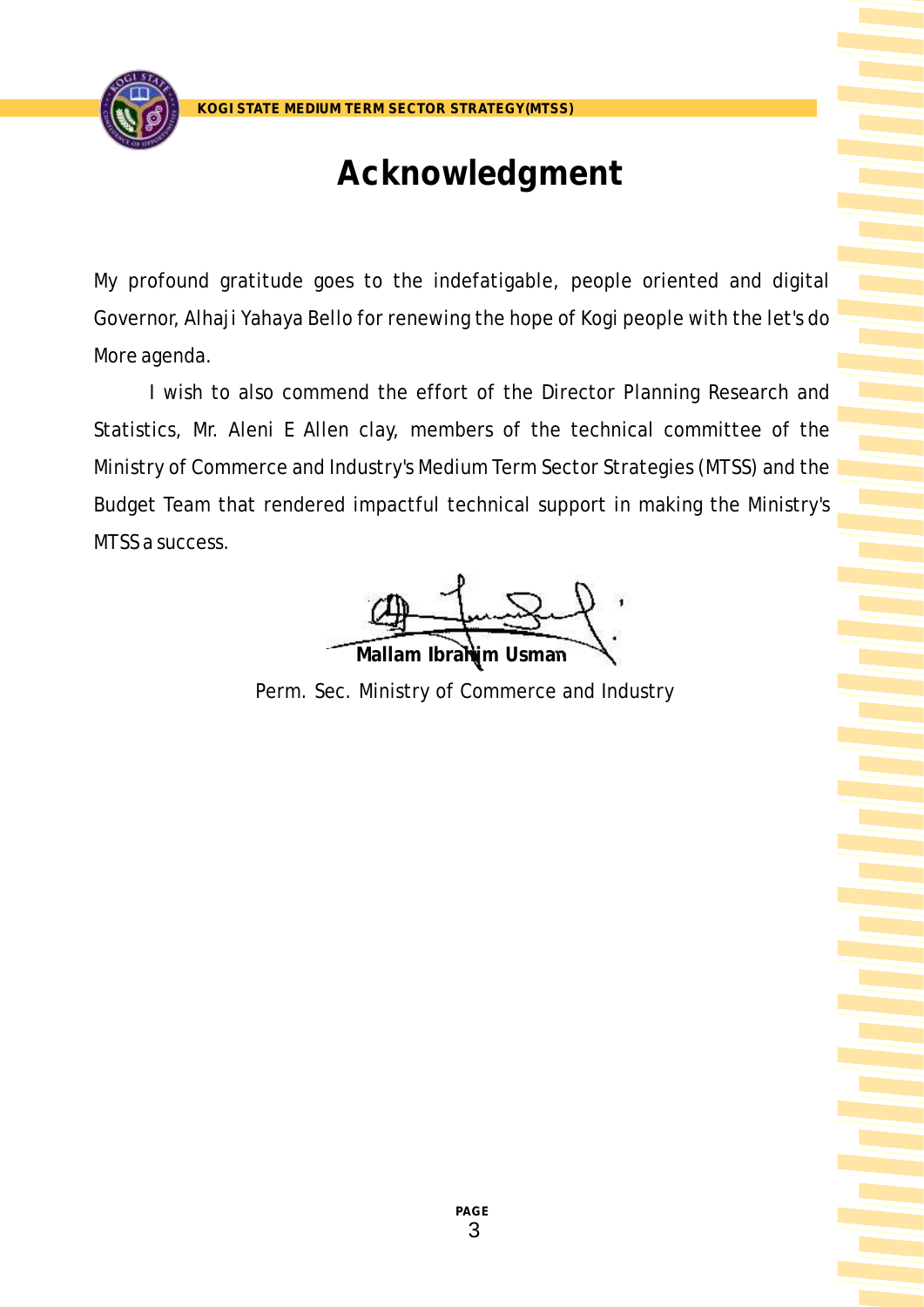

# **Abbreviations**

| 1.  | <b>MTSS</b>    |                              | Medium Term Sector Strategy                         |
|-----|----------------|------------------------------|-----------------------------------------------------|
| 2.  | M & E          | $\overline{\phantom{a}}$     | Monitoring and Evaluation                           |
| 3.  | <b>MFBPEP</b>  | $\blacksquare$               | Ministry of Finance, Budget & Economic Planning     |
| 4.  | <b>MDAs</b>    | $\overline{\phantom{a}}$     | Ministries, Departments and Agencies                |
| 5.  | LGAs           | -                            | <b>Local Government Areas</b>                       |
| 6.  | <b>BOI</b>     | $\overline{\phantom{0}}$     | Bank of Industry                                    |
| 7.  | <b>UNDP</b>    | $\blacksquare$               | United Nations Development Projects                 |
| 8.  | <b>MSMEDF</b>  | $\overline{\phantom{a}}$     | Micro Small and Medium enterprises Development Fund |
| 9.  | <b>PPP</b>     | $\overline{\phantom{a}}$     | Public Private Partnership                          |
| 10. | <b>KEDA</b>    | $\overline{\phantom{a}}$     | Kogi Enterprises Development Agency                 |
| 11. | <b>KOPECS</b>  | $\qquad \qquad \blacksquare$ | Kogi Peoples' Consumer Shop                         |
| 13. | <b>KPIs</b>    | $\overline{\phantom{a}}$     | Key Performance Indicators                          |
| 14. | <b>ASPR</b>    | $\overline{\phantom{0}}$     | Annual Sector Performance Review                    |
| 15. | <b>CBN</b>     | $\overline{\phantom{a}}$     | Central Bank of Nigeria                             |
| 16. | GCCC           | $\overline{\phantom{0}}$     | Government Counterpart Cash Contribution            |
| 17. | <b>SPARCS</b>  |                              |                                                     |
| 18. | <b>PFM</b>     | $\overline{\phantom{a}}$     | <b>Public Financial Management</b>                  |
| 19. | <b>KOSEEDS</b> | $\blacksquare$               | Kogi State Economic Empowerment Development         |
|     |                |                              | Strategy                                            |
| 20. | <b>MTEF</b>    | -                            | Medium Term Expenditure Framework                   |
| 21. | <b>MYBF</b>    |                              | Multi Year Budget Framework                         |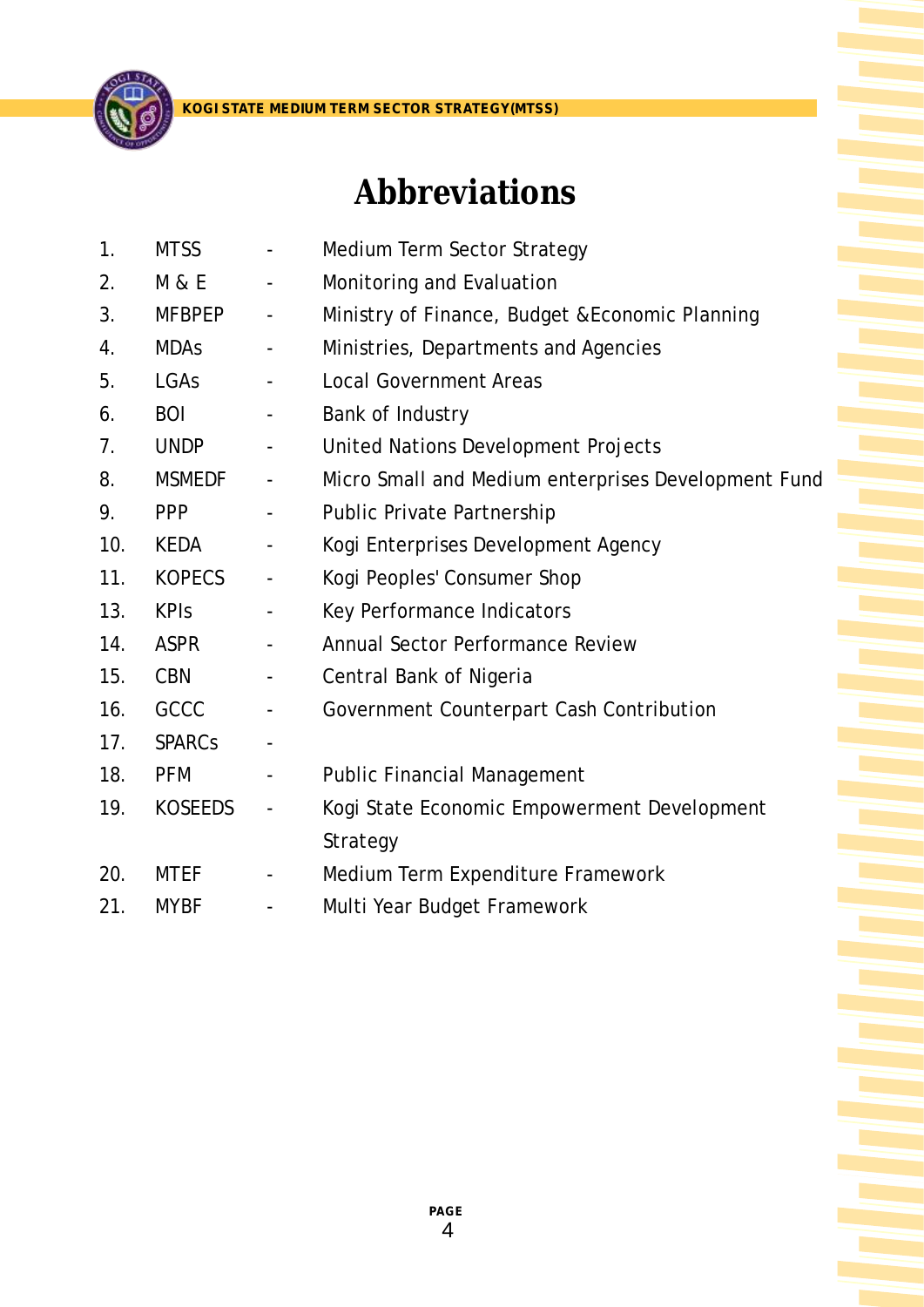

# **TABLE OF CONTENTS**

| Forward<br>Acknowledgement<br>Abbreviations                                                                                                                                                                                                   | المنتجات المنتجات المناد | $\cdots$<br>$\sim 100$ and $\sim 100$                      | $\cdots$<br>$\mathcal{L}_{\text{max}}$ , and $\mathcal{L}_{\text{max}}$ | $\sim$ 1000 and 1000 $\sim$<br>$\mathcal{L}_{\text{max}}$ , and $\mathcal{L}_{\text{max}}$<br>$\mathbf{r}$ and $\mathbf{r}$ are the contract of $\mathbf{r}$ | $\dots$ . $\dots$<br>$\sim 100$ and $\sim 100$ | $\cdots$<br>$\sim 100$ and $\sim 100$<br>$\ldots$ . $\ldots$ | $\ldots$<br>and the company of the company of the company<br><b>Savan Common</b>                                    | $\cdots$<br><b>Save Common</b>                          | $\cdots$<br>$\ldots$ .   | $\overline{2}$<br>3<br>4       |
|-----------------------------------------------------------------------------------------------------------------------------------------------------------------------------------------------------------------------------------------------|--------------------------|------------------------------------------------------------|-------------------------------------------------------------------------|--------------------------------------------------------------------------------------------------------------------------------------------------------------|------------------------------------------------|--------------------------------------------------------------|---------------------------------------------------------------------------------------------------------------------|---------------------------------------------------------|--------------------------|--------------------------------|
| Chapter 1<br>Aims and Objectives of the Document<br>1.1<br>1.2.<br>Summary of the processes used<br>Summary and Conclusion<br>1.3<br>Outline of the Structure of the Document<br>1.4.                                                         |                          |                                                            |                                                                         | and the company                                                                                                                                              |                                                | $\mathbf{r}_{\text{max}}$<br>المنتبذ                         | $\ldots$ . $\ldots$ . $\ldots$ . $\ldots$ . $\ldots$<br>$\mathbf{r}$ and $\mathbf{r}$<br>$\ldots$                   | <b>Service</b> Contractor<br>$\ldots$ .<br>أأراد المتمد | $\ldots$ .<br>$\ldots$ . | $\mathcal{I}$<br>8<br>10<br>11 |
| Chapter 2                                                                                                                                                                                                                                     |                          |                                                            |                                                                         |                                                                                                                                                              |                                                |                                                              |                                                                                                                     |                                                         | $\ldots$ .               |                                |
| A brief background of the State<br>2.1                                                                                                                                                                                                        |                          |                                                            |                                                                         |                                                                                                                                                              |                                                |                                                              | <b>Service</b>                                                                                                      | $\ldots$                                                | $\cdots$<br>$\cdots$     | 12<br>12                       |
| State level General Information on Population<br>A brief introduction to the Sector <b>Contrary the Sector Contrary and Section</b><br>2.2                                                                                                    |                          |                                                            |                                                                         |                                                                                                                                                              |                                                |                                                              |                                                                                                                     |                                                         | $\ldots$ .<br>$\ldots$ . | 17                             |
| 2.3<br>The current situation in the Sector<br>Overview of the sector's institutional structure<br>2.4                                                                                                                                         |                          |                                                            |                                                                         |                                                                                                                                                              | $\mathbf{r}$                                   | $\cdots$<br>.                                                | $\cdots$<br>.                                                                                                       | <b>Salar</b>                                            | .<br>.                   | 17<br>18                       |
| STATEMENT OF THE SECTOR'S MISSION, VISION AND CORE VALUES<br>2.5<br>2.5.1<br>Mission Statement <b>Contract Contract Contract Contract Contract Contract Contract Contract Contract Control</b>                                                |                          |                                                            |                                                                         |                                                                                                                                                              |                                                |                                                              |                                                                                                                     |                                                         | $\cdots$                 | 19<br>19                       |
| 2.5.2                                                                                                                                                                                                                                         |                          |                                                            |                                                                         |                                                                                                                                                              |                                                | $\ldots$                                                     | .                                                                                                                   | .<br>$\cdots$                                           | .<br>.                   | 19                             |
| 2.5.3<br>CORE VALUES<br>2.6                                                                                                                                                                                                                   |                          | المستور المتنبي والمنتقل والمتنب المتنبي والمنتقل والمنتقل |                                                                         |                                                                                                                                                              |                                                |                                                              |                                                                                                                     | $\ldots$<br>$\ldots$                                    | $\ldots$ .<br>.          | 19<br>20                       |
| The sector's goals and programmes for the MTSS period<br>2.7<br>Chapter 3<br>The Development of Sector Strategy                                                                                                                               |                          |                                                            |                                                                         |                                                                                                                                                              |                                                | $\sim$ $\sim$ $\sim$ $\sim$ $\sim$ $\sim$                    | $\cdots$                                                                                                            | . <i>.</i> .<br>$\cdots$                                | .<br>.                   | 21<br>23                       |
| 3.2<br>Resource Constraints<br>3.3<br>Contributions from partners                                                                                                                                                                             |                          |                                                            |                                                                         |                                                                                                                                                              | $\cdots$                                       | $\ldots$ .<br>$\ldots$                                       | $\ldots$ .<br>$\cdots$                                                                                              | <b></b><br>$\cdots$                                     | $\ldots$<br>.            | 23<br>32                       |
| Program connections between Sector MDAs<br>3.4<br>3.5                                                                                                                                                                                         |                          |                                                            |                                                                         |                                                                                                                                                              |                                                |                                                              | <b>Sales</b>                                                                                                        | $\ldots$ . The set of $\mathbb{R}^n$                    | .                        |                                |
| Outline of Key Strategies<br>Justification<br>3.6                                                                                                                                                                                             |                          | the company of the company of the company of the company   |                                                                         |                                                                                                                                                              | <u> 1986 - Januar Stein, martin f</u>          |                                                              | $\mathbf{r}$ , $\mathbf{r}$ , $\mathbf{r}$ , $\mathbf{r}$<br>$\mathbf{1},\mathbf{1},\mathbf{1},\mathbf{1},\ldots$ . | <b>Savanning</b><br>$\ldots$ . $\ldots$                 | <br>$\ldots$             | 38                             |
| Result Framework Come and the Result Framework<br>3.7<br>3.8                                                                                                                                                                                  |                          |                                                            |                                                                         |                                                                                                                                                              |                                                | $\mathbf{r}$ , $\mathbf{r}$ , $\mathbf{r}$ , $\mathbf{r}$    | $\ldots$ . The set of $\mathbb{R}^n$                                                                                | <b>Sales</b>                                            | $\ldots$ .               | 38<br>39                       |
| Chapter 4<br>Three Year Expenditure Projections Monitoring and Evaluation                                                                                                                                                                     |                          |                                                            |                                                                         |                                                                                                                                                              |                                                |                                                              |                                                                                                                     |                                                         |                          | 40                             |
| 4.1<br>Public Involvement <b>Contract Contract Contract Contract Contract Contract Contract Contract Contract Contract Contract Contract Contract Contract Contract Contract Contract Contract Contract Contract Contract Contract</b><br>4.2 |                          |                                                            |                                                                         |                                                                                                                                                              |                                                |                                                              |                                                                                                                     |                                                         |                          | 40<br>40                       |
| Chapter 5<br>Identifying Sources of Data against the Results Framework<br>5.1                                                                                                                                                                 |                          |                                                            |                                                                         |                                                                                                                                                              |                                                |                                                              |                                                                                                                     |                                                         |                          | 40                             |
| 5.2<br>5.3                                                                                                                                                                                                                                    |                          |                                                            |                                                                         |                                                                                                                                                              |                                                |                                                              |                                                                                                                     |                                                         |                          | 42<br>42                       |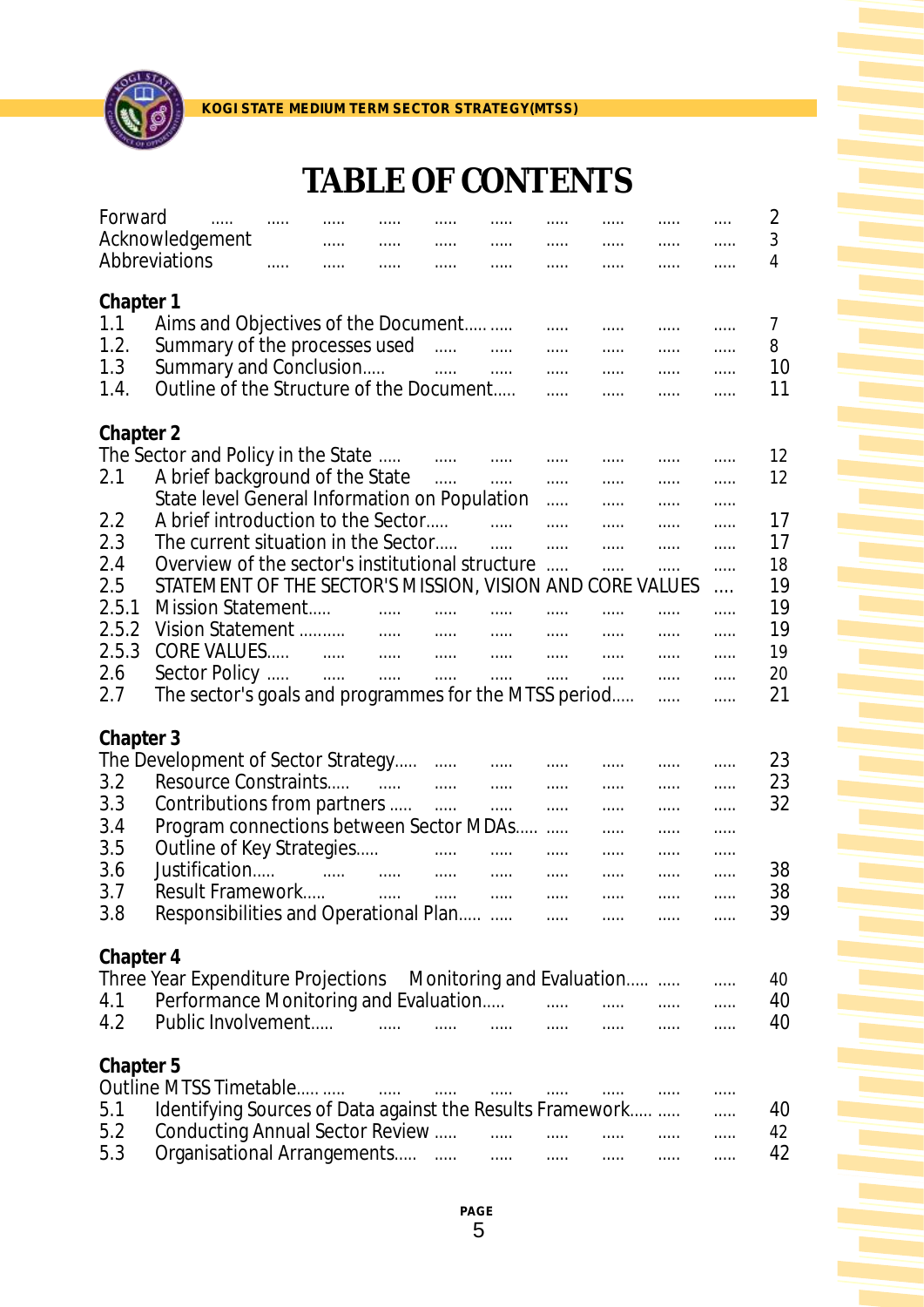

**List of Tables**

Table 1: Summary of State Level Goals, Sector Level Goals, Programmes and **Outcomes** 

Table 2: Goals, programmes and outcome deliverables

Table 3: Summary of 2019 Budget Data for the Sector

Table 4: Summary of 2020 Budget Data for the Sector

Table 5: Summary of the Review of Ongoing and Existing Projects Scorecard

(Ranked by Average score for Ongoing and Existing Projects and by Final Score

for New Projects)

Table 6: Capital Costs Commitments

Table 7: Personnel Costs – Existing and Projected

Table 8: Overhead Costs – Existing and Projected

Table 9: Summary of Cancelled/Shut Down Projects

Table 10: Grants and Donor Funding

Table 11: Summary of Projects' Expenditures and Output Measures

Table 12: Data Sources for Outcome and Output KPIs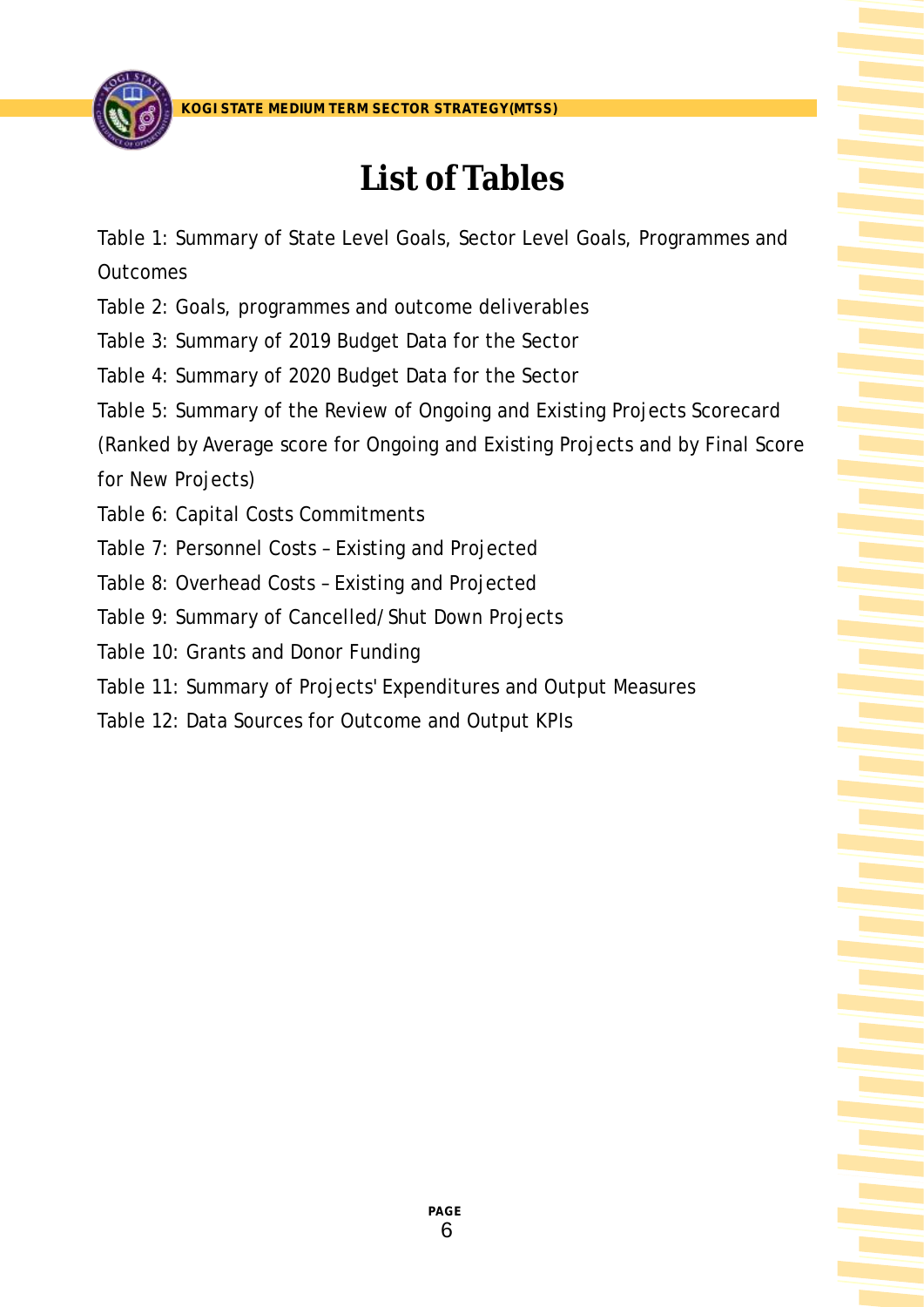

# **Chapter 1**

**Introduction** 1.1 Aims and Objectives of the Document

A Medium Term Sector Strategy (MTSS) is a Public Financial Management (PFM) tool that links policy, planning and annual budgets. While State policies outline the high level and long-term goals, MTSS presents costed necessary inputs and activities to deliver specific outputs in the medium term to achieve the long term big picture of State policies. Thus, MTSS is the road map that translates long term ambition to medium term reality using clearly plotted priorities, deliverables and costs.

MTSS outlines the projects and programmes that will be carried out in a sector over a three-year period and answer questions like: how much each programme and project will cost; where the funding for the projects comes from; Who will execute the projects; and When to execute the projects.

MTSS forms the basis of annual budget update. This ensures consistency in planning and reduces the potential for projects to be left incomplete or in-operational due to lack of future funding.

MTSS is part of reform process for improving delivery and conception of annual budget in the State. It is part of the overall plan of Medium Term Expenditure Framework which was adopted by the State Government for its budgetary process.

This Medium Term Sector Strategy (MTSS), covering the period of 2020-2022 contains proposed activities to drive and deliver the State Development Plan agenda as captured in the NEW DIRECTION BLUEPRINT, KOSEEDS, MTEF/MYBF let do MORE and ANNUAL BUDGET DOCUMENT. It is within this framework that the Ministry of commerce and industry sector articulates it's MTSS for 2020 – 2022 aimed at accurate planning and good governance towards overall socio-economic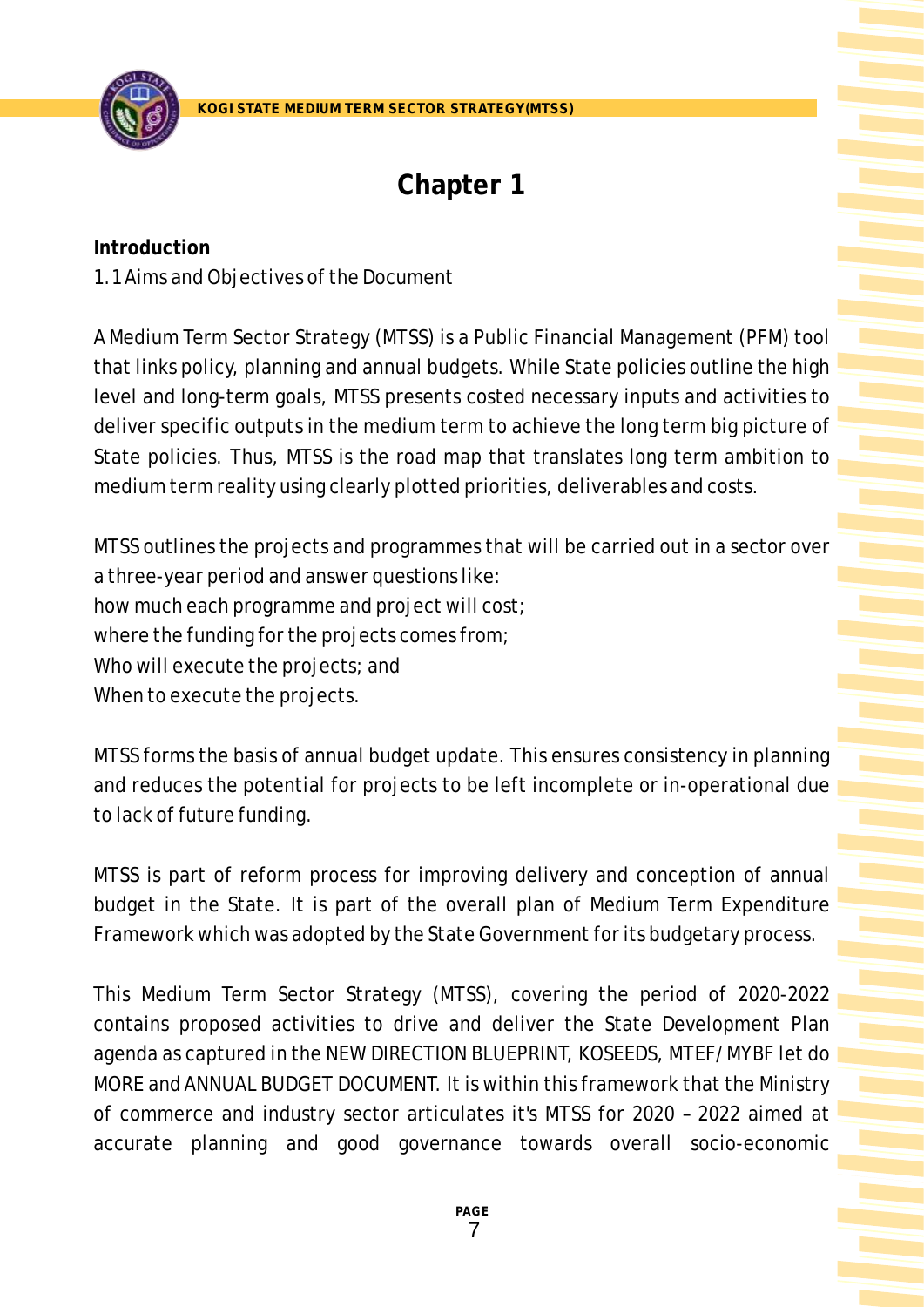

development and prosperity of the State.

This is an activity based technique at improving strategic planning and efficiency of public expenditure. This also aims at aligning the budget proposals of MDAs to their respective sector policies, targets and goals.

The MTSS will help government Ministries, Departments and Agencies (MDAs) make the best use of Kogi State resources to deliver public services and improve the welfare of citizens. It will streamline planning and budgeting; officers are encouraged to factor in on-going and future recurrent costs of maintaining capital investments; officers have the opportunity to allocate the costs of capital investments over several years rather than one year, given that many capital projects take several years to complete. MTSS recognizes differences between sectors whilst it provides decision makers with a consistent framework for allocating sector budgets from year to year. MTSS encourages result-based planning, budgeting, monitoring and evaluation, performance driven management by shifting emphasis from input to output and outcome thereby delivering results to achieve policy goals.

### **1.2. Summary of the process used**

MTSS development process commenced with consultations among Key policy makers from the sector on the process, as part of preparatory activities, the sector planning team conducted an annual performance assessment to establish baseline to guide the development of MTSS targets and strategies for achieving its objectives.

Membership of the Ministry of Commerce and Industry Sector team headed by the Hon. Commissioner Ministry of Commerce and Industry, Permanent Secretary, Directors and other management staff.

Upon the receipt of the sector's resource envelop from the resource projections of Multi-Year Budget Framework (MYBF), the coordinating directorate of the sector invited the Sector Planning Team for a meeting to discuss the sector envelop and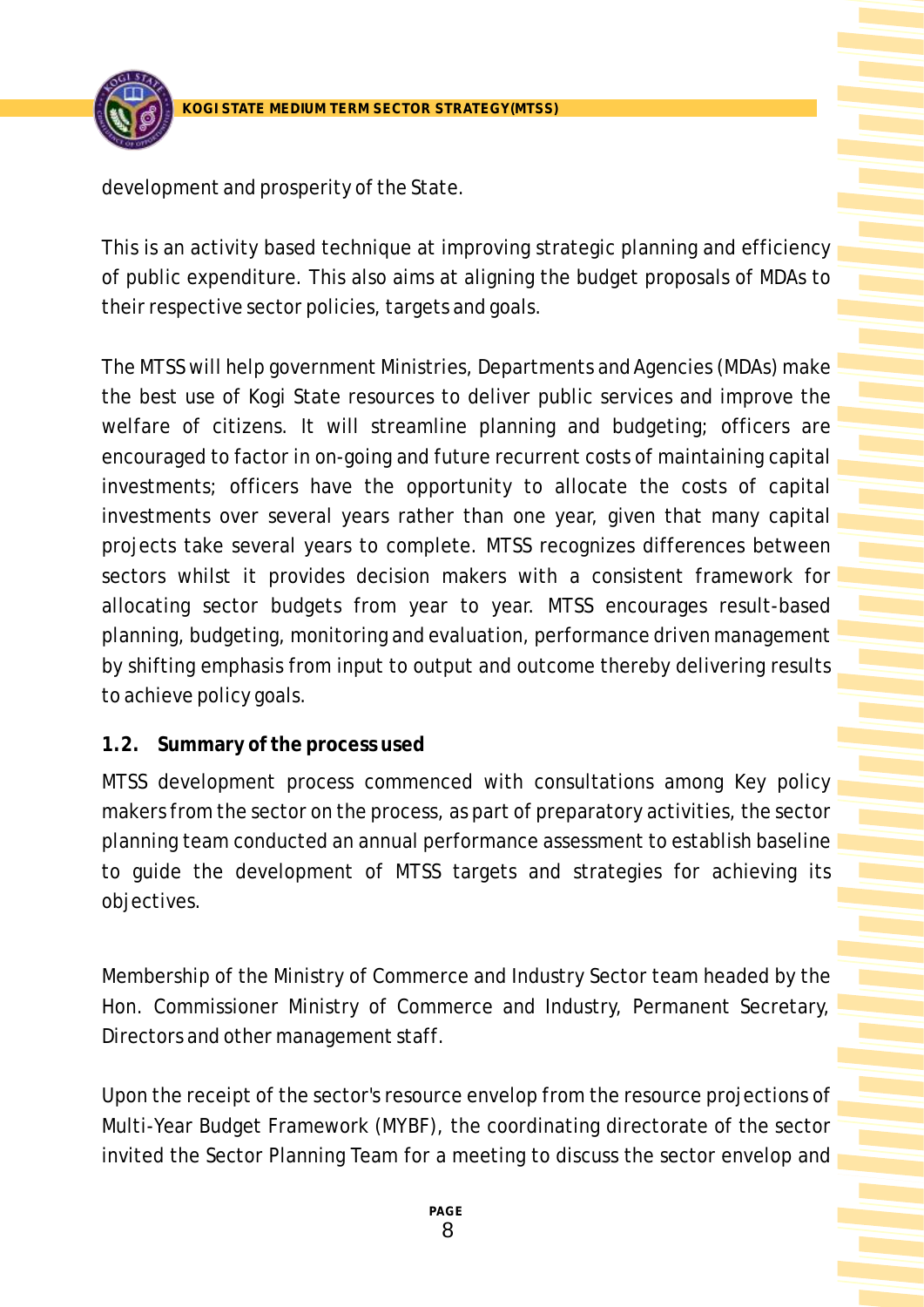

work out modalities of sharing proportionately the contents of the envelop to the various units of the sector. After the meeting, the Directors came up with their departmental projects for the preparation of MTSS documentation.

The Annual Sector Performance Review (ASPR) which is a vital process in the development of the Commerce sector MTSS was conducted in the first quarter of 2020.

*The overarching purpose of the ASPR is to:*

- 1. Identify the status of interventions that had taken place in the sector in 2019 fiscal year.
- 2. Establish the performance status for 2019; identify the relationship between the financial investment, institutional/organizational capacity in the sector and the results.
- *3. Establish a performance trend on each of the outcome KPIs in the results Framework for the sector, where data are available.*
- *4. Recommend optimal direction for realistic outcome targets in the Medium Term Development Plan and the Medium Term Sector Strategy.*

This was undertaken by the sector Monitoring and Evaluation (M&E) officers with the guidance provided by the Director – M&E of Kogi State. Update information of KPIs to be provided by M&E Department in collaboration with Kogi State Bureau of Statistics. This process is vital as it tracks the Kogi State progress against planned outputs and outcome targets for the sector. The rollover process of the MTSS process is anchored on the outcome of this review.

The key steps involved the Constitution of Core Team Members on MTSS and training of team members across the State MDAs. Other activities include:

- a) Review of existing High Level Policy documents of Kogi State Government with focus on the delivery of the General Public Services sectoral goal in line with the overall State Policy Thrust in line with New Direction Blueprint.
- b) Clearly articulates medium-term (three years) goals and programmes against the background of the overall goals and the attainment of the overall policy thrustof the State.
- c) Identifying and documenting the key initiatives (that is, projects and programmes) that will be embarked upon to achieve goals and objectives as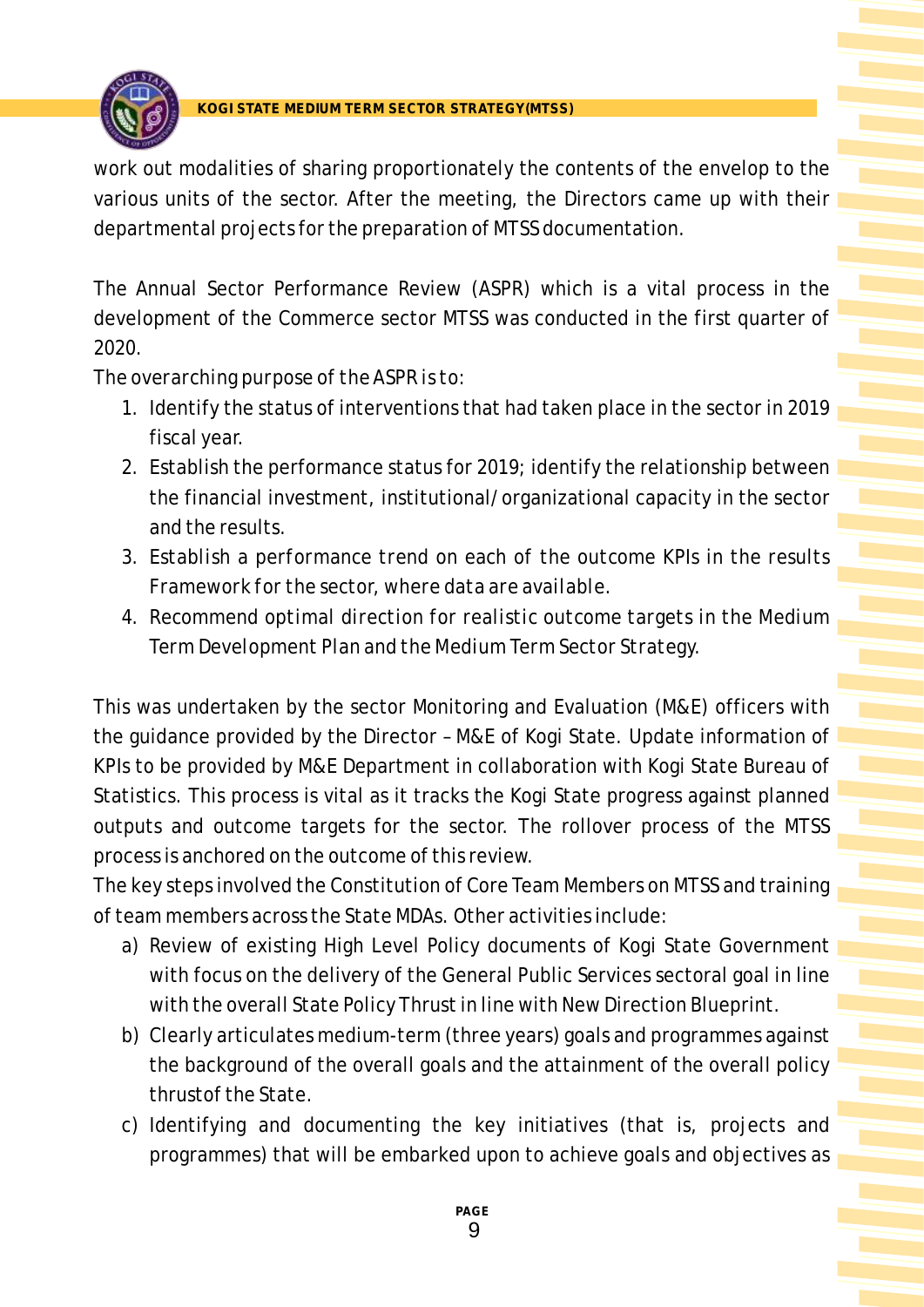

let do MORE enshrined in New Direction Blueprint.

- d) Costing and identifying key initiatives in a clear, accountable and transparent manner.
- e) Phasing implementation of the identified initiatives over the medium-term to achieve value for money.
- f) Defining the expected outcomes of the identified initiatives in clear measurable terms (KPIs).
- g) Linking expected outcomes to their objectives and goals.
- h) Linking the expected outcomes to specific (location, LGA, village, ward).

### **1.3 Summary and Conclusion**

*The document which is Budget and Planning Sector MTSS 2020-2022 is embedded with the following programmes:*

- I. Supporting Small and Medium Scale Enterprises
- II. Increased employment opportunities for youths in the State;
- **III. Creating the enabling environment for business to strive**
- **IV. Collaborating with necessary agency on infrastructural development**.

### *With this State level goals:*

- i. Poverty Alleviation
- ii. Youth Development
- **iii.Private Sector Growth and Development**
- iv. Infrastructural development

*The Commerce and Industry Sector goal is stated below:*

- **i. Developing ideas and initiative to increase commercial activities**
- ii. Prompt funding of programme on Skill acquisition
- **iii.Public Private Partnership Initiatives**
- **iv. Reformation of social amenities**

*Above all, the Commerce and Industry Sector MTSS 2020-2022 is targeting the following outcomes:*

- i. Increase in income level of the masses
- ii. Reduction in Youth Unemployment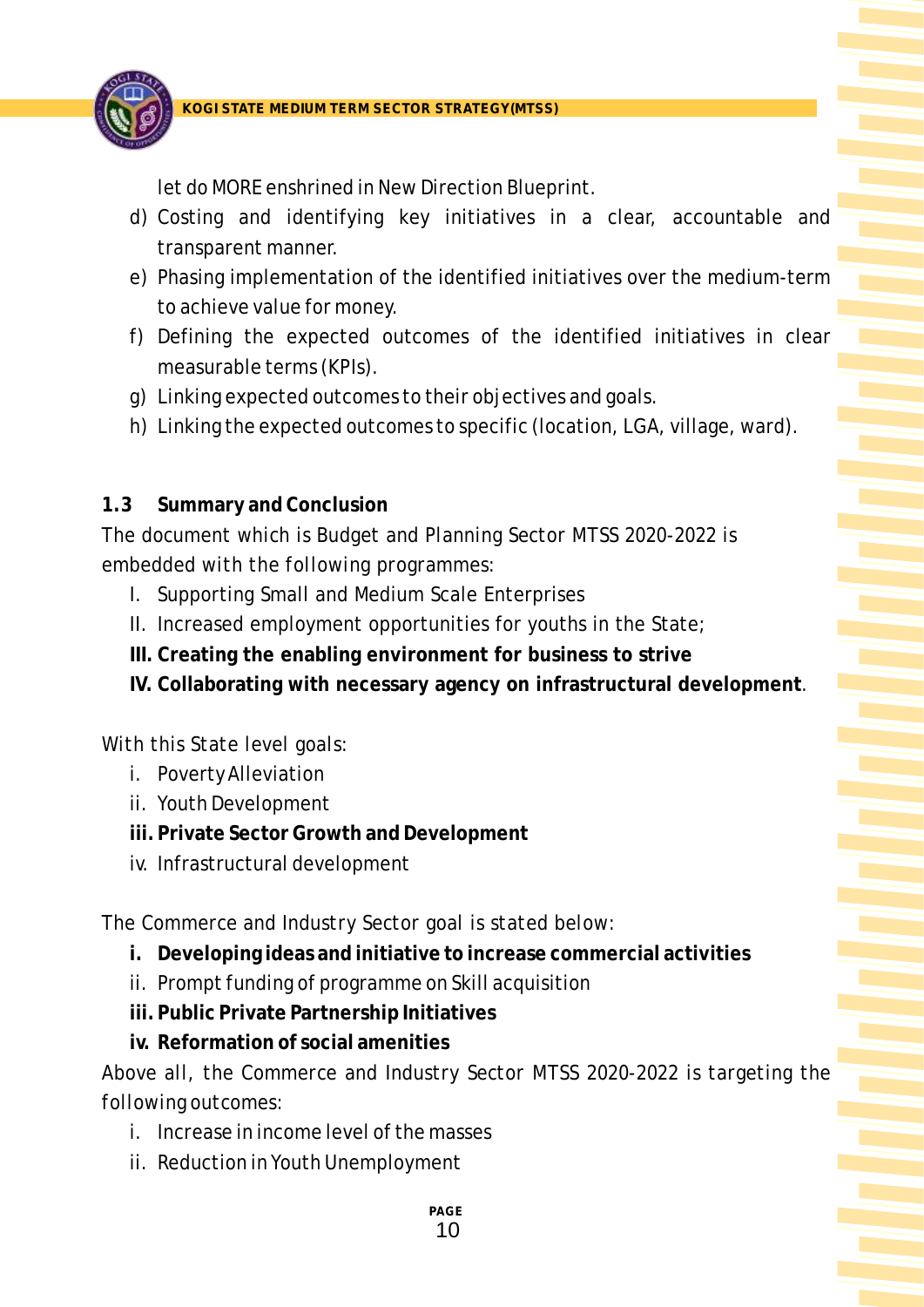

- iii. Increase in business activities and in turn increase internally generated revenue
- iv. To attract investment

### **1.4. Outline of the Structure of the Document**

**Kogi State Commerce Sec**tor MTSS 2020-2022 is structured into five chapters. Chapter one looks at the introduction with brief discussion on aims and objectives of the document, summary of the processes used, summary and conclusion and outline of the structure of the document.

Chapter two deals with The Sector and Policy in the State. Commerce and Industry MTSS 2020-2022 and Kogi State policies were discussed under the following headings: a brief background of the State; a brief introduction of the Sector; current situation in the Sector; overview of the sector's institutional structure; statement of the sector's mission, vision and core values; sector policy and sector's goals and programmes.

Chapter three captures the development of sector strategy with the following sections: major strategic challenges; resource constraints; contributions from partners; program connections between Sector MDAs; outline of key strategies; justification; result framework and responsibilities and operational plan.

Chapter four summarizes the three-year expenditure projections as performance monitoring and evaluation and public involvement.

Chapter five examines sources of data against the results framework and conducting annual sector review.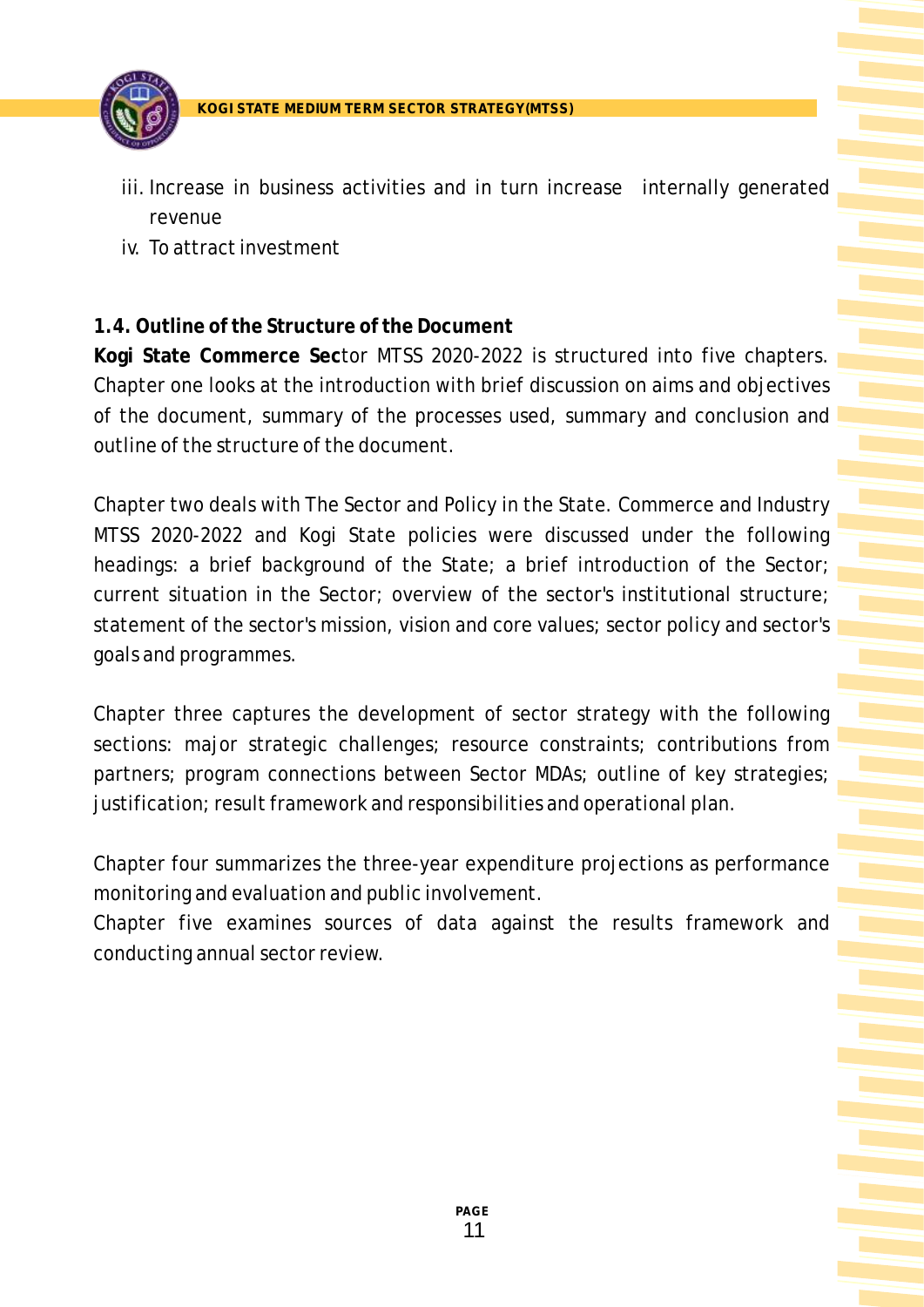

# **Chapter 2**

**The Sector and Policy in the State**

**2.1 Abrief background to the State**

Kogi State is one of the thirty-six states that constitute the Federal Republic of Nigeria. Located in the North-Central geopolitical zone of Nigeria; the State was carved out of the old Benue and Kwara States on 27th August 1991. As per 1999 Constitution of Federal Republic of Nigeria, the State comprises 21 Local Government Areas (239 Wards), which are divided into 25 State Constituencies, grouped into 9 Federal Constituencies and 3 Senatorial Districts.

Lokoja is the capital of Kogi State. Lokoja was also the first administrative capital of modern-day Nigeria. The State is also known as the Confluence State as this is where the Rivers Niger and Benue merged as one.

The State covers an area of 28,312.6 sq km sharing boundaries with nine States and FCT as follows: -

Northern Boundary: Niger, Nassarawa and FCT. Western Boundary: Kwara, Ekiti, Ondo, and Edo. Eastern Boundary: Benue, Anambara and Enugu.

The State capital has major road traffic link to FCT Abuja and has 21 Local Government Areas 239 wards divided into 3 Senatorial Districts, 9 Federal Constituencies 25 State Constituencies and 239 Wards.

Kogi State is structured into 21 Local Government Areas and it comprises three major ethnic groups i.e. Igala, Ebira/Egbura and Okun (Yoruba) otherminor groups include – Bassa Kwomu, Bassa Nge, Kakanda, Kupa, Ogori/Magongo, Nupe, Oworo,Gwari etc.

## **Climate**

Kogi State has an average maximum temperature of 33.2°C and average minimum of 22.8°C. Lokoja, the State capital is generally hot throughout the year. The State has two distinct weathers, the dry season, which lasts from November to March and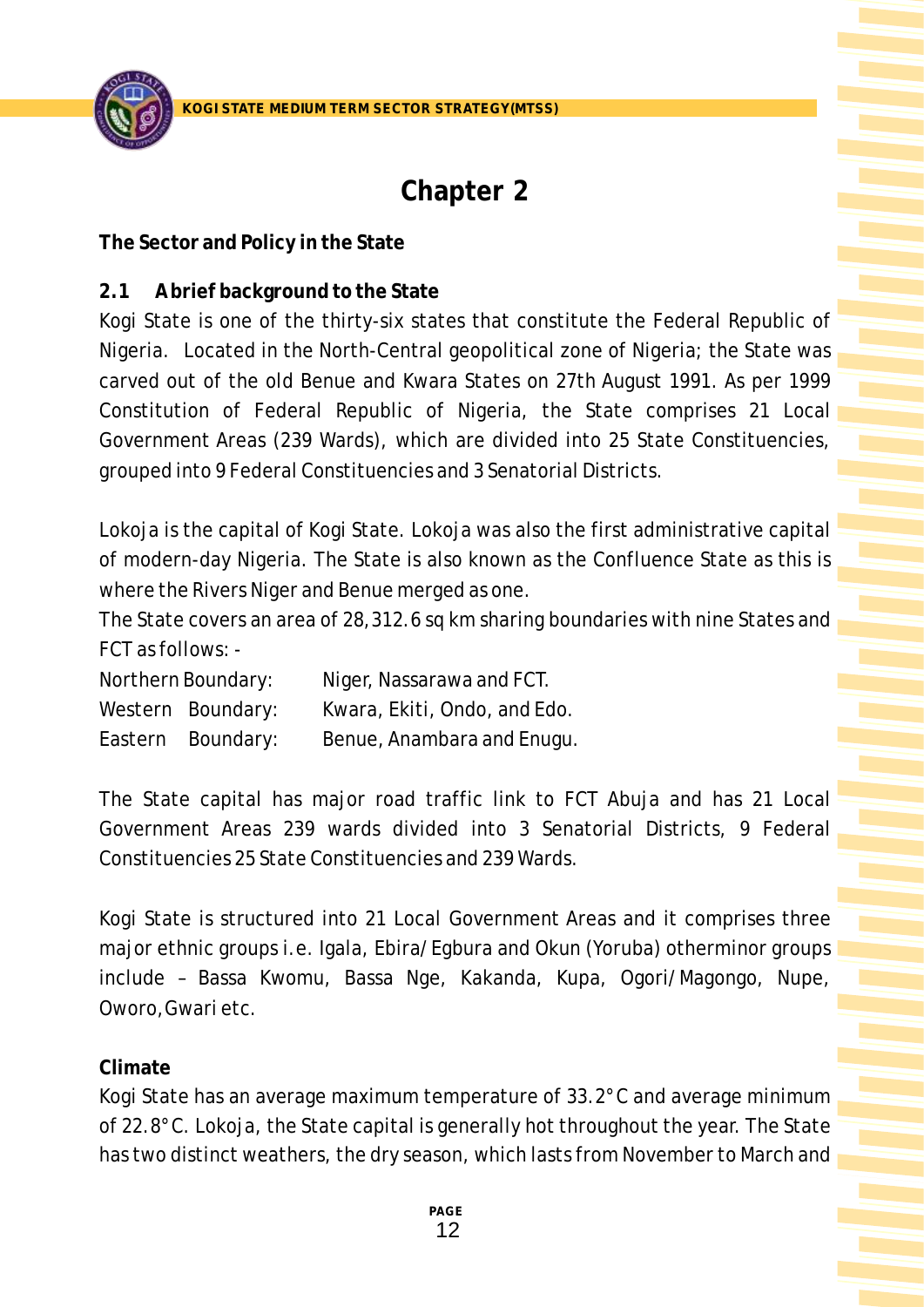

rainy season that last from April to October. Annual rainfall ranges from 1,016mm to 1,524mm.The vegetation of the State consists of mixed leguminous (guinea) woodland to forest savannah. Wide expanse of FADAMA in the river basin and long stretches of tropical forest in the Western and Southern belts of the State.

### **Demography**

Kogi State has a total land area of 28,313.53 square kilometres and a projected population of 3.8 million people (2012 NBS Abstract). It lies on latitude 7.49°N and longitude 6.45°E with a geological featured epicting young sedimentary rocks and alluvium along the riverbeds, which promotes agricultural activities. The State features ferrasols soil type and famous hills like Ososo hills, which spread from Edo State to the western part of Kogi State and Aporo hill on the eastern part. Another famous mountain is Mount Patti, which lies in Lokoja and stands at about 1500 metres above sea level.

| Age Group     | Male    | Female  | Total   |
|---------------|---------|---------|---------|
| $0 - 4$ years | 319,647 | 304,402 | 624,049 |
| $5 - 9$ years | 259,249 | 239,650 | 498,899 |
| 10 - 14 years | 202,570 | 181,527 | 384,097 |
| $15 - 19$     | 173,998 | 170,411 | 344,409 |
| $20 - 24$     | 132,835 | 161,201 | 294,036 |
| $25 - 29$     | 118,076 | 154,652 | 272,728 |
| $30 - 34$     | 98,618  | 113,253 | 211,871 |
| $35 - 39$     | 80,731  | 82,439  | 163,170 |

### **State level General Information on Population**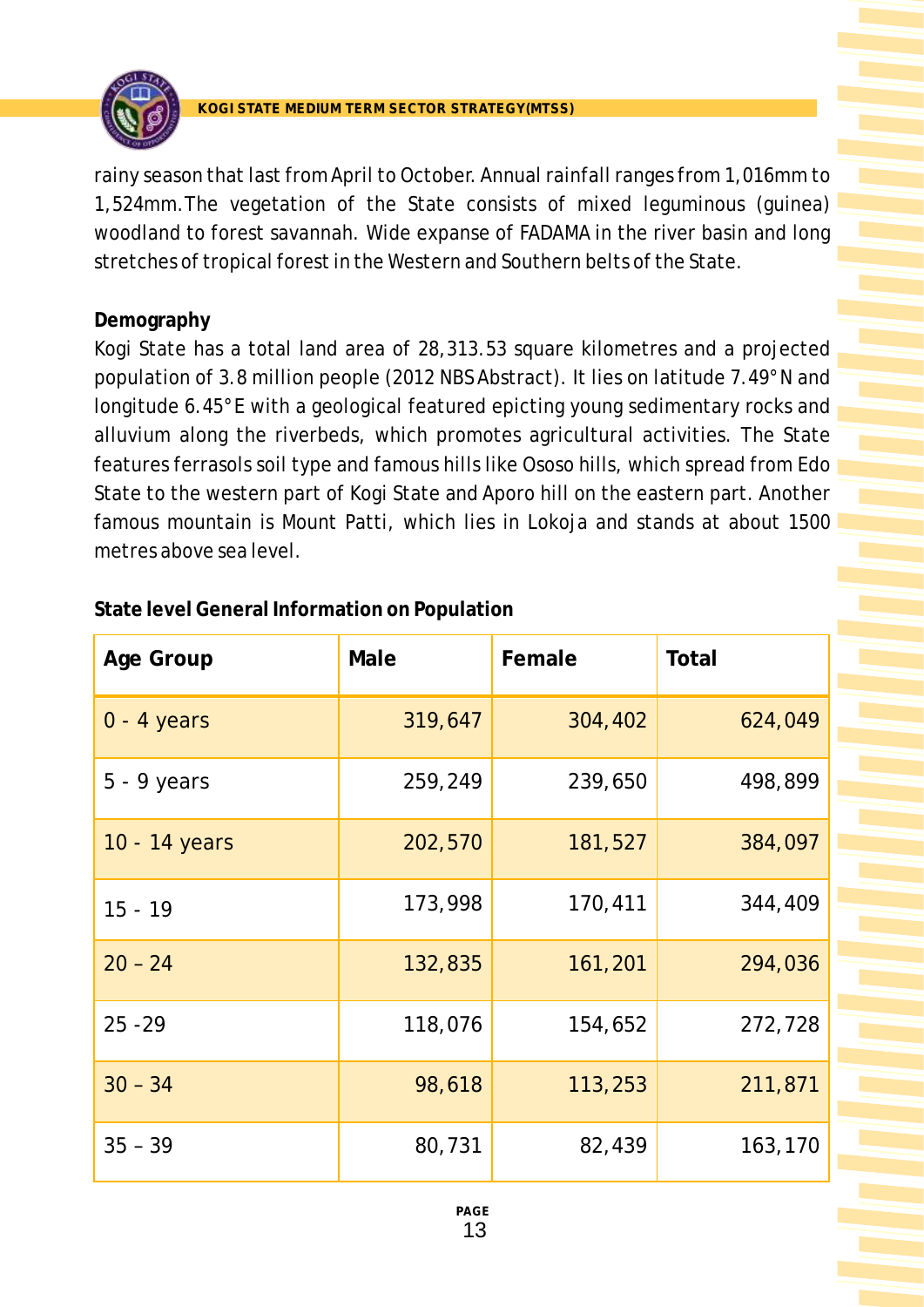**KRM SECTOR STRATEGY/MTSS)** 

| Age Group                        | Male      | Female    | Total     |
|----------------------------------|-----------|-----------|-----------|
| $40 - 44$                        | 74,576    | 68,738    | 143,314   |
| $45 - 49$                        | 55,861    | 43,938    | 99,799    |
| $50 - 54$                        | 51,396    | 40,015    | 91,411    |
| $55 - 59$                        | 22,235    | 17,882    | 40,117    |
| $60 - 64$                        | 30,672    | 23,638    | 54,310    |
| $65 + \text{years}$              | 52,439    | 39,394    | 91,833    |
| <b>TOTAL State</b><br>Population | 1,672,903 | 1,641,140 | 3,314,043 |

*\*Sources: National Population Census 2006*

### **Local Government Areas**

The headquarters of the Local Government Areas serve as important traditional, cultural and market centres in their localities. The Local Governments are; Adavi, Ajaokuta, Ankpa, Bassa, Dekina, Ibaji, Idah, Igalamela-Odolu, Ijumu, Kabba/Bunu, Kogi/Kotonkarfe, Lokoja, Mopa-Muro, Ofu, Ogori/Magongo, Okene, Okehi, Olamaboro, Omala, Yagba-East, Yagba-West.

Agriculture, Forestry and other Bush Activities: Kogi State has extensive arable land for cultivation, with good grazing grounds for livestock breeding and large water bodies for fishing. Crops cultivated include yam, cassava, maize, guinea corn and groundnut. Rice production is encouraged in the flood plains of the rivers, while coffee, cocoa, orange and cashew nuts are produced in ljumu and Kabba/Bunu LGAs. Farmers are engaged in share cropping schemes at lyagu, Alade and Adikena. Palm plantations are being rehabilitated and a standard agricultural mechanical workshop is being constructed for the maintenance of machinery.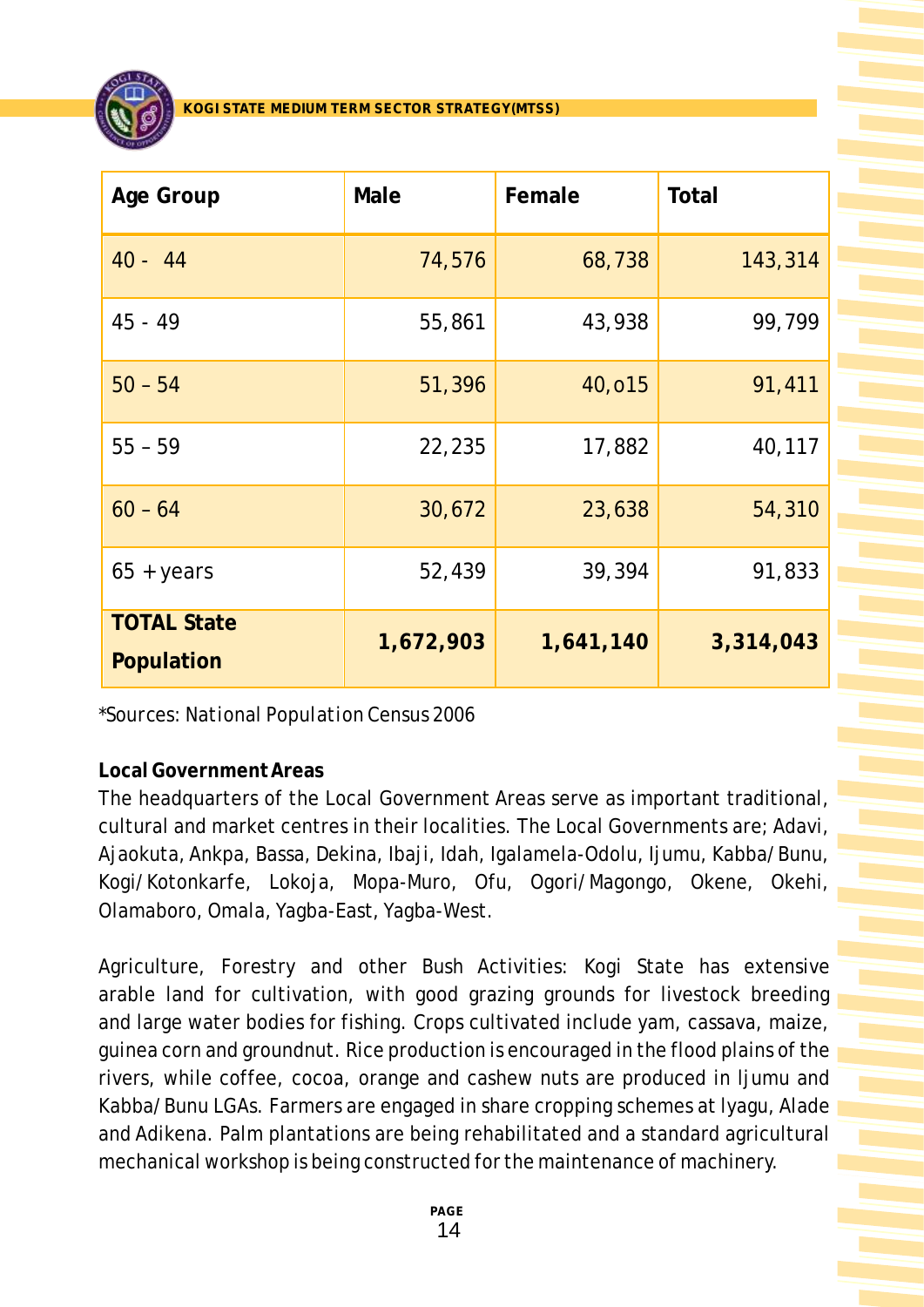

The Kogi State Agricultural Development Project was established with an initial investment capital of N144 million to be drawn from a World Bank loan. This was done to improve 300 kilometres of rural roads, provide fifty points of potable water and distribute 50 tons of various farm inputs. Much emphasis has been placed on agriculture with substantial lumbering and saw milling carried out in the forest areas of the state (e.g ljumu and Kabba/Bunu LGAs).

Exotic plants such as teak (tectona grandis) and pulp wood are being planted in different parts of the State. Other basic economic activities include the unincorporated private sector with farmers, fishermen, artisans and people in other activities such as mechanics, vulcanizers, electricians, carpenters bricklayers, plumbers and traders.

**Mineral Resources:** Kogi State is rich in mineral resources. Most of these minerals are available in commercial quantities and these include coal at KotonKarfe, Okaba and Ogboyaga; limestone and marble at Jakura, Ajaokuta, Osara, Ekinrin Adde and ltobe; kaolin at Agbaja and iron ore at Agbaja plateau and Itakpe hills. It is worthy of note here to highlight that out of the seven (7) mineral resources of focus by Nigeria in the effort towards diversification, three (3) of them are available in Kogi State in commercial quantities. These are Iron Ore, Limestone and Coal.

Coal was mined in Kogi State during the Nigerian civil war; limestone and marble are exploited at Jakura. Other minerals include feldspar at Okene and Osara; clay, cassiterite, columbite and tantalite at Egbe; gold at Isanlu, gems, quartz, mica clay and crude oil at Idah. At the present time however, attention is being given commencement of exploitation of Coal in Kogi East by Dangote group. The Federal Government has started giving exploitation of Itakpe Iron Ore attention. For years now the limestone had continued to be exploited by Dangote into cement manufacturing.

**Industrial Development:** The available resources land, water, minerals, agriculture resource and forestry, hydro power resources, electricity. Ajaokuta iron and steel and tertiary Institutions in the State are potential sources of input for industrialization, if properly developed and maintained. There were sixteen industrial establishments operating in the State in 1992. Development of the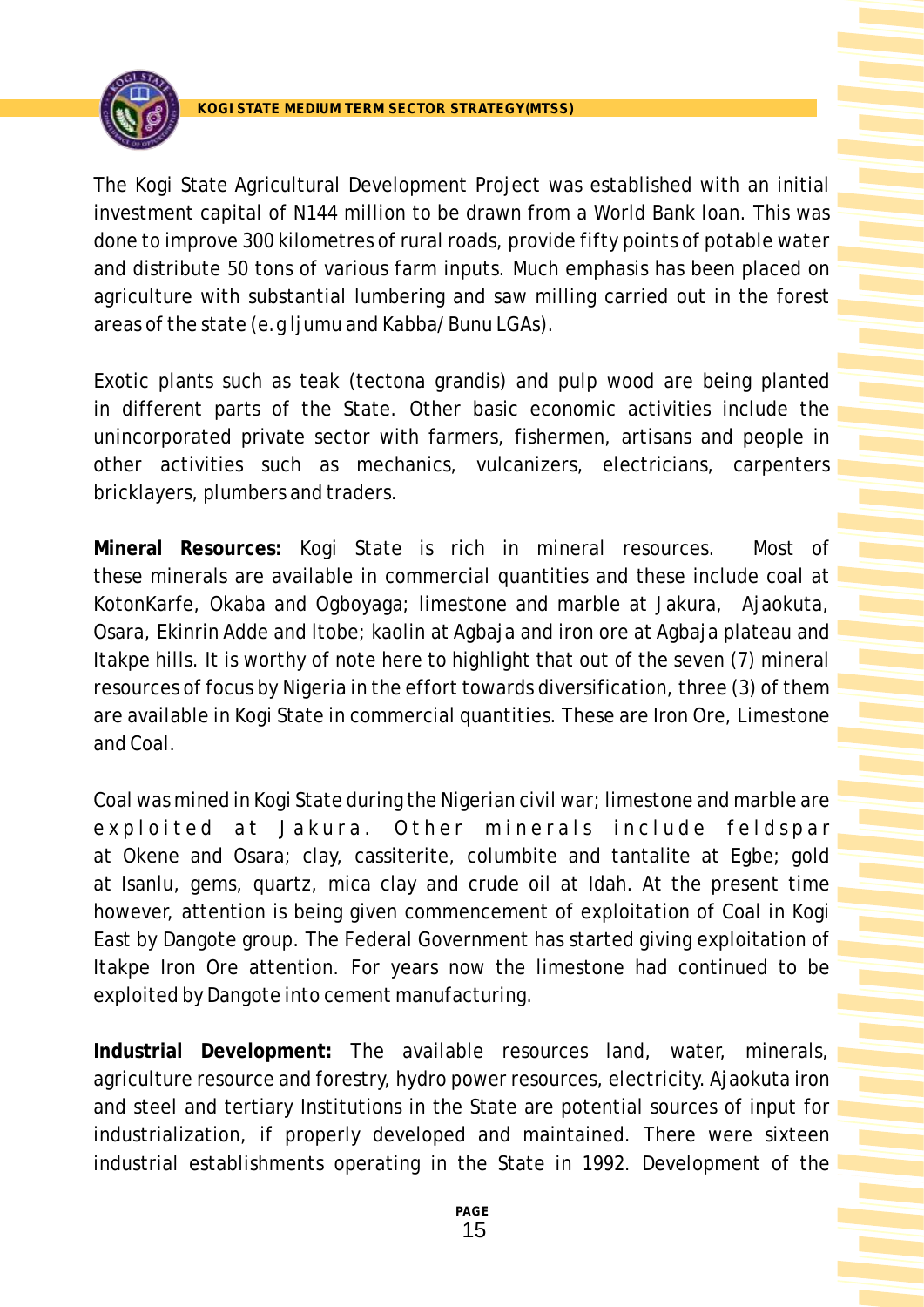

Ajaokuta Steel Company will lead to springing up of upstream and downstream industries in Kogi State.

**MEDIUM TERM SECTOR STRATEGY(MTSS)** 

The Itakpe Iron Ore Mining Company and the Ajaokuta Steel Company, both of which could generate subsidiary industries such as iron and steel, foundries, cement plant, tar installation plant, carbon black and carbon graphic electrodes industry light forging, metal fabrication and agricultural tools and implements industries.

**Development Potentials:** Kogi State's endowment of natural resources includes land, water, mineral and forest resources. The vast land area of the State provides adequate opportunity for the location of various types of industrial and other economic activities.

The water resources of Rivers Niger and Benue and their several tributaries could provide ample water supply for people, animals and various industries when fully harnessed. The confluence of Rivers Niger and Benue could be an important source of tourist attraction. Fishery could be developed on a large scale with allied fishery industries.

The waterfalls at Osomi, Ogugu and Ofejiji are potential sources of hydroelectricity. The water from the rivers could support large irrigation schemes for raising various crops. The forests provide wood for timber and fuel.

Local Sourcing of Raw Materials: Agricultural products such as grains (maize, guinea corn, rice and others), root crops (yam, cassava and groundnut), groundnut, beans, soya beans, cocoa and coffee provide the needed raw materials for cereals, flour beverages and other food processing industry Livestock and fisheries could provide raw materials for meat and fish canning industries.

The forest has the potential to provide wood for plywood and other wood related industries to produce such items as toothpicks, matches and other household utensils, while foliage and minerals are sources of raw materials for chemical and pharmaceutical industries.

Mineral resources in the State can provide immense local sources of raw materials for the manufacture of various products.

Coal and iron ore provide raw materials for the iron and steel industry and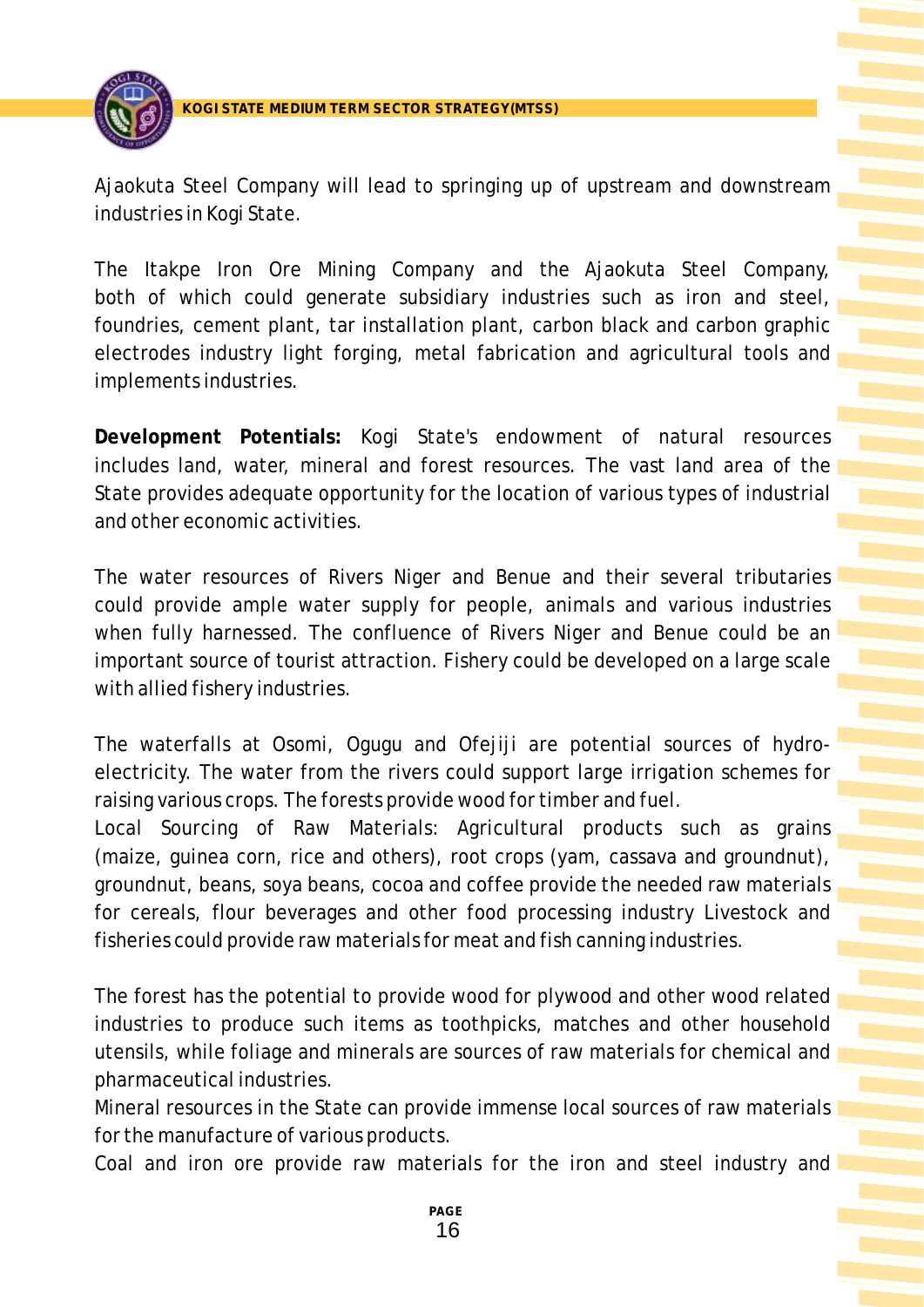

**MEDIUM TERM SECTOR STRATEGY(MTSS)** 

for the manufacture of machinery, alloys, oxides, tools, rails, linoleum and fillers. Coal also provides raw material for making ammonia, tar, cyanide, explosives and organic compounds. Limestone and marble at Jakura, Oshokoshoko, Ajaokuta, Osara, Ekinrin-Adde and ltobe have raw materials for making cement, glass, lime, ceramics, carbon dioxide, ethylene, caustic soda, carbide, paint, floor slabs, terrazzo chips and building stones amongst others. Feldspar from Osara, Okene, Okoloke and Egbe and clay obtained all almost part of the state could supply the needed raw materials for glass, ceramics and pottery. Kaolin from Agbaja is an important raw material for chalk making, paint, kaolin poltice and Plaster of Paris (POP).

Cassiterite, columbite and tantalite from Egbe are used for tin coating and alloys while talc and mica from Isanlu, Ogbom and Mopa could supply the raw materials for ceramics, paints and electrical equipment. Gold from Isanlu in Yagba East LGA, gems and ornamental stones from Lokoja, quartz from Okene, Okehi, Okoloke and Egbe and crude petroleum from Ibaji are other important minerals in the state.

### **2.2 Abrief background to the Ministry**

At the creation of Kogi State in 1991, the Ministry of Commerce and Industry was one of the Ministries set up to carry out the State Government activities. It was charged with the responsibility of overseeing the Commercial and Industrial activities for the economic development and social wellbeing of the State. Like other ministries, the Ministry of Commerce and Industry is headed by a Commissioner, assisted by the Permanent Secretary and six Directors of the Departments in the Ministry.

In addition, the Ministry has regional and area offices in the three geo-political zones and Local Government Areas (L.G.As.) respectively.

### **2.3 The current situation in the Sector**

*Some of the main functions include the following:*

- i. Preparation of memoranda and briefs on industrial matters.
- ii. Promote the industrial development of the State through appropriate government policies and activities that will create job opportunities for the people.
- iii. Initiate ideas to improve on revenue generation of the State government and diversity of our economy among others.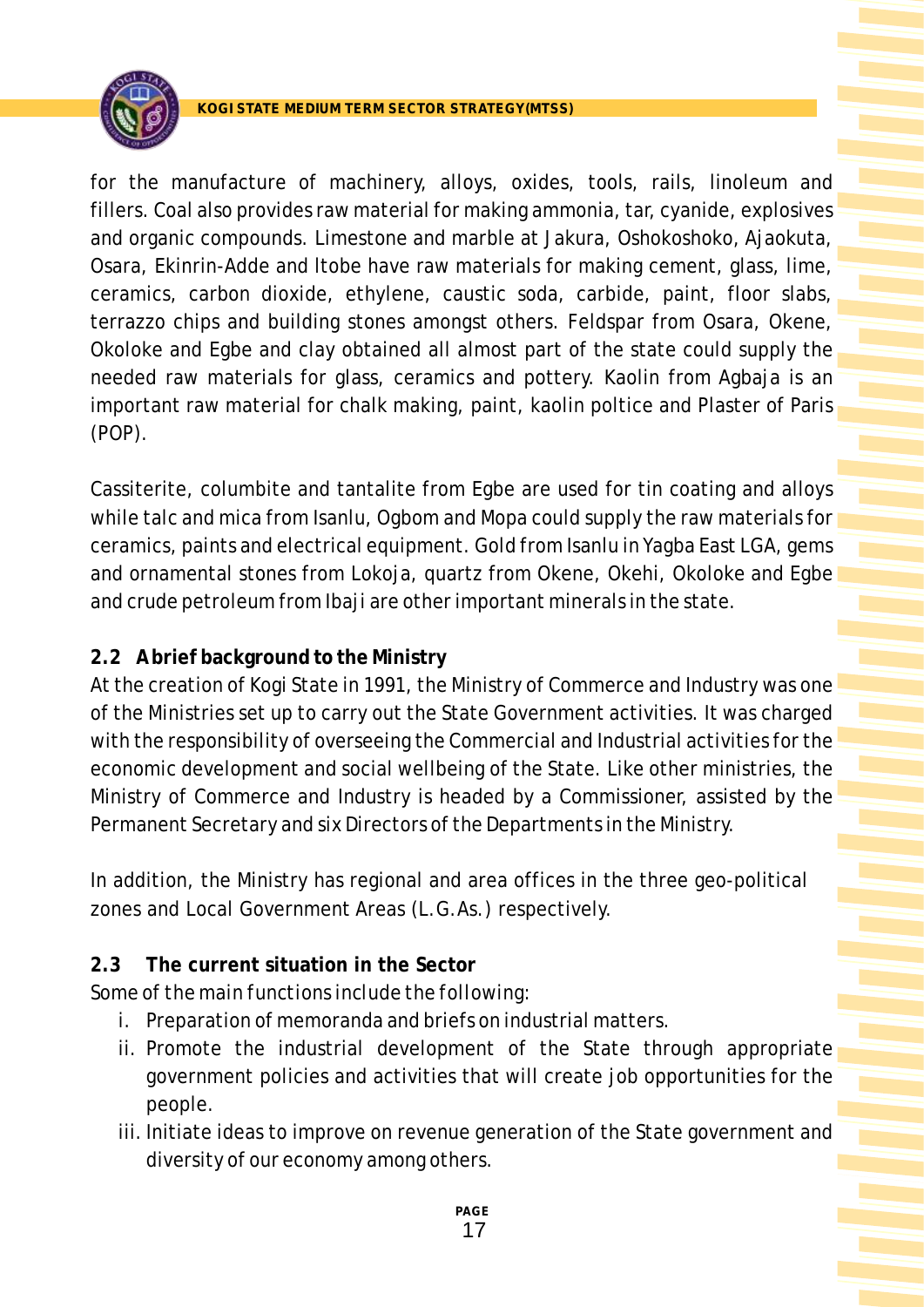

- iv. Receive and appraise proposal on industrial and commercial matters, feasibility reports from potential investors, corporate organization, and individuals and advise government appropriately.
- v. Register cooperative societies, supervise and audit at the primary, secondary and tertiary State.
- vi. Registers business premises supervise and collect revenue for the State.
- vii. Handles industrial policy matter and oversees operation and regulation of SME.
- viii. Handles the affairs of UNDP and BOI on SME assisted programme.
- ix. Handles and supervise accessed CNB's Micro Small and Medium Enterprises Development Fund (MSMEDE) in the State.
- **2.4 Overview of the sector's institutional structure**

Like other ministries, the Ministry of Commerce and Industry is headed by a Commissioner, assisted by the Permanent Secretary and six Directors who are heads departments into which the ministry is structured.

The approved organogram is as below:



**ORGANOGRAM OF MINISTRY OF COMMERCE AND INDUSTRY**

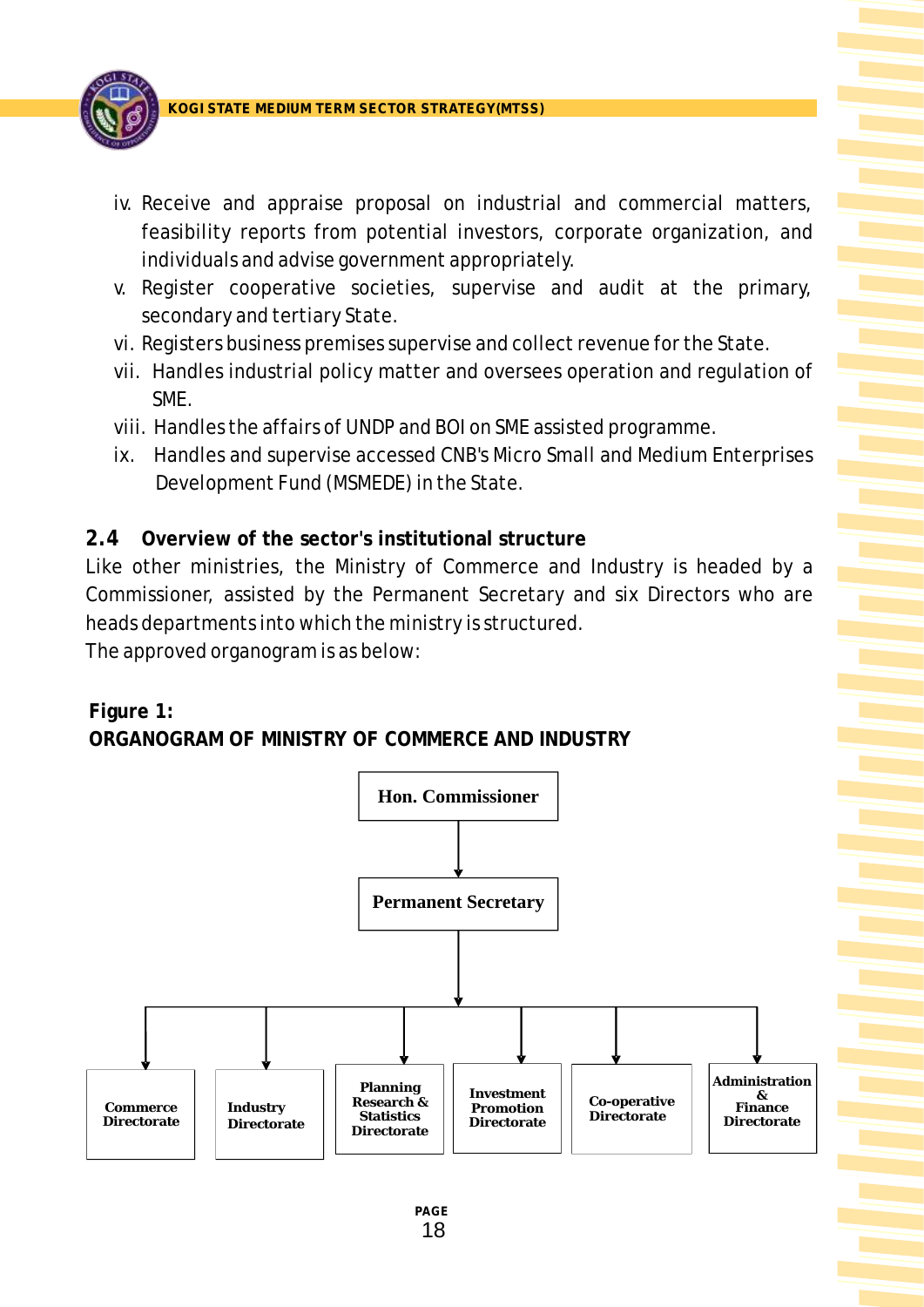

**2.5 Statement of the Sector's Mission, Vision And Core Values**

**2.5.1VISION STATEMENT OF MINISTRY OF COMMERCE AND INDUSTRY:**

To emerge as the engine for the rapid and sustainable transformation of the industrial and Commercial landscape of Kogi State.

**2.5.2MISSION STATEMENT OF MINISTRY OF COMMERCE AND INDUSTRY:**

Our mission is to Generate policies and programmes that will lead to the creation of a conducive climate for unlocking the Industrial and Commercial potential of the State.

## **2.5.3 CORE VALUE OF THE SECTOR**

- ❖ Prudence
- v Professionalism
- v Integrity
- ❖ Dynamism
- **❖** Teamwork

Operational definition of core values of Ministry of Commerce and Industry

| Value           | Definition               | <b>Example of</b>       | <b>Strategy Implication</b> |
|-----------------|--------------------------|-------------------------|-----------------------------|
|                 |                          | <b>Behaviour</b>        |                             |
| Prudence        | Carefulness and          | Carefulness in          | These sector will reward    |
|                 | good sense of            | financial               | industrious innovation      |
|                 | reasoning                | management.             | and creativity and          |
|                 | Exhibited when           | Taking caution          | introduce sanctions         |
|                 | making a                 | in resource             |                             |
|                 | financial and or         | allocation.             |                             |
|                 | resource                 |                         |                             |
|                 | allocation               |                         |                             |
|                 | decision.                |                         |                             |
| Professionalism | <b>Exhibiting expert</b> | <b>Responsibilities</b> | Promote membership          |
|                 | is equality in the       | that                    | Of relevant                 |
|                 | discharge of             | require special         | professional bodies by      |
|                 | duties by staff.         | training                | staff to acquire and        |
|                 |                          |                         | sharpen requisite skills    |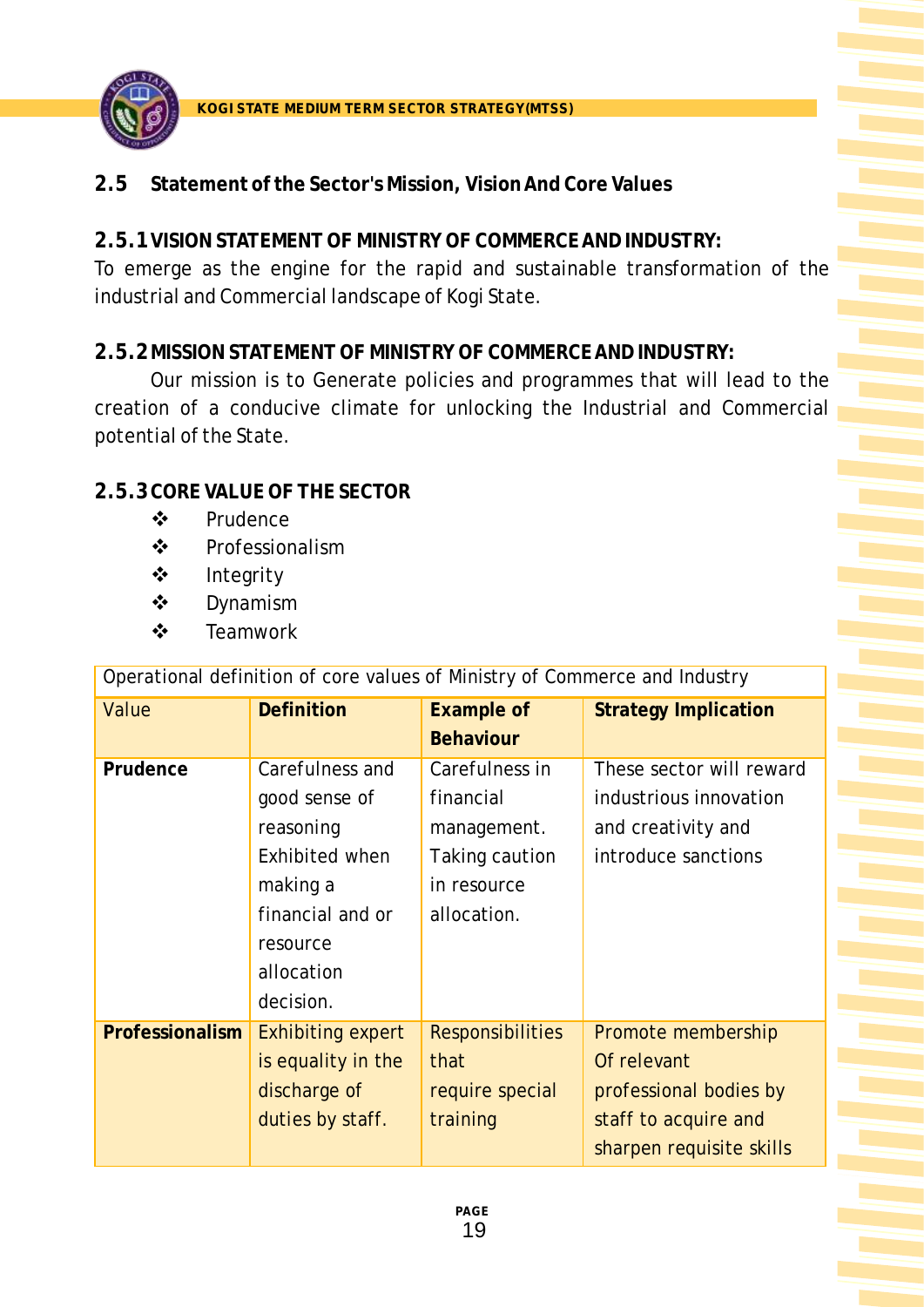

| Integrity       | <b>Steadfastness</b><br>in adhering<br>to ethical<br>principles                                  | Consistency in<br>dealing with<br><b>stakeholders</b><br>without<br>compromise. | Provision of regular<br>enlightenment/awareness<br>programme to staff.                                               |
|-----------------|--------------------------------------------------------------------------------------------------|---------------------------------------------------------------------------------|----------------------------------------------------------------------------------------------------------------------|
| Dynamism        | Continuous<br>reform<br>process.                                                                 | Full of initiatives<br>and exciting<br>ideas.                                   | Recognition of vigor in<br>the conduct of staff<br>Restructuring in the<br>Ministry for optimal<br>service delivery. |
| <b>Teamwork</b> | Loyalty that<br>exist among<br>the members<br>of staff to<br>achieve<br>organizational<br>goals. | Cooperation,<br>interdependence                                                 | Timely delivery f output<br>Exhibition of synergy for<br>improved productivity.                                      |

## *2.6 Sector Policy*

The Main Policy thrusts and outcomes in this sector, centres on the creation of a conducive atmosphere for commercial and industrial operation in the State. Below are some of the policy thrust of this sector;

- $\triangleright$  Promote the industrial development of the State through appropriate government policies and activities that will create job opportunities for people.
- Ø Initiate ideas to improve on revenue generation of the State government and diversity our economy among others.
- Ø Receive and appraise proposal on industrial and commercial matters, feasibility reports from potential investors, corporate organization, and individuals and advise government appropriately.
- $\triangleright$  Register cooperative societies, supervise and audit at the primary, secondary and tertiary institutions.
- Ø Registers business premises supervise and collect revenue for the State.
- Ø Handles industrial policy matter and oversees operation and regulation of SME.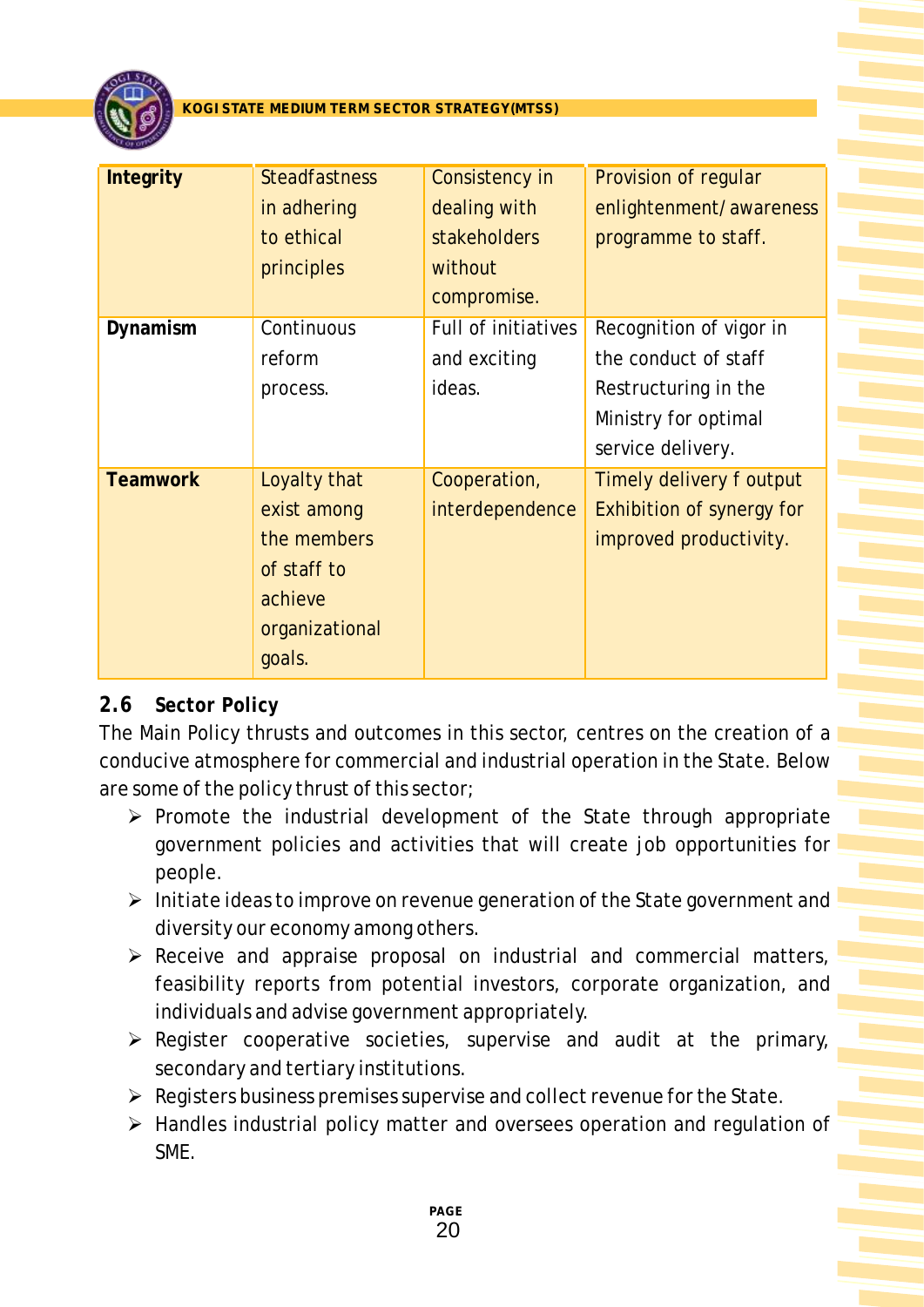

**2.7 The sector's goals and programmes for the MTSS period**

The table below summarises how the goals developed for the Sector over the medium term relate to the overall goals set at the level of Kogi State as contained in high level policy documents like KOSEED, and New Direction Blue Print.

**Table 1: Summary of State Level Goals, Sector Level Goals, Programmes and Outcomes**

| <b>State Level</b><br>Goals | Sector Level<br>Goal                                                          | Programmes                                                        | <b>Outcomes</b>                              |
|-----------------------------|-------------------------------------------------------------------------------|-------------------------------------------------------------------|----------------------------------------------|
| Poverty<br>Alleviation      | Developing ideas<br>and initiative to<br>increase<br>commercial<br>activities | <b>Supporting Small</b><br>and Medium<br><b>Scale Enterprises</b> | Increase in<br>income level of<br>the masses |
| You th                      | Prompt funding                                                                | <b>Supporting Small</b>                                           | Reduction in                                 |
| Development                 | of programme on                                                               | and Medium                                                        | Youth                                        |
|                             | Skill acquisition                                                             | <b>Scale Enterprises</b>                                          | Unemployment                                 |
| <b>Private Sector</b>       | <b>Public Private</b>                                                         | <b>Creating the</b>                                               | Increase in                                  |
| <b>Growth and</b>           | Partnership                                                                   | enabling environ                                                  | business                                     |
| Development                 | <b>Initiatives</b>                                                            | Creating the                                                      | activities and in                            |
|                             |                                                                               | enabling                                                          | turn increase                                |
|                             |                                                                               | environment for                                                   | internally                                   |
|                             |                                                                               | business to strive.                                               | generated                                    |
|                             |                                                                               |                                                                   | revenue                                      |
| Infrastructural             | Reformation of                                                                | Collaborating                                                     | To attract                                   |
| development                 | social amenities                                                              | with necessary                                                    | investment                                   |
|                             |                                                                               | agency on                                                         |                                              |
|                             |                                                                               | infrastructural                                                   |                                              |
|                             |                                                                               | development                                                       |                                              |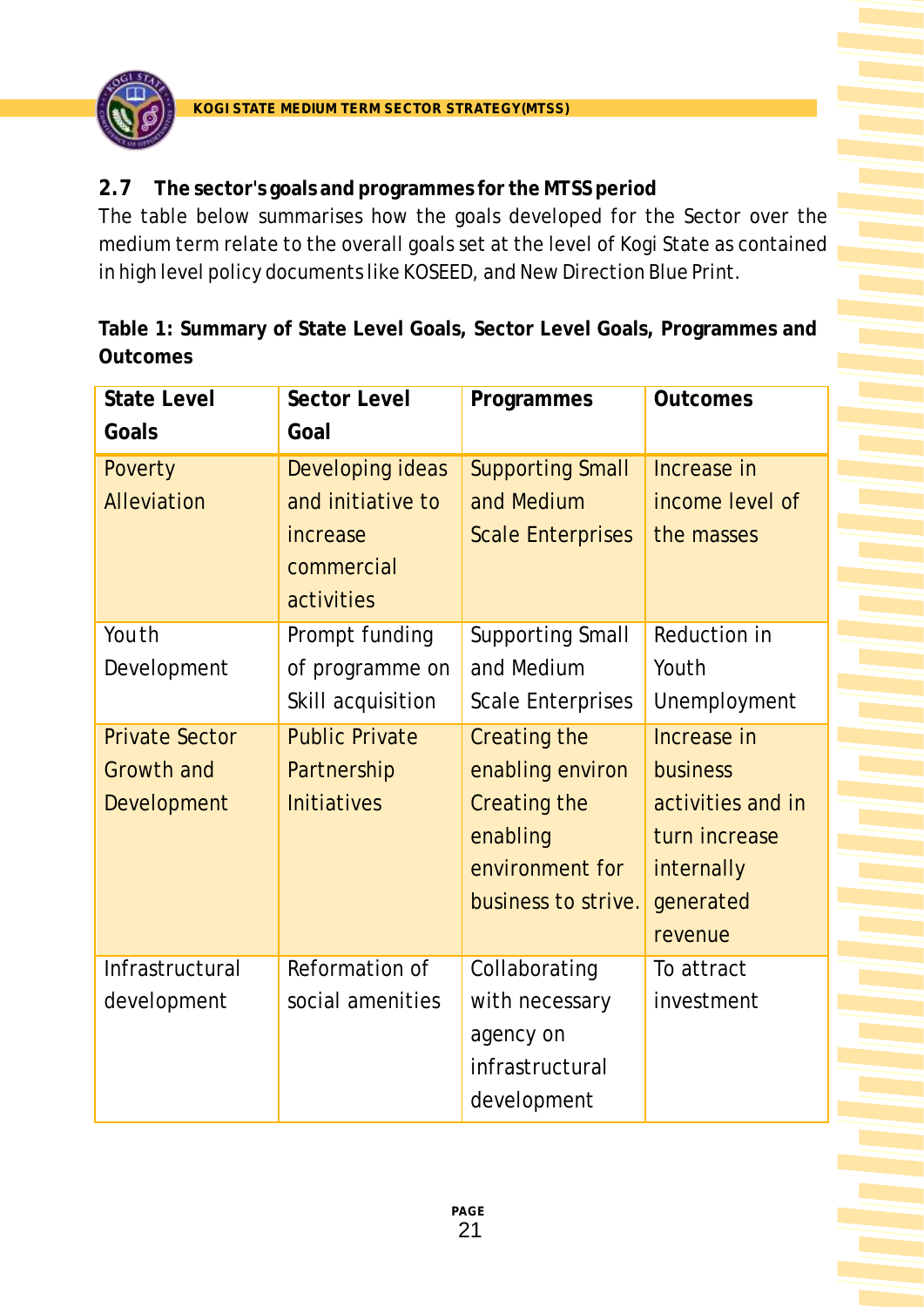

### **Table 2: Goals, programmes and outcome deliverables**

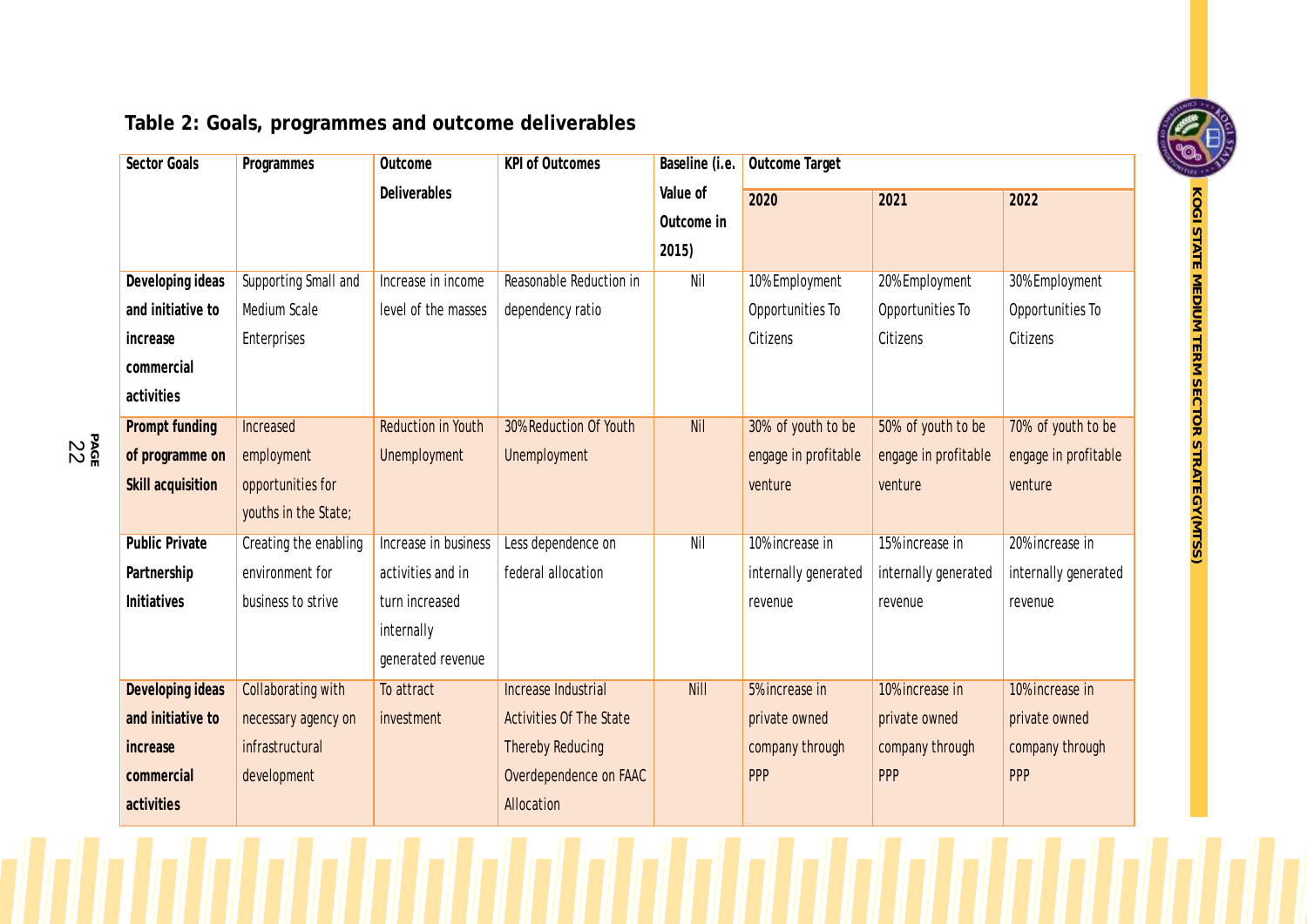

# **Chapter 3**

**The Development of Sector Strategy**

## *3.1 Major Strategic Challenges*

Kogi State Commerce and Industry sector emerges as one of the foremost agency for promotion of commercial and industrial activities with potentials to significantly elevate the good governance of the State. Indications of economic reform policy adopted by the government targets the improvement in good governance as central policy consideration in the medium term expenditure plan.

Key issues that should be addressed as the sector articulates it medium term strategies include the following:

- •Shortage of staff; to effectively and efficient carry out the sector functions, there is need for more staff.
- •Inadequate office accommodation. Despite the few staff available, they are still no enough office accommodation for them
- Need for more training to enhance capacity building of the sector staff.
- •Funding of state owned ongoing capital project had been a serious challenge

## *3.2 Resource Constraints*

Kogi State government funding of the Commerce and Industry sector over the years has not been sufficient and even the limited fund has not been receiving proper attention. For instance, the budget ceiling/allocation for the Commerce and Industry sector for 2017-2019 stood at N6,892,406,067.31 which is grossly inadequate to drive the sector to desired level. Also there are challenges in paying counterpart funding as some donor agencies funds are tied to the payment of counterpart funding.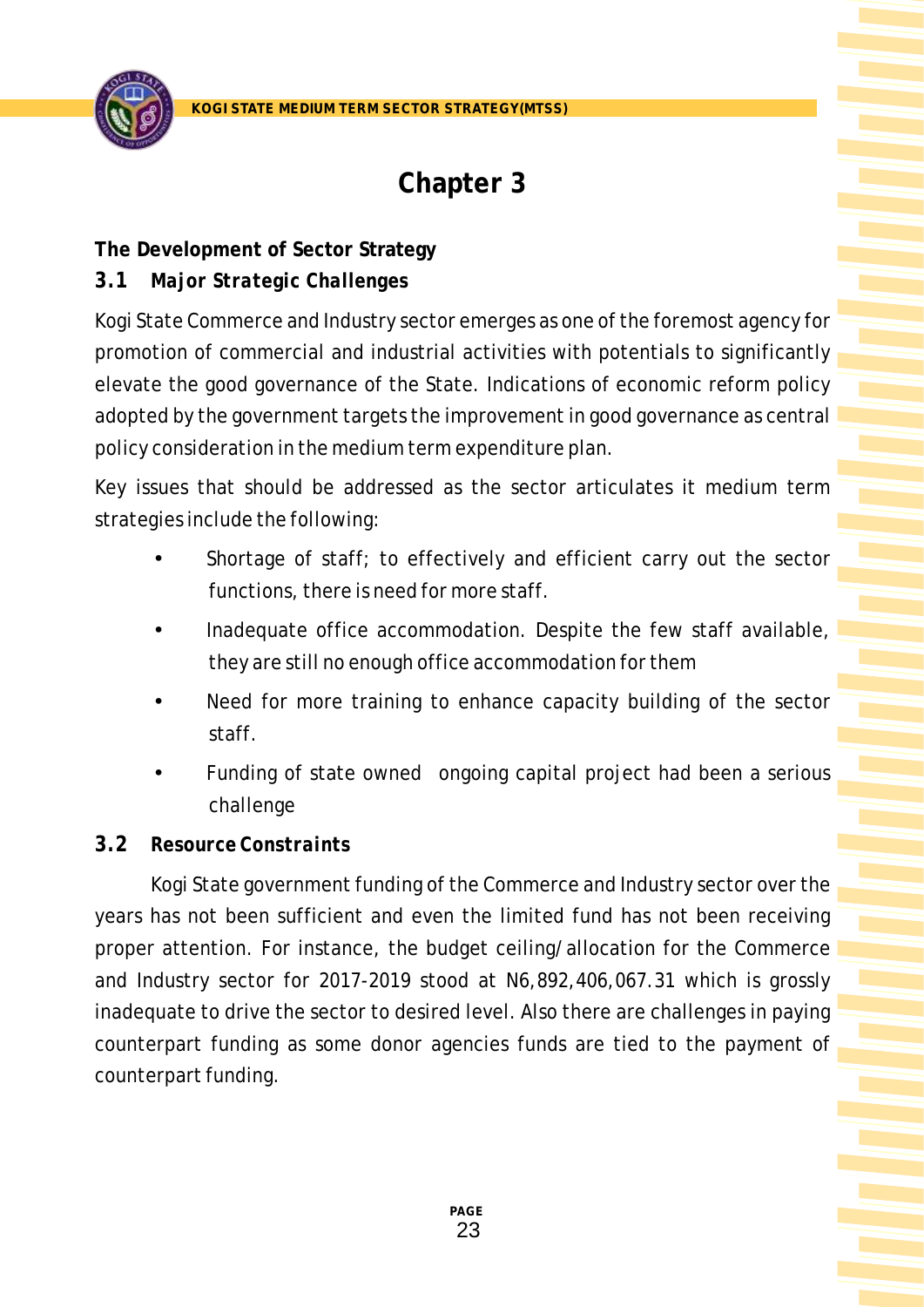

| Table 3: Summary of 2019 Budget Data for the Sector |  |  |  |
|-----------------------------------------------------|--|--|--|
|                                                     |  |  |  |

| Item      | Approved     | Amount        | Actual        | Amount        | Actual      |
|-----------|--------------|---------------|---------------|---------------|-------------|
|           | Budget $(M)$ | Released      | Expenditure   | Released as   | Expenditure |
|           | in 2019      | (N) in 2019   | $(M)$ 2019    | $%$ of        | as % of     |
|           |              |               |               | Approved      | Releases    |
|           |              |               |               | 2019          | 2019        |
| Personnel | 80,881,346   | 72,881,346    | 72,881,346    | 72,881,346    | 90          |
| Overhead  | 22,988,689   | 2,840,700     | 2,840,700     | 2,840,700     | 0.12        |
| Capital   | 830,000,000  | 393,451,000   | 393,451,000   | 393,451,000   | 0.47        |
| Total     | 933,870,035  | 469, 173, 046 | 469, 173, 046 | 469, 173, 000 | 81          |

| Table 4: Summary of 2020 Budget Data for the Sector |  |  |  |
|-----------------------------------------------------|--|--|--|
|                                                     |  |  |  |

| Item      | Approved<br>Budget (N) in<br>2020 | Amount<br>Released (N)<br>as at end<br>March 2020 | Actual<br>Expenditure<br>(N) as at end<br>March 2020 | Amount<br>Released<br>as % of<br>Approved | Actual<br>Expenditure<br>as % of<br>Releases |
|-----------|-----------------------------------|---------------------------------------------------|------------------------------------------------------|-------------------------------------------|----------------------------------------------|
| Personnel | 85,860445                         | 18,295,389                                        | 18,295,389                                           | 0.21                                      | 0.21                                         |
| Overhead  | 21, 177, 122                      | 326,000                                           | 326,000                                              | 0.1                                       | 0.1                                          |
| Capital   | 285,000,000                       | <b>NIL</b>                                        | <b>NIL</b>                                           | $\overline{0}$                            | $\theta$                                     |
| Total     | 392,037,567                       | 18,621,389                                        | 18,621,389                                           | 0.47                                      | 0.47                                         |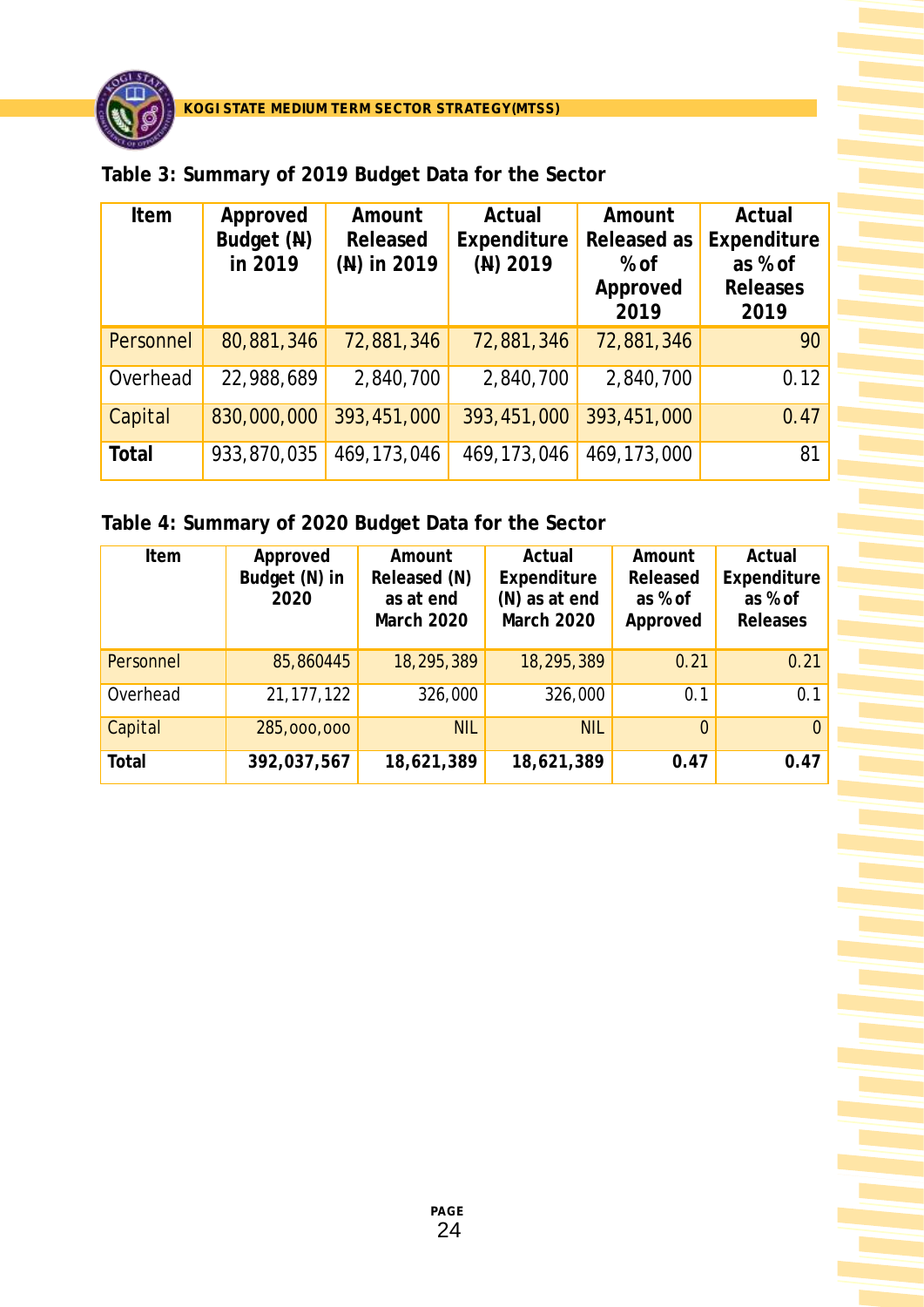**Table 5: Summary of the Review of Ongoing and Existing Projects Scorecard (Ranked by Average score for Ongoing and Existing Projects and by Final Score for New Projects)**

| S/N            | Project Title             | Criterion      | Criterion<br>$\overline{2}$ | Criterion<br>3                | <b>Criterion</b><br>4 | Criterion<br>5 | Average /<br>Final<br>Score | Rank           | Justification |
|----------------|---------------------------|----------------|-----------------------------|-------------------------------|-----------------------|----------------|-----------------------------|----------------|---------------|
|                |                           |                |                             | Ongoing and Existing Projects |                       |                |                             |                |               |
| 1              | 00120000030111            | $\overline{2}$ | $\mathbf{1}$                | $\overline{2}$                | $\mathbf{1}$          | $\overline{2}$ | 1.6                         | 8              | Important     |
|                | <b>Confluence Sugar</b>   |                |                             |                               |                       |                |                             |                |               |
|                | Company Ltd. (PPP)        |                |                             |                               |                       |                |                             |                |               |
| $\overline{2}$ | 00120000010120 Market     | 3              | $\overline{2}$              | $\overline{4}$                | 3                     | 4              | 3.2                         | 1              | Important     |
|                | Development in (Okene,    |                |                             |                               |                       |                |                             |                |               |
|                | Kabba and Ankpa)          |                |                             |                               |                       |                |                             |                |               |
| $\mathbf{3}$   | 00130000020117 Pre-       | 1              | $\overline{3}$              | $\overline{2}$                | $\overline{3}$        | $\overline{2}$ | 2.2                         | $\overline{4}$ | Important     |
|                | grant, Selection and Post |                |                             |                               |                       |                |                             |                |               |
|                | grant Measurement and     |                |                             |                               |                       |                |                             |                |               |
|                | Evaluation                |                |                             |                               |                       |                |                             |                |               |
| $\overline{4}$ | 00120000030109 Small &    | $\overline{2}$ | $\overline{2}$              | 3                             | $\overline{2}$        | $\mathfrak{Z}$ | 2.4                         | $\overline{2}$ | Important     |
|                | Medium Scale Industry     |                |                             |                               |                       |                |                             |                |               |
|                | (PPP)                     |                |                             |                               |                       |                |                             |                |               |
| 5              | 00120000030110 SME        | 1              | $\mathbf{1}$                | $\mathbf{1}$                  | $\overline{3}$        | 3              | 1.8                         | $\overline{7}$ | Important     |
|                | Credit Scheme(SIP)        |                |                             |                               |                       |                |                             |                |               |

**K O GI**

**S TAT E**

**M E DIU M**

**T E R M**

**S E C T O R**

STRATEGY(MTSS)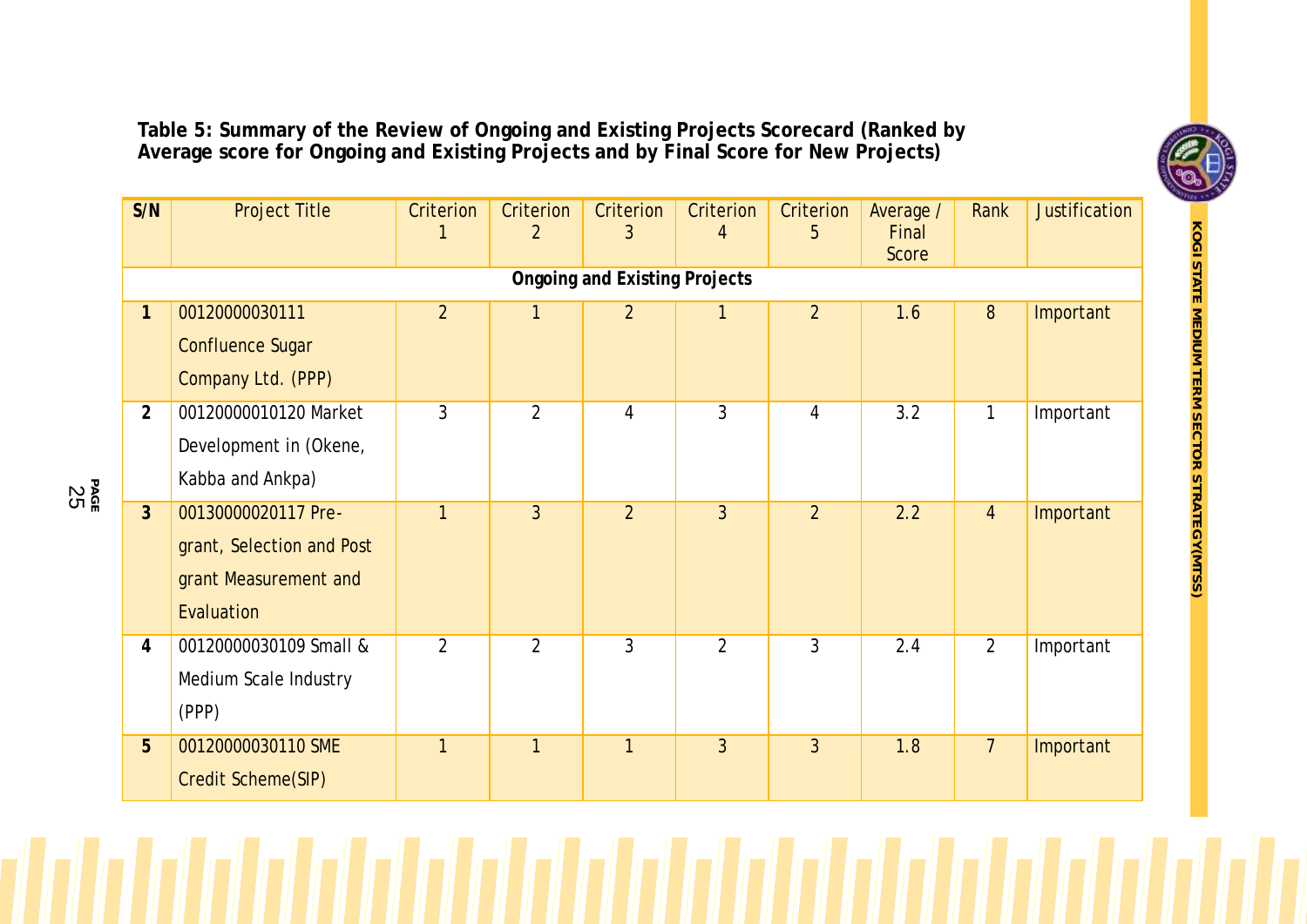| S/N            | <b>Project Title</b>           | Criterion      | Criterion<br>$\overline{2}$ | Criterion<br>3 | Criterion<br>$\overline{4}$ | Criterion<br>5 | Average /<br>Final | Rank           | <b>Justification</b> |
|----------------|--------------------------------|----------------|-----------------------------|----------------|-----------------------------|----------------|--------------------|----------------|----------------------|
|                |                                |                |                             |                |                             |                | Score              |                |                      |
| 6              | 00120000010117 Free            | 3              | $\overline{3}$              | $\mathbf{1}$   | $\mathbf{1}$                | $\overline{2}$ | 2                  | 6              | Important            |
|                | Trade Zones/Industrial         |                |                             |                |                             |                |                    |                |                      |
|                | City                           |                |                             |                |                             |                |                    |                |                      |
| $\overline{7}$ | 00120000030131 Kogi            | $\overline{1}$ | $\overline{2}$              | $\mathbf{1}$   | $\mathbf{1}$                | $\overline{2}$ | 1.4                | 9              | Important            |
|                | <b>State Sugar Development</b> |                |                             |                |                             |                |                    |                |                      |
|                | Project. (Bassa, Omala,        |                |                             |                |                             |                |                    |                |                      |
|                | Ajaokuta and Koton-            |                |                             |                |                             |                |                    |                |                      |
|                | Karfe))                        |                |                             |                |                             |                |                    |                |                      |
| 9              | 00120000010126 Economic        | $\mathbf{1}$   | 3                           | $\overline{2}$ | $\overline{2}$              | 3              | 2.2                | $\overline{4}$ | Important            |
|                | Raw Materials Sample           |                |                             |                |                             |                |                    |                |                      |
|                | <b>Display Centre</b>          |                |                             |                |                             |                |                    |                |                      |
| 10             | 00030000010104 Kogi            | $\overline{2}$ | $\overline{2}$              | $\overline{3}$ | $\overline{2}$              | $\overline{3}$ | 2.4                | 2              | Important            |
|                | People Consumer Shop           |                |                             |                |                             |                |                    |                |                      |
|                | Capitalization                 |                |                             |                |                             |                |                    |                |                      |
| 11             | 00120000030125 Bio Diesel      | $\mathbf{1}$   | $\overline{2}$              | $\mathbf{1}$   | $\mathbf{1}$                | $\overline{2}$ | 1.4                | 9              | Important            |
|                | Production (PPP)               |                |                             |                |                             |                |                    |                |                      |
| 12             | 00120000010104 Purchase        | $\mathbf{1}$   | $\mathbf{1}$                | $\mathbf{1}$   | $\mathbf{1}$                | $\mathbf{1}$   | $\mathbf{1}$       | 13             | Important            |
|                | of Motor-cycles for            |                |                             |                |                             |                |                    |                |                      |
|                | <b>Revenue Collection</b>      |                |                             |                |                             |                |                    |                |                      |
| 13             | 00120000030102 Industrial      | $\mathbf{1}$   | $\mathbf{1}$                | $\mathbf{1}$   | $\mathbf{1}$                | $\overline{2}$ | 1.2                | 11             | Important            |
|                | Layouts                        |                |                             |                |                             |                |                    |                |                      |
|                |                                |                |                             |                |                             |                |                    |                |                      |

**KOGI**

**STATE MEDIUM TERM SECTOR STRATEGY(MTSS)**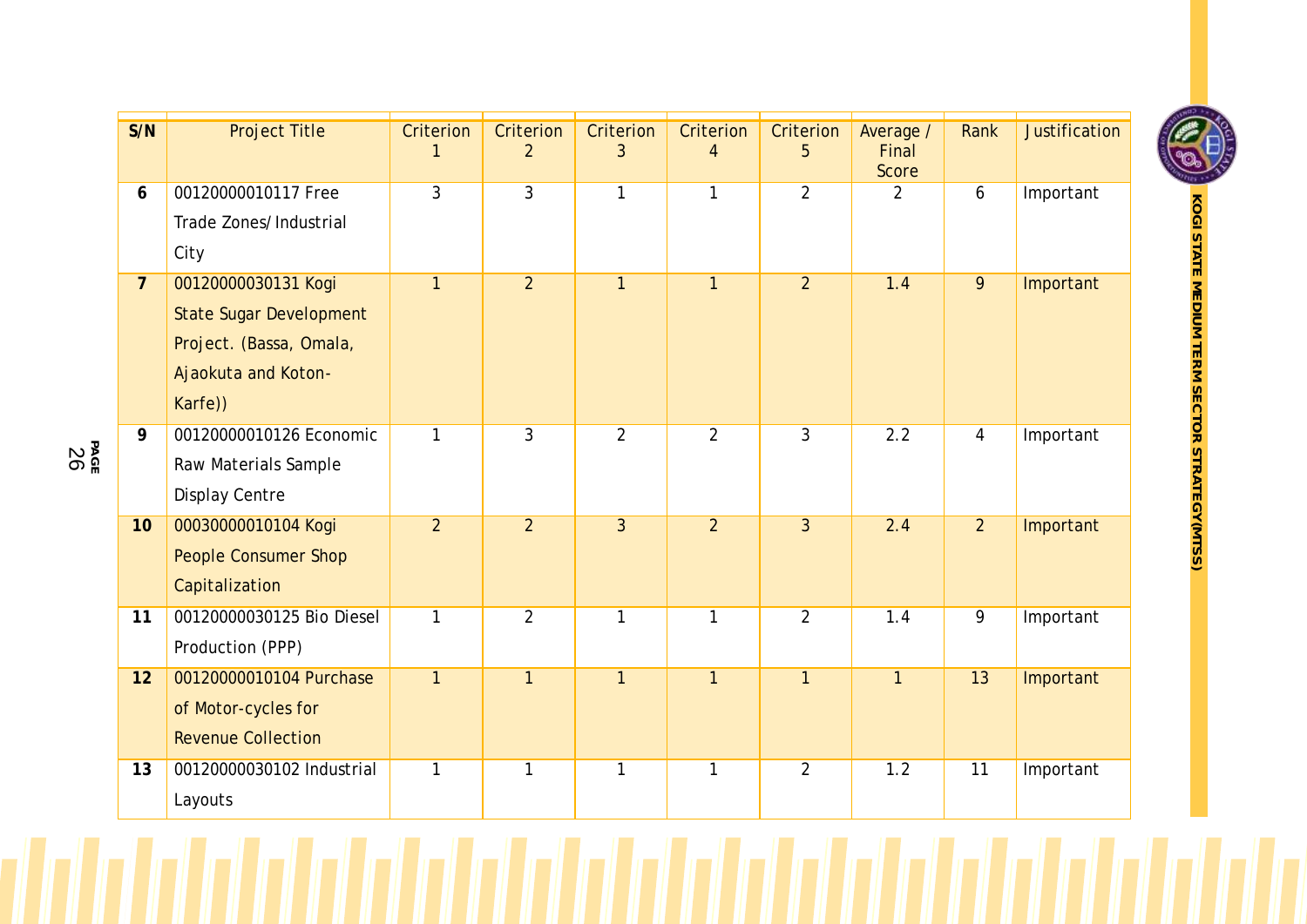| S/N            | <b>Project Title</b>            | Criterion    | Criterion    | Criterion           | Criterion      | Criterion    | Average /      | Rank         | Justification |
|----------------|---------------------------------|--------------|--------------|---------------------|----------------|--------------|----------------|--------------|---------------|
|                |                                 |              | 2            | 3                   | $\overline{4}$ | 5            | Final          |              |               |
|                |                                 |              |              |                     |                |              | Score          |              |               |
| 14             | 00060000030128                  | 1            | 1            | $\mathbf{1}$        | $\mathbf{1}$   | 1            |                | 13           | Important     |
|                | Construction of                 |              |              |                     |                |              |                |              |               |
|                | Neighborhood                    |              |              |                     |                |              |                |              |               |
|                | Market/Relocation of            |              |              |                     |                |              |                |              |               |
|                | Small Markets in Lokoja         |              |              |                     |                |              |                |              |               |
| 16             | 00030000010112 Cottage          | $\mathbf{1}$ | $\mathbf{1}$ | $\mathbf{1}$        | $\mathbf{1}$   | $\mathbf{1}$ | $\mathbf{1}$   | 13           | Important     |
|                | Grainery, Cassava, Oil          |              |              |                     |                |              |                |              |               |
|                |                                 |              |              |                     |                |              |                |              |               |
|                | Palm etc (SIP)                  |              |              |                     |                |              |                |              |               |
| 17             | 00120000030138 Ganaja           | $\mathbf{1}$ | 1            | $\overline{2}$      | $\mathbf{1}$   | $\mathbf{1}$ | 1.2            | 11           | Important     |
|                | <b>Skill Acquisition Centre</b> |              |              |                     |                |              |                |              |               |
|                | (Donated by Dangote)            |              |              |                     |                |              |                |              |               |
|                |                                 |              |              | <b>New Projects</b> |                |              |                |              |               |
|                |                                 |              |              |                     |                |              |                |              |               |
|                | 00030000010108 Business         | <b>NA</b>    | <b>NA</b>    | <b>NA</b>           | <b>NA</b>      |              | $\overline{0}$ | 1            | Important     |
|                | <b>Premises Enumeration</b>     |              |              |                     |                |              |                |              |               |
| $\overline{2}$ | 00030000010111 Cottage          | <b>NA</b>    | <b>NA</b>    | <b>NA</b>           | <b>NA</b>      |              | $\overline{0}$ | $\mathbf{1}$ | Important     |
|                | <b>Block Industry (SIP)</b>     |              |              |                     |                |              |                |              |               |
|                |                                 |              |              |                     |                |              |                |              |               |

**Note:**

**NA = Not Applicable**

**Criterion 1=** Evidence that the Existing Projects are indeed Ongoing

**Criterion 2=** Clarity of Current Justification for Budget Commitment

**Criterion 3=** Current Impact of Budget Commitment

**Criterion 4=** Likelihood of Completion in 2020 – 2022 Timeframe.

**Criterion 5=** Relation to the Sector's goals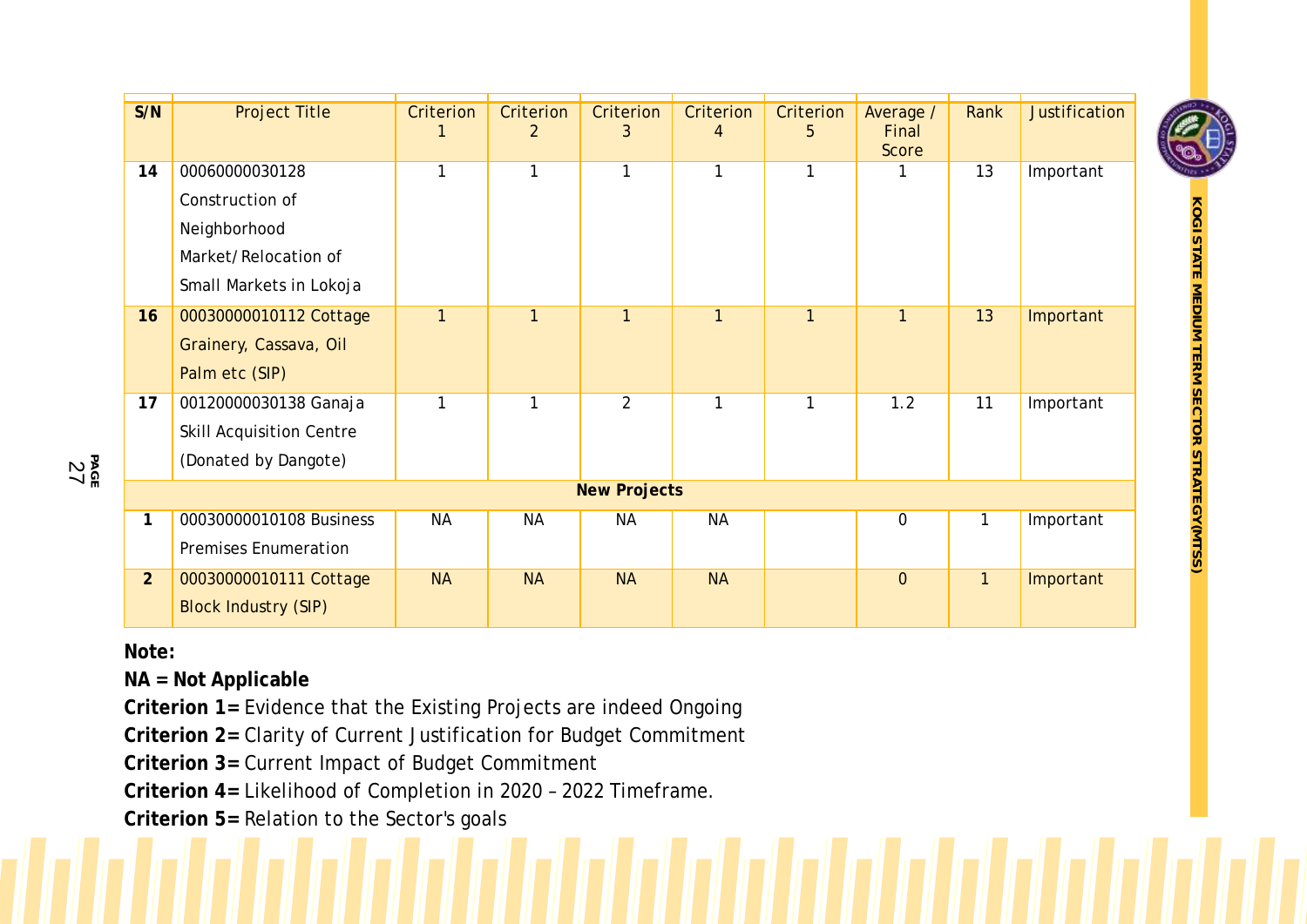

|                | Table 6: Capital Costs Commitments |                         |                     |                               |                                  |  |  |  |  |  |  |
|----------------|------------------------------------|-------------------------|---------------------|-------------------------------|----------------------------------|--|--|--|--|--|--|
| S/N            | Project Title                      | Status of<br>Completion | Contract<br>Sum (N) | Amount<br>Paid to<br>Date (N) | Outstanding<br>Commitment<br>(N) |  |  |  |  |  |  |
| $\mathbf{1}$   | 00120000030111                     |                         |                     |                               |                                  |  |  |  |  |  |  |
|                | <b>Confluence Sugar</b>            |                         |                     |                               |                                  |  |  |  |  |  |  |
|                | Company Ltd. (PPP)                 |                         |                     |                               |                                  |  |  |  |  |  |  |
| 2              | 00120000010120 Market              |                         |                     |                               |                                  |  |  |  |  |  |  |
|                | Development in (Okene,             |                         |                     |                               |                                  |  |  |  |  |  |  |
|                | Kabba and Ankpa)                   |                         |                     |                               |                                  |  |  |  |  |  |  |
| $\overline{4}$ | 00130000020117 Pre-                |                         |                     |                               |                                  |  |  |  |  |  |  |
|                | grant, Selection and Post          |                         |                     |                               |                                  |  |  |  |  |  |  |
|                | grant Measurement and              |                         |                     |                               |                                  |  |  |  |  |  |  |
|                | Evaluation                         |                         |                     |                               |                                  |  |  |  |  |  |  |
| 5              | 00120000030109 Small &             |                         |                     |                               |                                  |  |  |  |  |  |  |
|                | Medium Scale Industry              |                         |                     |                               |                                  |  |  |  |  |  |  |
|                | (PPP)                              |                         |                     |                               |                                  |  |  |  |  |  |  |
| $\mathfrak b$  | 00120000030110 SME                 |                         |                     |                               |                                  |  |  |  |  |  |  |
|                | Credit Scheme(SIP)                 |                         |                     |                               |                                  |  |  |  |  |  |  |
| $\overline{7}$ | 00120000010117 Free                |                         |                     |                               |                                  |  |  |  |  |  |  |
|                | Trade Zones/Industrial             |                         |                     |                               |                                  |  |  |  |  |  |  |
|                | City                               |                         |                     |                               |                                  |  |  |  |  |  |  |
| 8              | 00120000030131 Kogi                |                         |                     |                               |                                  |  |  |  |  |  |  |
|                | <b>State Sugar Development</b>     |                         |                     |                               |                                  |  |  |  |  |  |  |
|                | Project. (Bassa, Omala,            |                         |                     |                               |                                  |  |  |  |  |  |  |
|                | Ajaokuta and Koton-                |                         |                     |                               |                                  |  |  |  |  |  |  |
| 9              | Karfe))<br>00120000010126          |                         |                     |                               |                                  |  |  |  |  |  |  |
|                | <b>Economic Raw Materials</b>      |                         |                     |                               |                                  |  |  |  |  |  |  |
|                |                                    |                         |                     |                               |                                  |  |  |  |  |  |  |
|                | Sample Display Centre              |                         |                     |                               |                                  |  |  |  |  |  |  |
| 10             | 00030000010104 Kogi                |                         |                     |                               |                                  |  |  |  |  |  |  |
|                | <b>People Consumer Shop</b>        |                         |                     |                               |                                  |  |  |  |  |  |  |
|                | Capitalization                     |                         |                     |                               |                                  |  |  |  |  |  |  |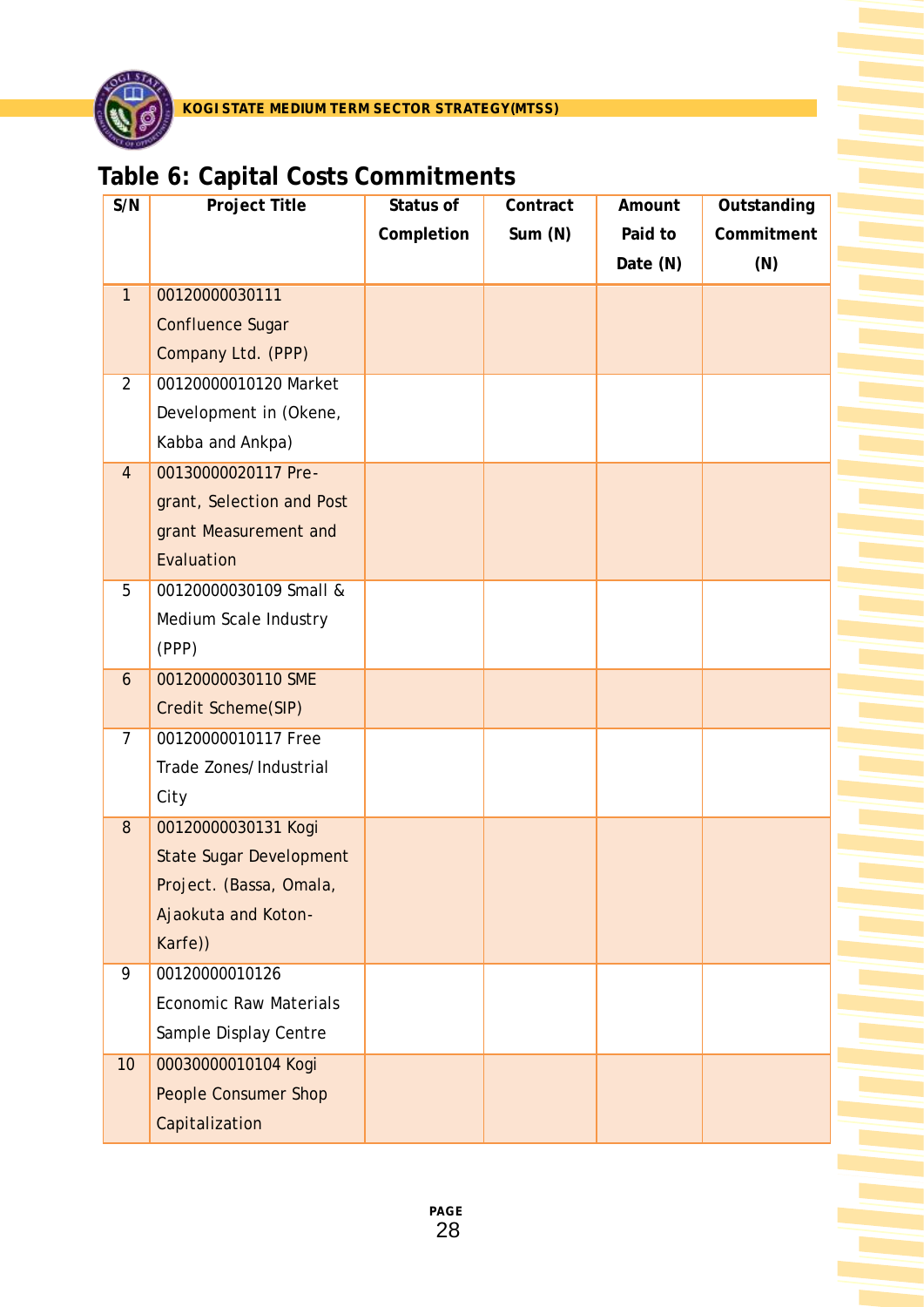

| S/N | Project Title                   | Status of  | Contract | Amount   | Outstanding |
|-----|---------------------------------|------------|----------|----------|-------------|
|     |                                 | Completion | Sum (N)  | Paid to  | Commitment  |
|     |                                 |            |          | Date (N) | (N)         |
| 11  | 00120000030125 Biodiesel        |            |          |          |             |
|     | Production (PPP)                |            |          |          |             |
| 12  | 00120000010104 Purchase         |            |          |          |             |
|     | of Motor-cycles for             |            |          |          |             |
|     | Revenue Collection              |            |          |          |             |
| 13  | 00120000030102                  |            |          |          |             |
|     | <b>Industrial Layouts</b>       |            |          |          |             |
| 14  | 00060000030128                  |            |          |          |             |
|     | Construction of Neighbour       |            |          |          |             |
|     | hood Market/Relocation          |            |          |          |             |
|     | of Small Markets in             |            |          |          |             |
|     | Lokoja                          |            |          |          |             |
| 15  | 00030000010112 Cottage          |            |          |          |             |
|     | Grainery, Cassava, Oil          |            |          |          |             |
|     | Palm etc (SIP)                  |            |          |          |             |
| 16  | 00120000030138 Ganaja           |            |          |          |             |
|     | <b>Skill Acquisition Centre</b> |            |          |          |             |
|     | (Donated by Dangote)            |            |          |          |             |
|     | <b>Total</b>                    |            |          |          |             |

## **Table 7: Personnel Costs – Existing and Projected**

| Number of Staff                |             |               |               |               |               |
|--------------------------------|-------------|---------------|---------------|---------------|---------------|
| Items of<br>Personnel<br>Costs | 2020 Budget | 2019 Actual   | 2020          | 2021          | 2022          |
| Basic<br>Salary                | 85,860,445  | 74, 164, 117  | 85,860,445    | 76,338,782.57 | 78,718,918.71 |
| Total<br>Cost(N)               | 132,090,041 | 112, 164, 117 | 74,747,916.75 | 76,338,782.57 | 78,718,918.71 |

**Note:** If the personnel emoluments are consolidated, put the total under the Total Cost row.

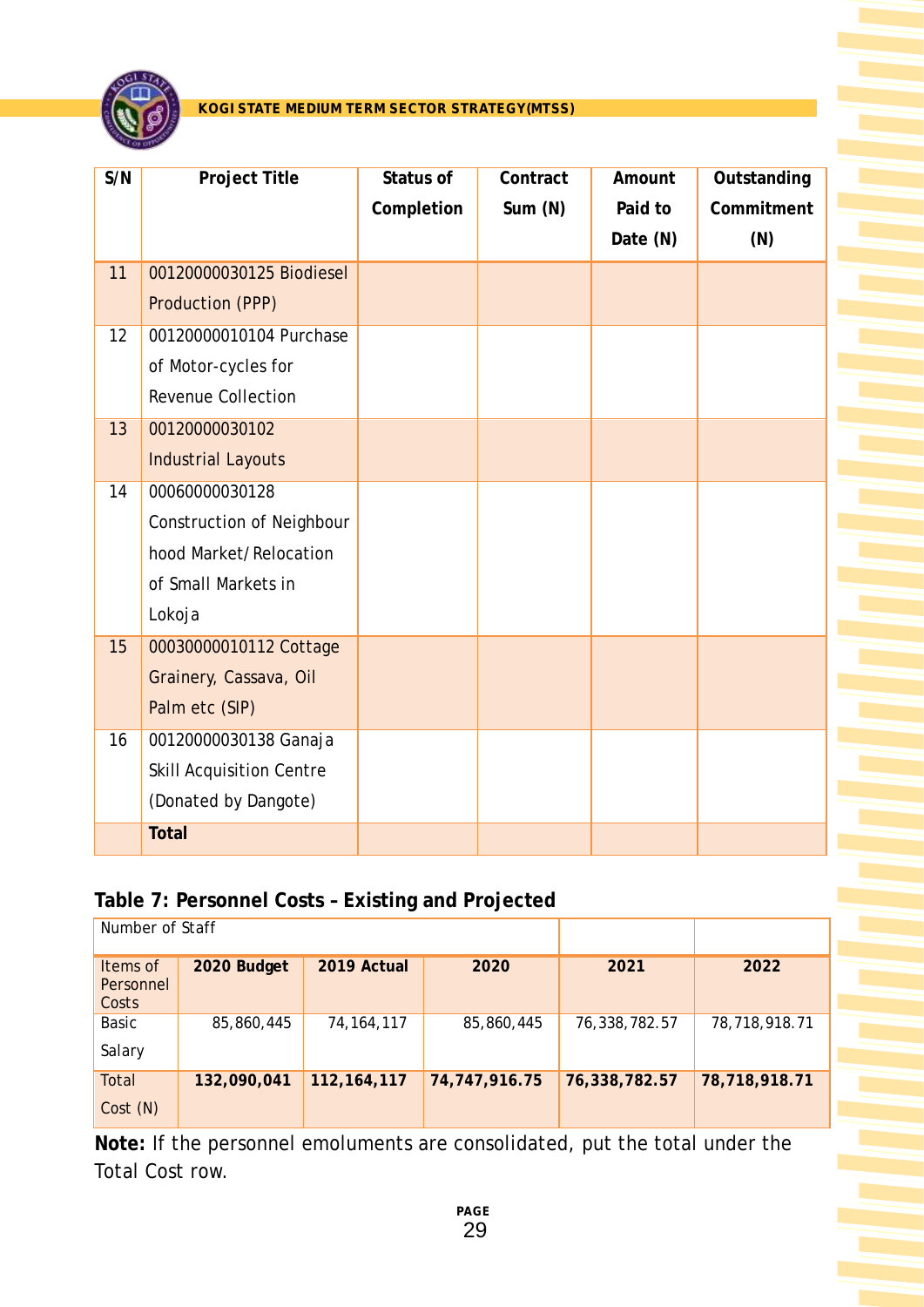

## *Table 8: Overhead Costs – Existing and Projected*

| Items of Overheads      | 2019      | 2019Actual     | 2020         | 2021         | 2022                         |
|-------------------------|-----------|----------------|--------------|--------------|------------------------------|
|                         | Approved  |                |              |              |                              |
| 22020101 Local Travels  | 700,000   | 5,100          | 400,000.00   | 498,112.85   | 556,088.92                   |
| and Transport/Training  |           |                |              |              |                              |
| 22020102 Travel and     | 300,000   | $\mathbf 0$    | 1,800,000    | 398,490.28   | 444,871.13                   |
| Transport               |           |                |              |              |                              |
| 22020301 Office         | 1,000,000 | 175,500        | 1,100,000.00 | 896,603.13   | 1,000,960.05                 |
| stationer/Computer      |           |                |              |              |                              |
| Consumable              |           |                |              |              |                              |
| 22020303                | 230,000   | 4,000          | 230,000.00   | 229, 131.91  | 255,800.90                   |
| Newspapers/subscription |           |                |              |              |                              |
| 22020333 Printing of    | 200,000   | $\overline{0}$ | 200,000.00   | 199,245.14   | 222,435.57                   |
| <b>Files Jackets</b>    |           |                |              |              |                              |
| 22020342 Computer UPS   | 200,000   | $\mathbf 0$    | 200,000.00   | 49,811.29    | 55,608.89                    |
| 22020401 Maintenance    | 650,000   | 148,000        | 2,150,000.00 | 498,112.85   | 556,088.92                   |
| of Motor Vehicle        |           |                |              |              |                              |
| Equipment               |           |                |              |              |                              |
| 22020402 Maintenance    | 300,000   | 19,000         | 1,300,000.00 | 498,112.85   | 556,088.92                   |
| of Office Furniture and |           |                |              |              |                              |
| fittings                |           |                |              |              |                              |
| 22020501 Local Training | 50,000    | $\mathbf 0$    | 50,000.00    | 49,811.29    | 55,608.89                    |
| 22020656 Workshops      | 2,230,000 | $\mathbf 0$    | 700,000.00   | 996,225.70   | 1, 112, 177.83               |
| Seminars & Conferences  |           |                |              |              |                              |
| 22020681 KOPECS         | 1,000,000 | 160,000        | 600,000.00   |              | $996, 225.70$ 1, 112, 177.83 |
| 22020682 Small and      | 1,000,000 | 160,000        | 600,000.00   | 996,225.70   | 1, 112, 177.83               |
| medium scale            |           |                |              |              |                              |
| enterprises             |           |                |              |              |                              |
| 22020685 Industrial     | 1,000,000 | $\overline{0}$ | 600,000.00   | 298,867.71   | 333,653.35                   |
| Promotion               |           |                |              |              |                              |
| 22020686 Registration   | 1,600,000 | 1,380,000      | 200,000.00   | 2,510,488.77 | 2,802,688.13                 |
| of Business Monitoring  |           |                |              |              |                              |
| Committee               |           |                |              |              |                              |
| 22020687 Trade Mission  | 200,000   | $\mathbf 0$    | 200,000.00   | 49,811.29    | 55,608.89                    |

**PAGE**  30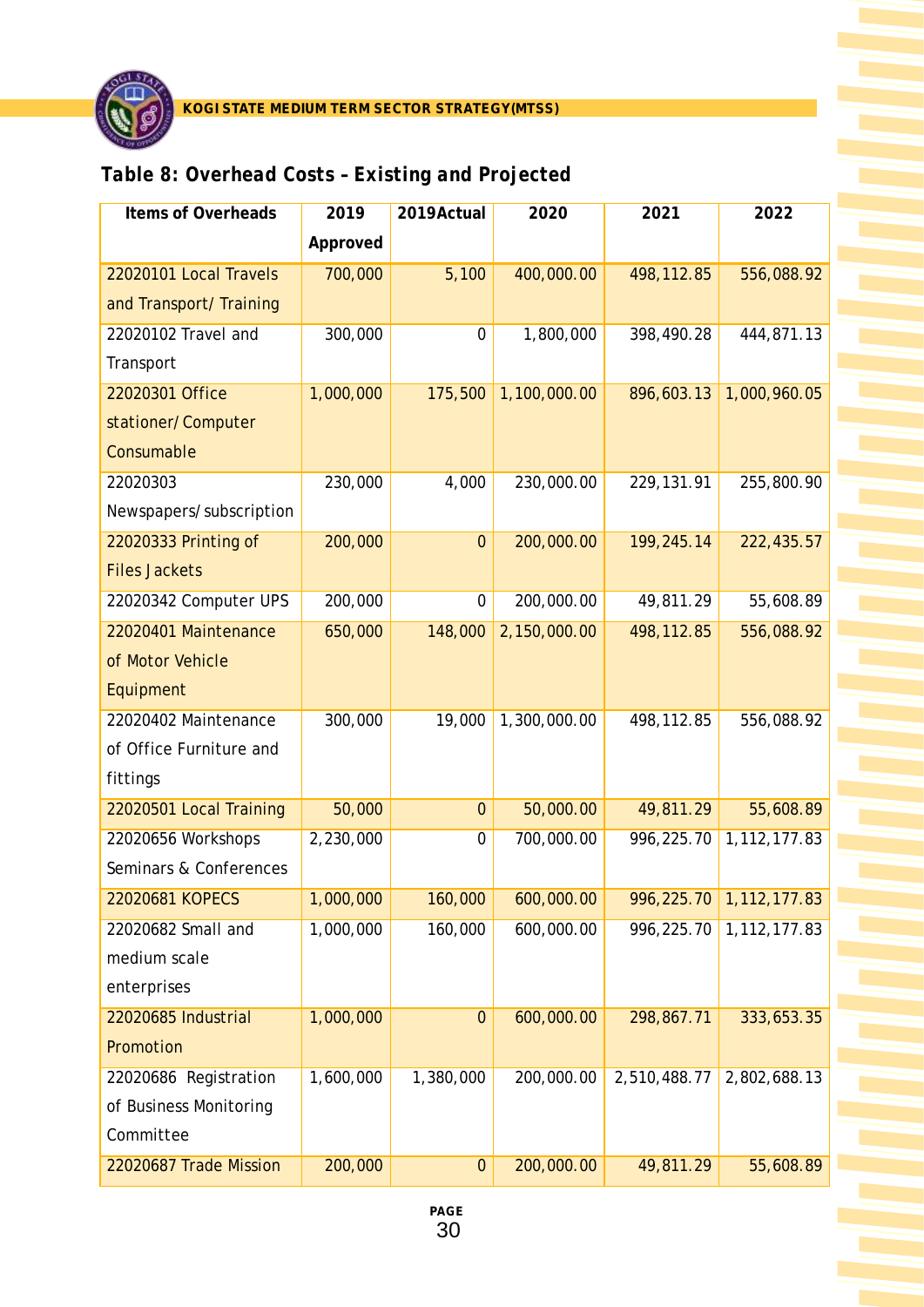

| Items of Overheads           | 2019      | 2019Actual       | 2020         | 2021         | 2022           |
|------------------------------|-----------|------------------|--------------|--------------|----------------|
|                              | Approved  |                  |              |              |                |
| 22020688 State Export        | 588,689   | $\overline{0}$   | 300,000.00   | 254,037.55   | 283,605.35     |
| Promotion                    |           |                  |              |              |                |
| 22020689 Petroleum           | 3,040,000 | 540,000          | 210,000.00   | 3,227,771.27 | 3,603,456.17   |
| Product Monitoring           |           |                  |              |              |                |
| Committee                    |           |                  |              |              |                |
| 22020690 Volumetric          | 2,500,000 | $\mathbf 0$      | 1,000,000.00 | 996,225.70   | 1, 112, 177.83 |
| <b>Measure</b>               |           |                  |              |              |                |
| 22020801 Motor Vehicle       | 1,500,000 | 131,000          | 1,236,882.00 | 1,494,338.55 | 1,668,266.75   |
| <b>Fuel Cost</b>             |           |                  |              |              |                |
| 22020803                     | 400,000   | 57,500           | 40,000.00    | 398,490.28   | 444,871.13     |
| <b>Plants/Generator Fuel</b> |           |                  |              |              |                |
| Cost                         |           |                  |              |              |                |
| 22020806 Diesel              | 50,000    | $\mathbf 0$      | 50,000.00    | 49,811.29    | 55,608.89      |
| Expenses                     |           |                  |              |              |                |
| 22020807 Fuel Expenses       | 100,000   | $\overline{0}$   | 100,000.00   | 99,622.57    | 111,217.78     |
| 22020904 Charge on           | 50,000    | $\overline{0}$   | 50,000.00    | 49,811.29    | 55,608.89      |
| Turn Over                    |           |                  |              |              |                |
| 22020908 Subscription        | 100,000   | $\overline{0}$   | 100,000.00   | 99,622.57    | 111,217.78     |
| (Investment)                 |           |                  |              |              |                |
| 22021014 Annual Budget       | 500,000   | 20,600           | 500,000.00   | 199,245.14   | 222,435.57     |
| Expenses and                 |           |                  |              |              |                |
| Administration               |           |                  |              |              |                |
| 22020704 Consultancy         | 2,500,000 | $\overline{0}$   | 2,195,248    | 996,225.70   | 1,112,177.83   |
| Service                      |           |                  |              |              |                |
| 22020758 Tender and          | 500,000   | 40,000           | 500,000.00   | 498,112.85   | 556,088.92     |
| Advertisement                |           |                  |              |              |                |
| Contingencies                | 500,000   | $\mathbf 0$      |              |              |                |
| 22020934 Cooperative         | 500,000   | $\boldsymbol{0}$ | 500,000      | 640,000      | 700,000        |
| Registration, Audit and      |           |                  |              |              |                |
| <b>Supervision Expenses</b>  |           |                  |              |              |                |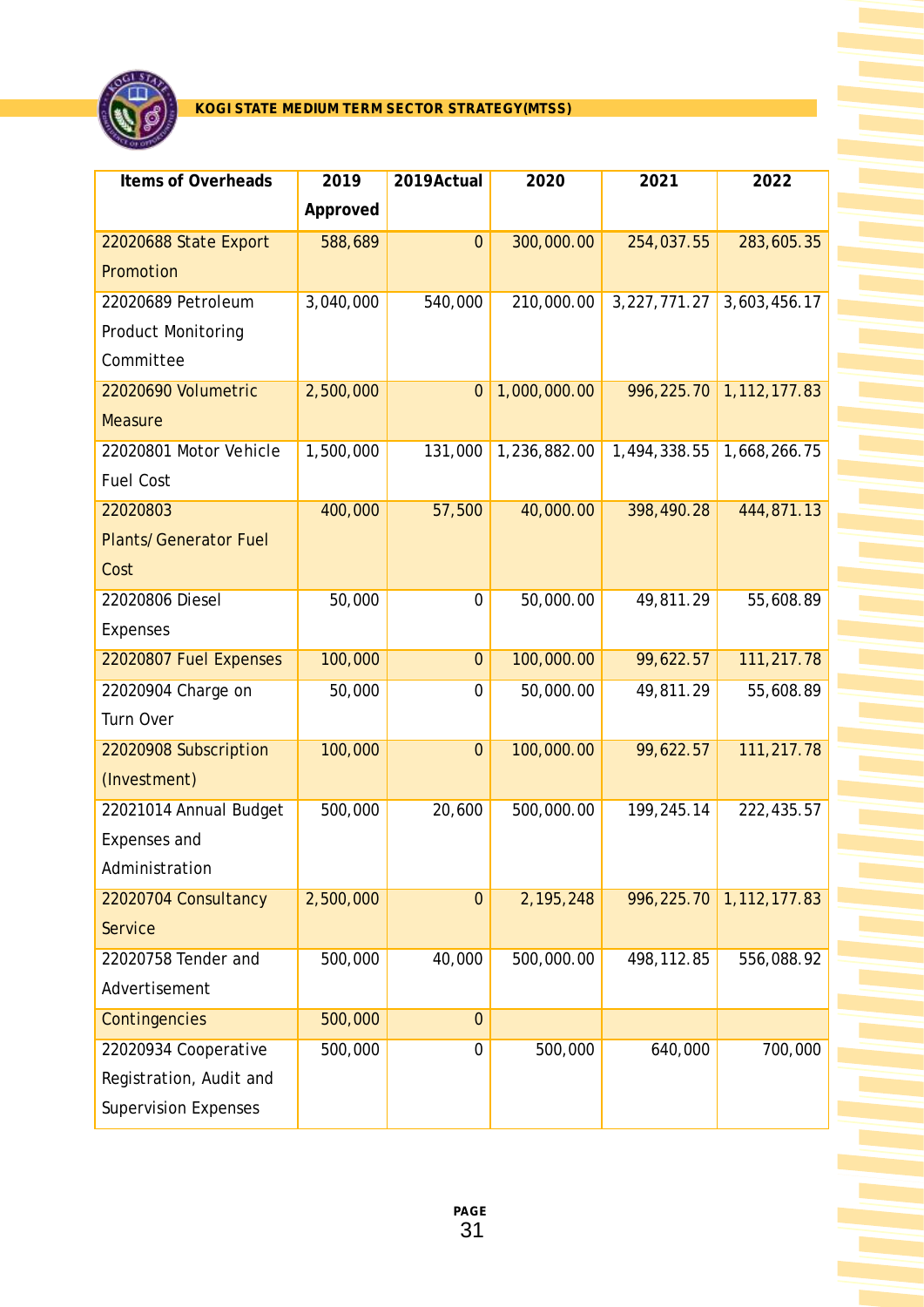

| Items of Overheads        | 2019           | 2019Actual     | 2020      | 2021      | 2022      |
|---------------------------|----------------|----------------|-----------|-----------|-----------|
|                           | Approved       |                |           |           |           |
| 22021218 Covid-19         | $\overline{0}$ | $\overline{0}$ | 1,500,000 | 1,700.000 | 2,100,000 |
| Pandemic Response         |                |                |           |           |           |
| <b>Activities Expense</b> |                |                |           |           |           |
| (C022)                    |                |                |           |           |           |
| 2202021003 Publicity      | 615,014        | $\Omega$       | 564,992   | 610,000   | 691,000   |
| and Advertisement         |                |                |           |           |           |
| 22021021                  | 700,000        | $\Omega$       | 700,000   | 770,000   | 800,000   |
| Grants/Contribution and   |                |                |           |           |           |
| Subvention                |                |                |           |           |           |

**Note:** If the overhead costs are consolidated, put the total under the Total Cost row.

| Table 9: Summary of Cancelled/Shut Down Projects |  |
|--------------------------------------------------|--|
|--------------------------------------------------|--|

| Project Name                         | Justification for         |
|--------------------------------------|---------------------------|
|                                      | cancellation/shut down    |
| Nigeria Timber company               | Sector budget envelop not |
| Limited Okura Olafia NTCL            | enough                    |
| Sanitary ware Company Limited        | Sector budget envelop not |
| Idah                                 | enough                    |
| <b>Confluence Fertilizer Company</b> | Sector budget envelop not |
| Agbeji Ayingba                       | enough                    |

## **3.3 Contributions from partners**

The key partners of the Ministry are the Central Bank of Nigeria and the Bank of Industry. The CBN is providing funds to be given to MSMEs as loans to support the development of SMEs in the State. On the other hand, the Bank of Industry supports the Ministry with the training of SMEs as well as equipment and tools as loan while the State Government provides counterpart funds, land and venue for training.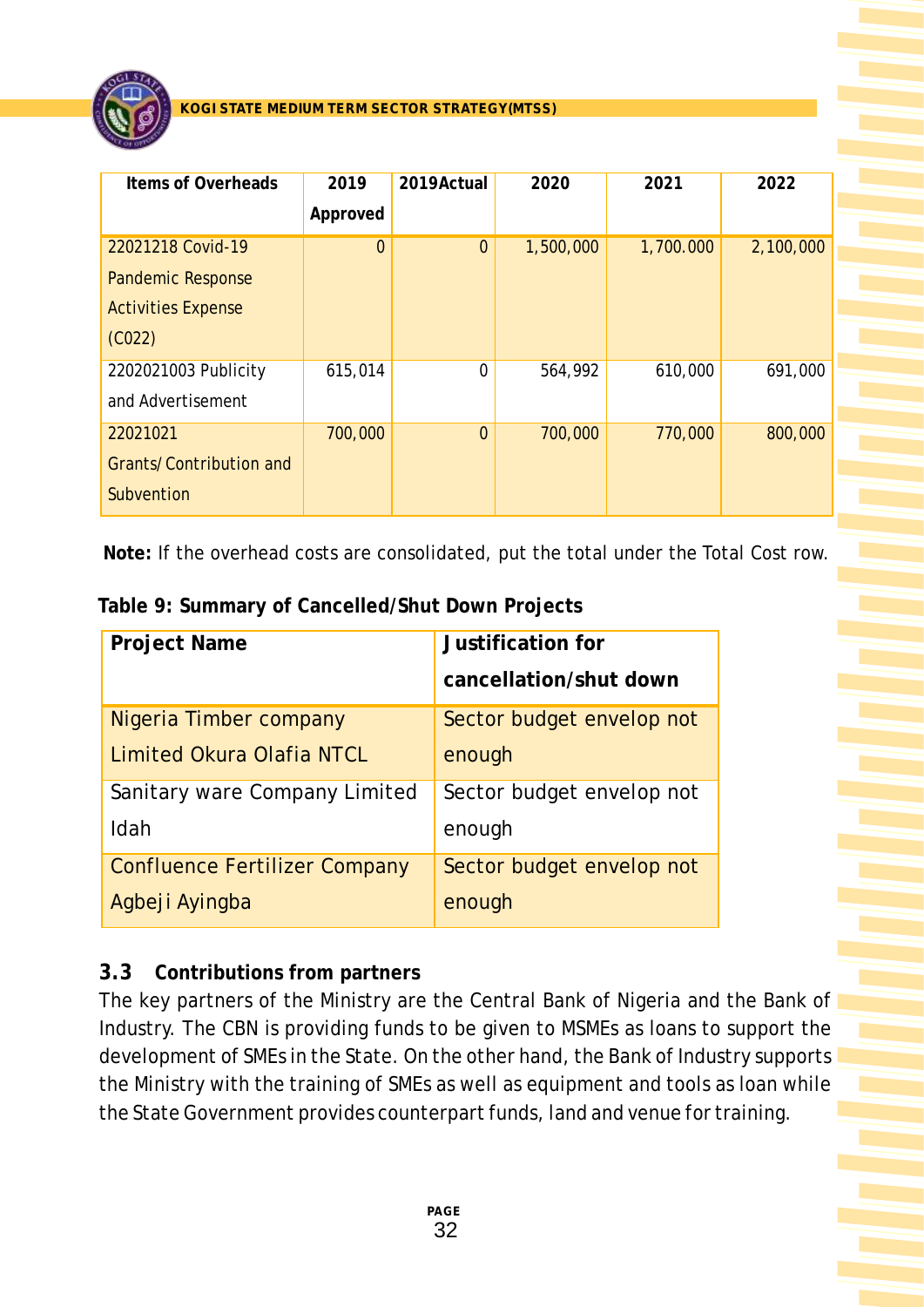### **Table 10: Grants and Donor Funding**

| Source /        | Amount Expected (N) |      | <b>Counterpart Funding</b>      |      |      |      |  |
|-----------------|---------------------|------|---------------------------------|------|------|------|--|
| Description     |                     |      | Requirements (N)                |      |      |      |  |
| of Grant        | 2020                | 2021 | 2022                            | 2020 | 2021 | 2022 |  |
| Central Bank of | 2,000,000,000       |      | $1,000,000,000$ 1,000,000,000 0 |      |      |      |  |
| Nigeria (CBN)   |                     |      |                                 |      |      |      |  |

- *3.4 Programme Connections Between Sector MDAs*
- *3.5 Outline of Key Strategies*

**PA** န္က တ<br>အ

## **Table 11: Summary of Projects' Expenditures and Output Measures**

| Programme    | Project / Activity<br>Title | Amount<br>Spent on<br>The<br>Project<br>So Far (N) | Budgeted Expenditure / Cost<br>(N)          |      |      | Output        | Output KPI           | Base Line (i.e.<br>Output Value<br>in 2019) | Output Target |             | <b>MTSS</b><br>Activity<br>Code | <b>MDA</b><br>Responsible |            |
|--------------|-----------------------------|----------------------------------------------------|---------------------------------------------|------|------|---------------|----------------------|---------------------------------------------|---------------|-------------|---------------------------------|---------------------------|------------|
|              |                             |                                                    | 2020                                        | 2021 | 2022 |               |                      |                                             | 2020          | 2021        | 2022                            |                           |            |
| Supporting   | Participation in            | Nil                                                | <b>NIL</b>                                  |      |      | Availability  | approve and          | Nil                                         | $%$ no        | $%$ no      | $%$ no                          |                           | Min of Com |
| Small and    | trade fare both             |                                                    |                                             |      |      | of fund for   | cash backing         |                                             | funding       | funding     | funding                         |                           | & Ind      |
| Medium Scale | zonal and                   |                                                    |                                             |      |      | participation | of fund              |                                             |               |             |                                 |                           |            |
| Enterprises  | international               |                                                    |                                             |      |      |               |                      |                                             |               |             |                                 |                           |            |
|              |                             |                                                    |                                             |      |      |               |                      |                                             |               |             |                                 |                           |            |
|              | Small and                   | Nil                                                | 50,000,000 60,000,000 65,000,000 Setting up |      |      |               | Reasonable           | <b>Nil</b>                                  | 4% growth     | growth of   | growth of                       |                           | Min of Com |
|              | medium scale                |                                                    |                                             |      |      | SMEs across   | numbers of           |                                             | of SMEs       | <b>SMEs</b> | <b>SME<sub>s</sub></b>          |                           | & Ind      |
|              | industry(ppp)               |                                                    |                                             |      |      | the state     | registered           |                                             | business      | business    | <b>business</b>                 |                           |            |
|              | covid-19 Response           |                                                    |                                             |      |      |               | <b>SMEs business</b> |                                             |               |             |                                 |                           |            |
|              | (C000)                      |                                                    |                                             |      |      |               |                      |                                             |               |             |                                 |                           |            |
|              | Sme credit                  | Nil                                                | 50,000,000 60,000,000 65,000,000            |      |      | Availability  | Prompt               | Nil                                         | Increase      | Increase    | Increase                        |                           | Min of Com |
|              | scheme(SIP)                 |                                                    |                                             |      |      | of fund for   | Access to loan       |                                             | access to     | access to   | access to                       |                           | & Ind      |
|              | Covid_19                    |                                                    |                                             |      |      | the scheme    |                      |                                             | Ioan          | loan by 70% | loan by                         |                           |            |
|              | Response(Cooo)              |                                                    |                                             |      |      |               |                      |                                             |               |             | 70&                             |                           |            |

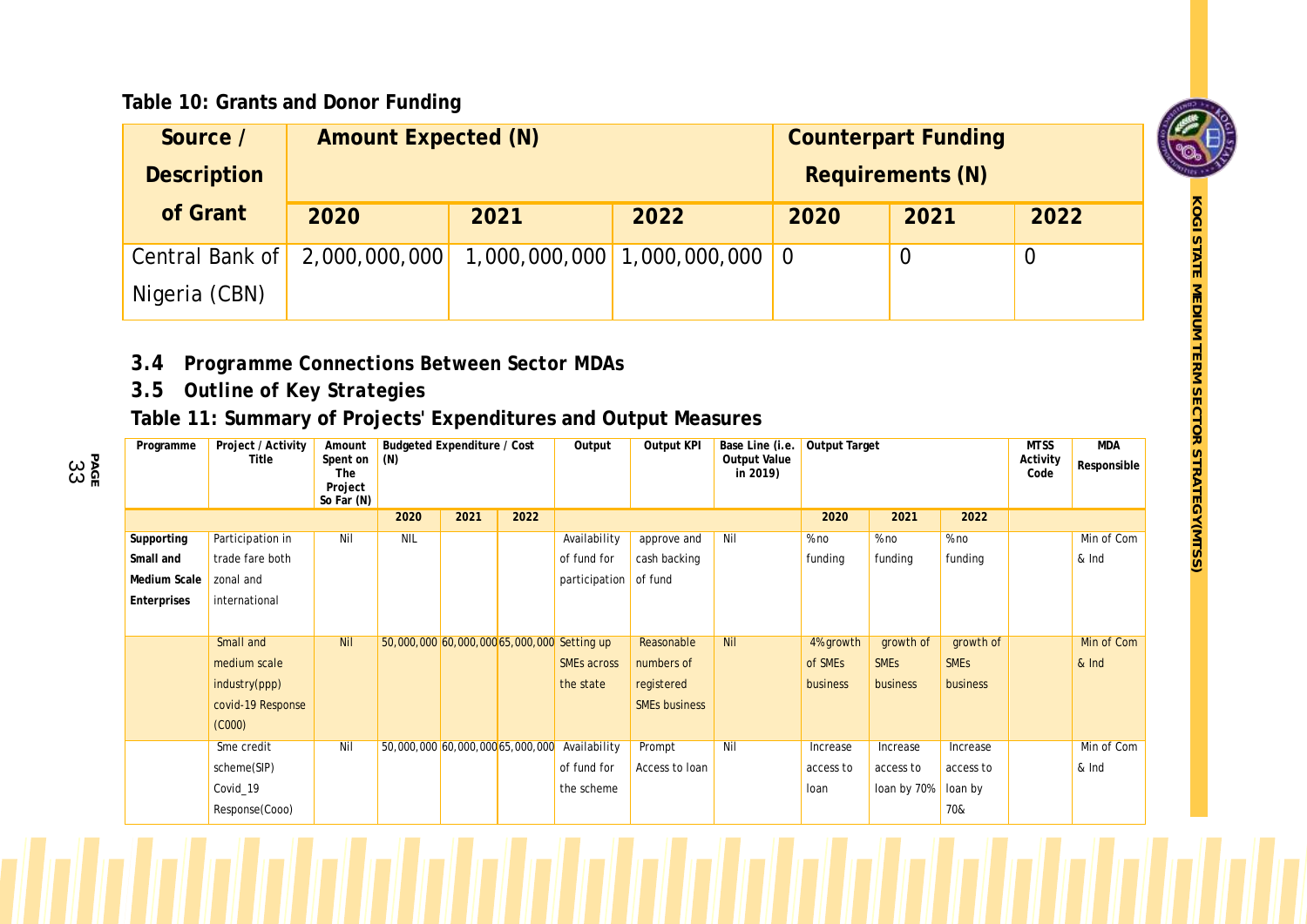| Programme    | Project / Activity<br>Title | Amount<br>Spent on<br>The<br>Project<br>So Far (N) | <b>Budgeted Expenditure / Cost</b><br>(N) |         | Output  | Output KPI                                   | Base Line (i.e.<br>Output Value<br>in 2019) | Output Target |            |              | <b>MTSS</b><br>Activity<br>Code | <b>MDA</b><br>Responsible |            |
|--------------|-----------------------------|----------------------------------------------------|-------------------------------------------|---------|---------|----------------------------------------------|---------------------------------------------|---------------|------------|--------------|---------------------------------|---------------------------|------------|
|              |                             |                                                    | 2020                                      | 2021    | 2022    |                                              |                                             |               | 2020       | 2021         | 2022                            |                           |            |
|              | Confluence sugar            | <b>Nil</b>                                         | 100,000                                   | 200,000 | 250,000 | Payment of                                   | Commenceme                                  | Nil           | 30%        | 60%          | 80%                             |                           | Min of Com |
|              | company Ltd (PPP)           |                                                    |                                           |         |         | counterpart                                  | nt of                                       |               | completion | completion   | completion                      |                           | & Ind      |
|              |                             |                                                    |                                           |         |         | fund                                         | operation at                                |               |            |              |                                 |                           |            |
|              |                             |                                                    |                                           |         |         |                                              | the industry                                |               |            |              |                                 |                           |            |
|              | Kogi state sugar            | <b>NIL</b>                                         |                                           |         |         | 10,000,000 15,000,000 20,000,000 Payment of  | Commenceme                                  | <b>Nil</b>    | 30%        | 60%          | 80%                             |                           | Min of Com |
|              | development                 |                                                    |                                           |         |         | counterpart                                  | nt of                                       |               | completion | completion   | completion                      |                           | & Ind      |
|              | project                     |                                                    |                                           |         |         | fund                                         | operation at                                |               |            |              |                                 |                           |            |
|              |                             |                                                    |                                           |         |         |                                              | the industry                                |               |            |              |                                 |                           |            |
|              | <b>Bio diesel</b>           | Nil                                                |                                           |         |         | 10,000,000 30,000,000 40,000,000 Payment of  | Commenceme                                  | Nil           | 30%        | 60%          | 80%                             |                           | Min of Com |
|              | production (PPP)            |                                                    |                                           |         |         | counterpart                                  | nt of operatio                              |               | completion | completion   | completion                      |                           | & Ind      |
|              |                             |                                                    |                                           |         |         | fund                                         | at the                                      |               |            |              |                                 |                           |            |
|              |                             |                                                    |                                           |         |         |                                              | industry                                    |               |            |              |                                 |                           |            |
| Creating the | Kogi people                 | <b>Nil</b>                                         |                                           |         |         | 3,000,000 4,000,000 4,500,000 Subsidised     |                                             | <b>Nil</b>    | Lower      | Lower        | Lower                           |                           | Min of Com |
| enabling     | consumer shop               |                                                    |                                           |         |         | consumable                                   |                                             |               | inflation  | inflation    | inflation                       |                           | & Ind      |
| environment  | capitalization              |                                                    |                                           |         |         | product                                      |                                             |               | rate on    | rate on      | rate on                         |                           |            |
| for business |                             |                                                    |                                           |         |         |                                              |                                             |               | food items | food items   | food items                      |                           |            |
| to strive    |                             |                                                    |                                           |         |         |                                              |                                             |               |            |              |                                 |                           |            |
|              | Pre grant                   | Nil                                                |                                           |         |         | 5,000,000 8,000,000 12,000,000 Monitoring    |                                             | <b>Nil</b>    | 50%        | 70%          | 90%                             |                           | Min of Com |
|              | selection and post          |                                                    |                                           |         |         | and                                          |                                             |               | compliance | compliance   | compliance                      |                           | & Ind      |
|              | grant                       |                                                    |                                           |         |         | evaluation                                   |                                             |               | with the   | with the     | with the                        |                           |            |
|              | measurement and             |                                                    |                                           |         |         | of use of                                    |                                             |               | sector     | sector rules | sector                          |                           |            |
|              | evaluation                  |                                                    |                                           |         |         | grant                                        |                                             |               | rules      |              | rules                           |                           |            |
|              | <b>Business premise</b>     | <b>Nil</b>                                         |                                           |         |         | 5,000,000 10,000,000 15,000,000 Registration |                                             | <b>Nil</b>    | 50% of     | 60% of       | 80% of                          |                           | Min of Com |
|              | enumeration                 |                                                    |                                           |         |         | of consumer                                  |                                             |               | consumer   | consumer     | consumer                        |                           | & Ind      |
|              |                             |                                                    |                                           |         |         | shops                                        |                                             |               | shop to be | shop to be   | shop to be                      |                           |            |
|              |                             |                                                    |                                           |         |         |                                              |                                             |               | register   | registere    | registere                       |                           |            |

**PA GE** 3 4

**S TAT E M E DIU M T E R M S E C T O R** STRATEGY(MTSS)

**K O GI**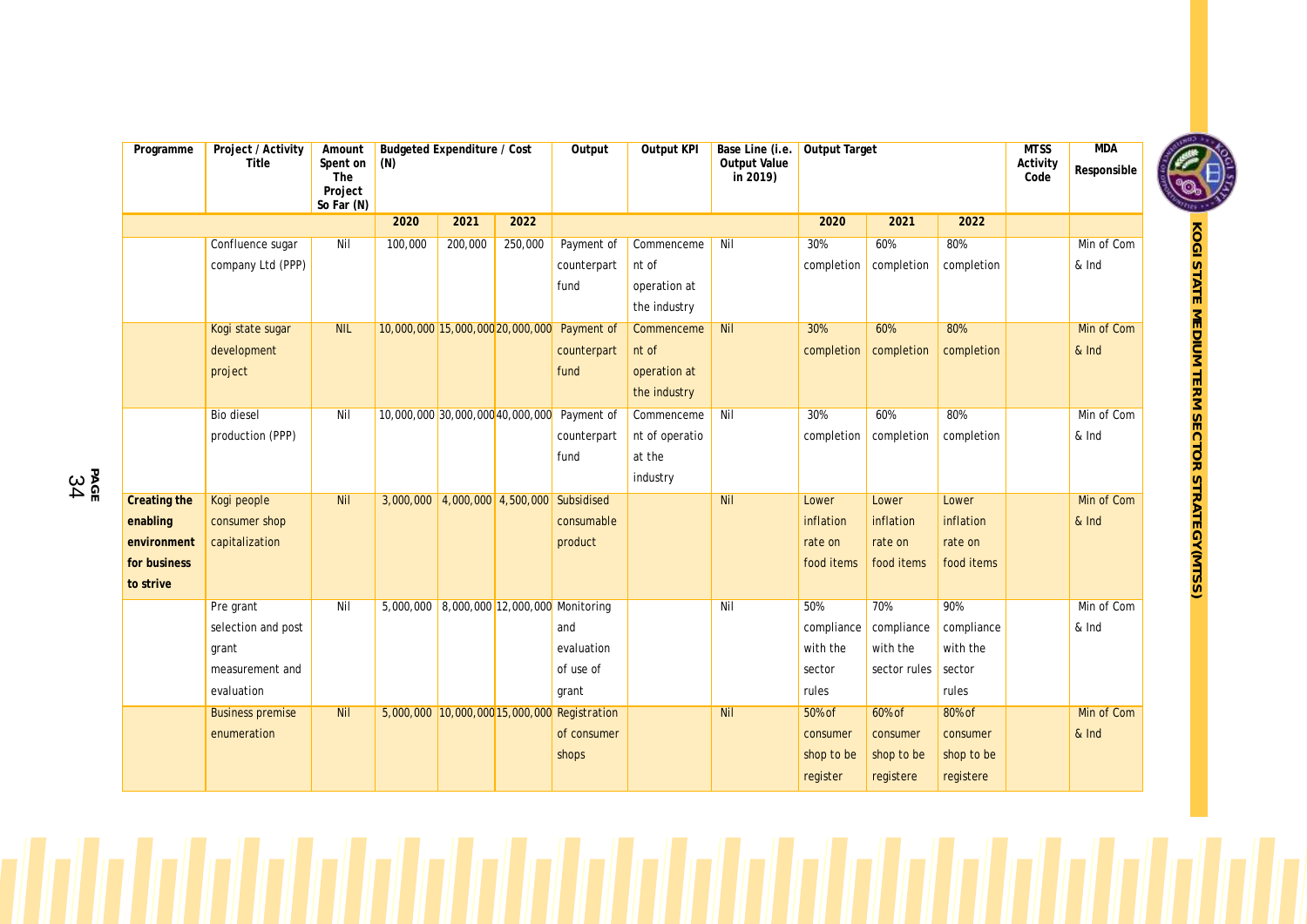| Programme     | Project / Activity<br>Title | Amount<br>Spent on<br>The<br>Project<br>So Far (N) | <b>Budgeted Expenditure / Cost</b><br>(N) |             |             | Output                                      | Output KPI         | Base Line (i.e.<br>Output Value<br>in 2019) | <b>Output Target</b> |             |            | <b>MTSS</b><br>Activity<br>Code | <b>MDA</b><br>Responsible |                                                     |
|---------------|-----------------------------|----------------------------------------------------|-------------------------------------------|-------------|-------------|---------------------------------------------|--------------------|---------------------------------------------|----------------------|-------------|------------|---------------------------------|---------------------------|-----------------------------------------------------|
|               |                             |                                                    | 2020                                      | 2021        | 2022        |                                             |                    |                                             | 2020                 | 2021        | 2022       |                                 |                           |                                                     |
|               | Establishment Of            | Nil                                                | $\mathbf 0$                               | $\mathbf 0$ | $\mathbf 0$ | Availability                                | Funding the        | Nil                                         | Approval             | Office      | Seting up  |                                 | Min of Com                |                                                     |
|               | Kogi Enterprise             |                                                    |                                           |             |             | of fund and                                 | project            |                                             | for new              | block to be | the agency |                                 | &Ind                      |                                                     |
|               | Development                 |                                                    |                                           |             |             | getting                                     |                    |                                             | agency               | built       |            |                                 |                           |                                                     |
|               | Agency                      |                                                    |                                           |             |             | approval                                    |                    |                                             |                      |             |            |                                 |                           |                                                     |
|               |                             |                                                    |                                           |             |             | form KSHA                                   |                    |                                             |                      |             |            |                                 |                           |                                                     |
|               |                             |                                                    |                                           |             |             | for new                                     |                    |                                             |                      |             |            |                                 |                           |                                                     |
|               |                             |                                                    |                                           |             |             | agency                                      |                    |                                             |                      |             |            |                                 |                           |                                                     |
| Collaborating | Phase II of Lokoja          | 40,000000                                          | $\overline{0}$                            | <b>NIL</b>  | <b>NIL</b>  | Payment of                                  | Physical           | <b>Nil</b>                                  | 95%                  | 0%          | 0%         |                                 | Min of Com                |                                                     |
| with          | modern market               |                                                    |                                           |             |             | contract                                    | structure          |                                             | completion           | completion  | completion |                                 | & Ind                     |                                                     |
| necessary     |                             |                                                    |                                           |             |             | sum                                         | presents at        |                                             |                      |             |            |                                 |                           |                                                     |
| agency on     |                             |                                                    |                                           |             |             |                                             | the site           |                                             |                      |             |            |                                 |                           |                                                     |
| infrastructur |                             |                                                    |                                           |             |             |                                             |                    |                                             |                      |             |            |                                 |                           | <b>KOGI STATE MEDIUM TERM SECTOR STRATEGY(MTSS)</b> |
| al            |                             |                                                    |                                           |             |             |                                             |                    |                                             |                      |             |            |                                 |                           |                                                     |
| development   |                             |                                                    |                                           |             |             |                                             |                    |                                             |                      |             |            |                                 |                           |                                                     |
|               | Trade fair                  | Nil                                                | $\mathbf{0}$                              | <b>NIL</b>  | NIL         | Payment of                                  | Physical           | Nil                                         | 25%                  | 40%         | 70%        |                                 | Min of Com                |                                                     |
|               | complex                     |                                                    |                                           |             |             | contract                                    | structure          |                                             | completion           | completion  | completion |                                 | & Ind                     |                                                     |
|               |                             |                                                    |                                           |             |             | sum                                         | presents at        |                                             |                      |             |            |                                 |                           |                                                     |
|               |                             |                                                    |                                           |             |             |                                             | the site           |                                             |                      |             |            |                                 |                           |                                                     |
|               | Free trade                  | <b>Nil</b>                                         |                                           |             |             | 15,000,000 25,000,000 30,000,000 Earmarking | <b>Building of</b> | <b>Nil</b>                                  | 25%                  | 65%         | 85%        |                                 | Min of Com                |                                                     |
|               | zone/industrial             |                                                    |                                           |             |             | an area and                                 | structures         |                                             | completion           | completion  | completion |                                 | & Ind                     |                                                     |
|               | city                        |                                                    |                                           |             |             | land                                        |                    |                                             |                      |             |            |                                 |                           |                                                     |
|               |                             |                                                    |                                           |             |             | clearing of                                 |                    |                                             |                      |             |            |                                 |                           |                                                     |
|               |                             |                                                    |                                           |             |             | this area                                   |                    |                                             |                      |             |            |                                 |                           |                                                     |
|               | Economic raw                | Nil                                                | $3,000,000$ 6,000,000 6,000,000           |             |             | Awarding                                    | Display center     | Nil                                         | 40%                  | 60%         | 80%        |                                 | Min of Com                |                                                     |
|               | material sample             |                                                    |                                           |             |             | and                                         | being built to     |                                             | completin            | completin   | completin  |                                 | & Ind                     |                                                     |
|               | display centre              |                                                    |                                           |             |             | payment of                                  | reasonable         |                                             |                      |             |            |                                 |                           |                                                     |
|               |                             |                                                    |                                           |             |             | contract                                    | level              |                                             |                      |             |            |                                 |                           |                                                     |
|               |                             |                                                    |                                           |             |             | sum                                         |                    |                                             |                      |             |            |                                 |                           |                                                     |

**PA** န္ က<br>၃<br>၁

71 I J J J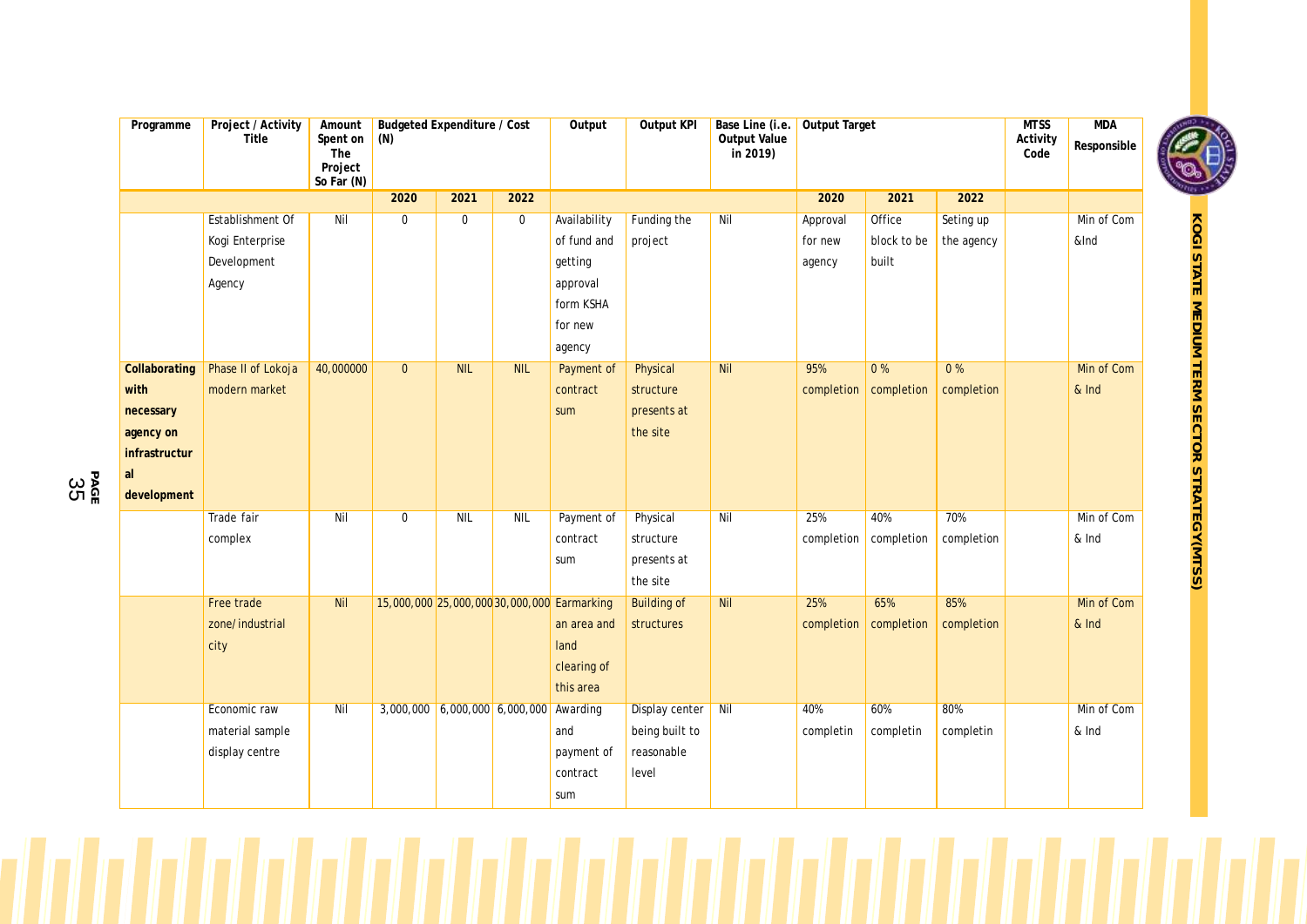| Programme | Project / Activity<br>Title | Amount<br>Spent on<br>The<br>Project<br>So Far $(N)$ | <b>Budgeted Expenditure / Cost</b><br>(N) |      | Output | <b>Output KPI</b>                           | Base Line (i.e.<br>Output Value<br>$\overline{1}$ (n 2019) | Output Target |           | <b>MTSS</b><br>Activity<br>Code | <b>MDA</b><br>Responsible | S<br>her.+ |            |                                              |
|-----------|-----------------------------|------------------------------------------------------|-------------------------------------------|------|--------|---------------------------------------------|------------------------------------------------------------|---------------|-----------|---------------------------------|---------------------------|------------|------------|----------------------------------------------|
|           |                             |                                                      | 2020                                      | 2021 | 2022   |                                             |                                                            |               | 2020      | 2021                            | 2022                      |            |            |                                              |
|           | Market                      | Nil                                                  |                                           |      |        | 50,000,000 59,000,000 75,000,000 Expanssion | Expanssion of                                              | Nil           | 40%       | 50%                             | 80%                       |            | Min of Com |                                              |
|           | development at              |                                                      |                                           |      |        | work to be                                  | market to be                                               |               | completin | completin                       | completin                 |            | & Ind      |                                              |
|           | (Okene, kabba,              |                                                      |                                           |      |        | done at site                                | seen                                                       |               |           |                                 |                           |            |            |                                              |
|           | Ankpa) Covid-19             |                                                      |                                           |      |        |                                             |                                                            |               |           |                                 |                           |            |            |                                              |
|           | Response (Cooo)             |                                                      |                                           |      |        |                                             |                                                            |               |           |                                 |                           |            |            | KOGI STATE MEDIUM TERM SECTOR STRATEGY(MTSS) |
|           | 00120000010104              |                                                      | 8,000,000                                 |      |        |                                             |                                                            |               |           |                                 |                           |            |            |                                              |
|           | Purchase of Motor-          |                                                      |                                           |      |        |                                             |                                                            |               |           |                                 |                           |            |            |                                              |
|           | cycles for Revenue          |                                                      |                                           |      |        |                                             |                                                            |               |           |                                 |                           |            |            |                                              |
|           | Collection                  |                                                      |                                           |      |        |                                             |                                                            |               |           |                                 |                           |            |            |                                              |
|           | 00120000030102              |                                                      | 10,900,000                                |      |        |                                             |                                                            |               |           |                                 |                           |            |            |                                              |
|           | Industrial layouts          |                                                      |                                           |      |        |                                             |                                                            |               |           |                                 |                           |            |            |                                              |
|           | 00060000030128              |                                                      | 20,000,000                                |      |        |                                             |                                                            |               |           |                                 |                           |            |            |                                              |
|           | Construction of             |                                                      |                                           |      |        |                                             |                                                            |               |           |                                 |                           |            |            |                                              |
|           | Neighbourhood               |                                                      |                                           |      |        |                                             |                                                            |               |           |                                 |                           |            |            |                                              |
|           | market/Relocation           |                                                      |                                           |      |        |                                             |                                                            |               |           |                                 |                           |            |            |                                              |
|           | of small markets            |                                                      |                                           |      |        |                                             |                                                            |               |           |                                 |                           |            |            |                                              |
|           | in lokoja                   |                                                      |                                           |      |        |                                             |                                                            |               |           |                                 |                           |            |            |                                              |
|           | 00030000010111              |                                                      | 15,000,000                                |      |        |                                             |                                                            |               |           |                                 |                           |            |            |                                              |
|           | Cottage block               |                                                      |                                           |      |        |                                             |                                                            |               |           |                                 |                           |            |            |                                              |
|           | industry(SIP)               |                                                      |                                           |      |        |                                             |                                                            |               |           |                                 |                           |            |            |                                              |
|           | 00030000010112              |                                                      | 20,000,000                                |      |        |                                             |                                                            |               |           |                                 |                           |            |            |                                              |
|           | Cottage Grainery,           |                                                      |                                           |      |        |                                             |                                                            |               |           |                                 |                           |            |            |                                              |
|           | Cassava, Oil Palm           |                                                      |                                           |      |        |                                             |                                                            |               |           |                                 |                           |            |            |                                              |
|           | etc(SIP)                    |                                                      |                                           |      |        |                                             |                                                            |               |           |                                 |                           |            |            |                                              |
|           | 00120000030138              |                                                      | 10,000,000                                |      |        |                                             |                                                            |               |           |                                 |                           |            |            |                                              |
|           | Ganaja Skill                |                                                      |                                           |      |        |                                             |                                                            |               |           |                                 |                           |            |            |                                              |
|           | <b>Acquisition Centre</b>   |                                                      |                                           |      |        |                                             |                                                            |               |           |                                 |                           |            |            |                                              |
|           | (Donated by                 |                                                      |                                           |      |        |                                             |                                                            |               |           |                                 |                           |            |            |                                              |
|           | Dangote)                    |                                                      |                                           |      |        |                                             |                                                            |               |           |                                 |                           |            |            |                                              |

North Card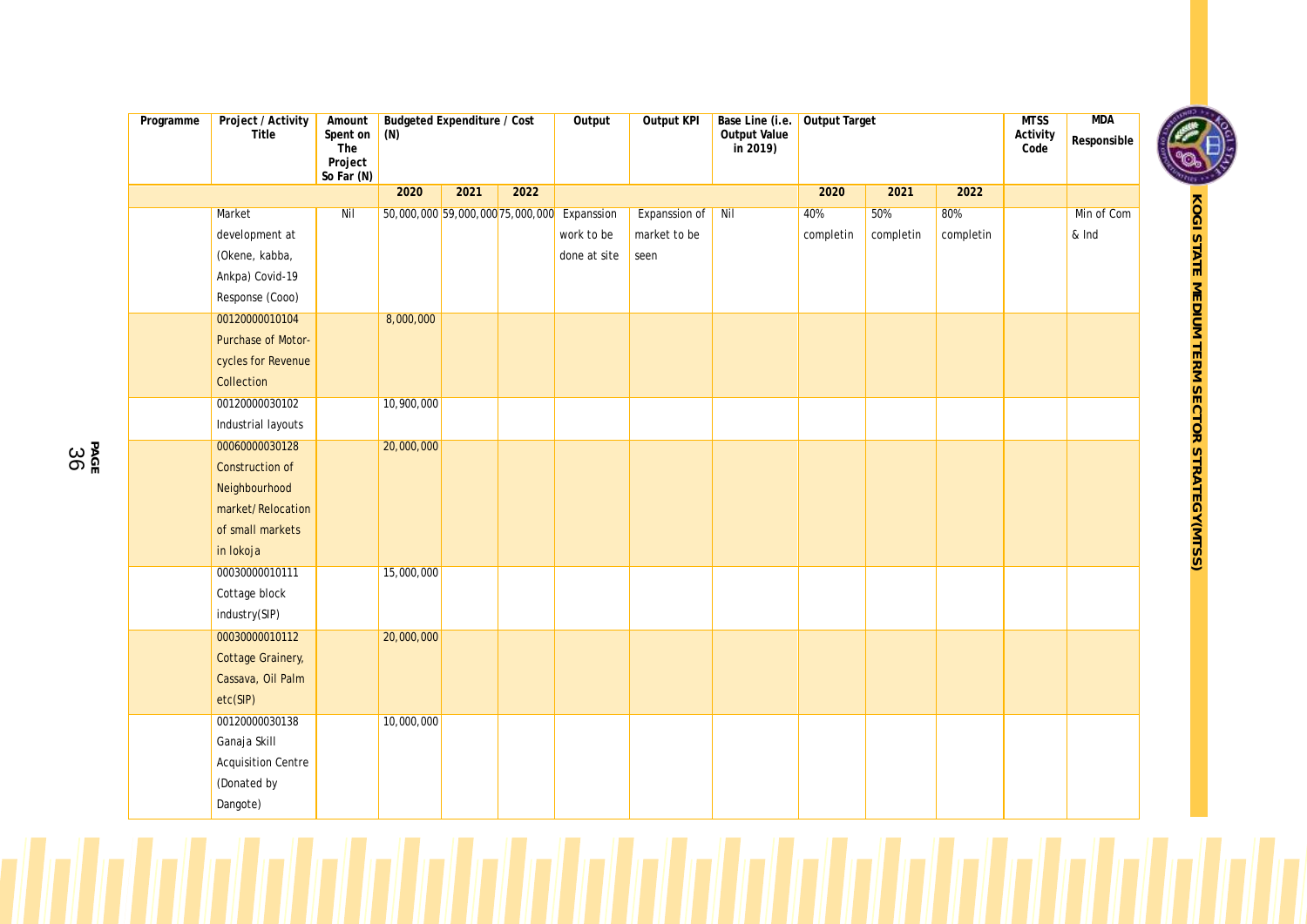| Programme | Project / Activity<br>Title | Amount<br>Spent on<br>The<br>Project<br>So Far (N) | Budgeted Expenditure / Cost<br>(N) |      |      | Output | Output KPI | Base Line (i.e.<br>Output Value<br>in 2019) | Output Target |      |      | <b>MTSS</b><br>Activity<br>Code | <b>MDA</b><br>Responsible |
|-----------|-----------------------------|----------------------------------------------------|------------------------------------|------|------|--------|------------|---------------------------------------------|---------------|------|------|---------------------------------|---------------------------|
|           |                             |                                                    | 2020                               | 2021 | 2022 |        |            |                                             | 2020          | 2021 | 2022 |                                 |                           |
|           | 00120000010139              |                                                    | 200,400,000                        |      |      |        |            |                                             |               |      |      |                                 |                           |
|           | Loans Facilities to         |                                                    |                                    |      |      |        |            |                                             |               |      |      |                                 |                           |
|           | SME to Boast Local          |                                                    |                                    |      |      |        |            |                                             |               |      |      |                                 |                           |
|           | Economy (COVID-             |                                                    |                                    |      |      |        |            |                                             |               |      |      |                                 |                           |
|           | 19 Response)                |                                                    |                                    |      |      |        |            |                                             |               |      |      |                                 |                           |
|           | (000)                       |                                                    |                                    |      |      |        |            |                                             |               |      |      |                                 |                           |
| Total     | 231,100000,000,             |                                                    | 297.200,000 327,750,000            |      |      |        |            |                                             |               |      |      |                                 |                           |

**KOGI**

**STATE**

**MEDIUM**

**TERM**

**SECTOR**

**STRATEGY(MTSS)**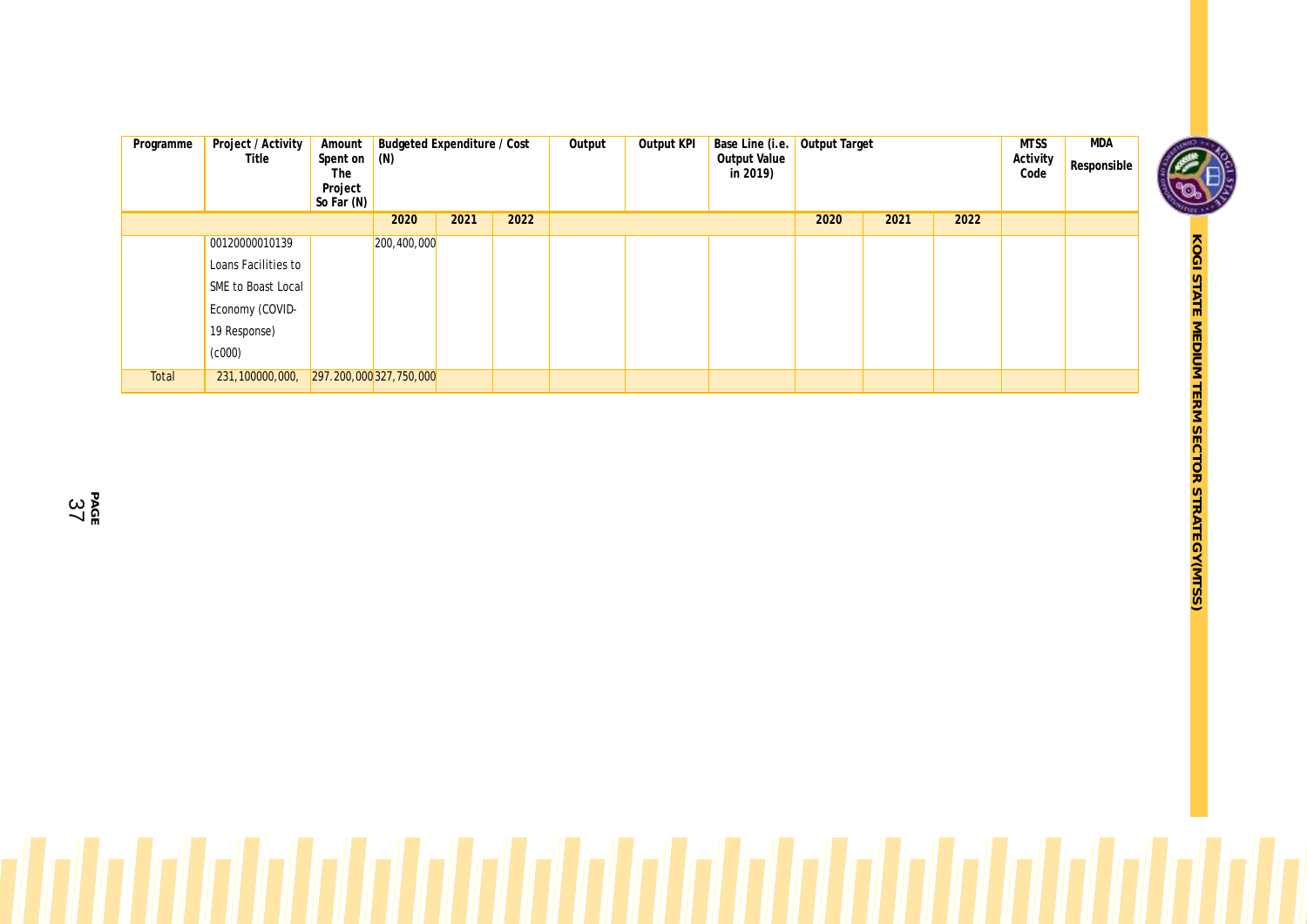

## **3.6 Justification**

Selection of criteria for prioritizing the Commerce and Industry Sector strategies to be implemented as part of the 2020 - 2022 MTSS were premised on the need to identify high impact interventions for the achievement of the revised sector policy.

Following the conduct of the research leading to the formation of New Direction Blue Print, now rebranded as Let's Do More Agenda, and the focus on the good governance through the lessons provided by Kogi State Public Sector Governance Reform Programmes as a major economic alternative to leveraging governance, the sector team engaged the selection process with the view to ensuring that the identified strategies to be implemented are well aligned with the goals and objectives of the medium term plan derived from the State Development Plan and New Direction Blue Print/ Let's Do More Agenda.

Secondly, that the selected strategies are capable of delivering verifiable results within the limited resources allocated and in the shortest possible time.

With the MTSS approach, which is result-based budget all costs interventions are linked to the achievement of the MTSS outputs, outcomes and Impact as defined in the New Direction Blue Print policy framework and revised in the Let's Do More Agenda. Consequently, the sector will be able to assess progress of the MTSS key performance indicators (KPIs) and the cost effectiveness of the budgeted expenditure.

## **3.7 Result Framework**

Though the result framework details the targets to be achieved by the MTSS, it is important to understand that the outcome targets were central in the definition of the key programs and projects of the MTSS. These key performance indicators are in alignment with the performance for the sector.

The Ministry and its parastatals are expected to develop their costed annual operation plan in response to the output targets defined in the sector result frameworks.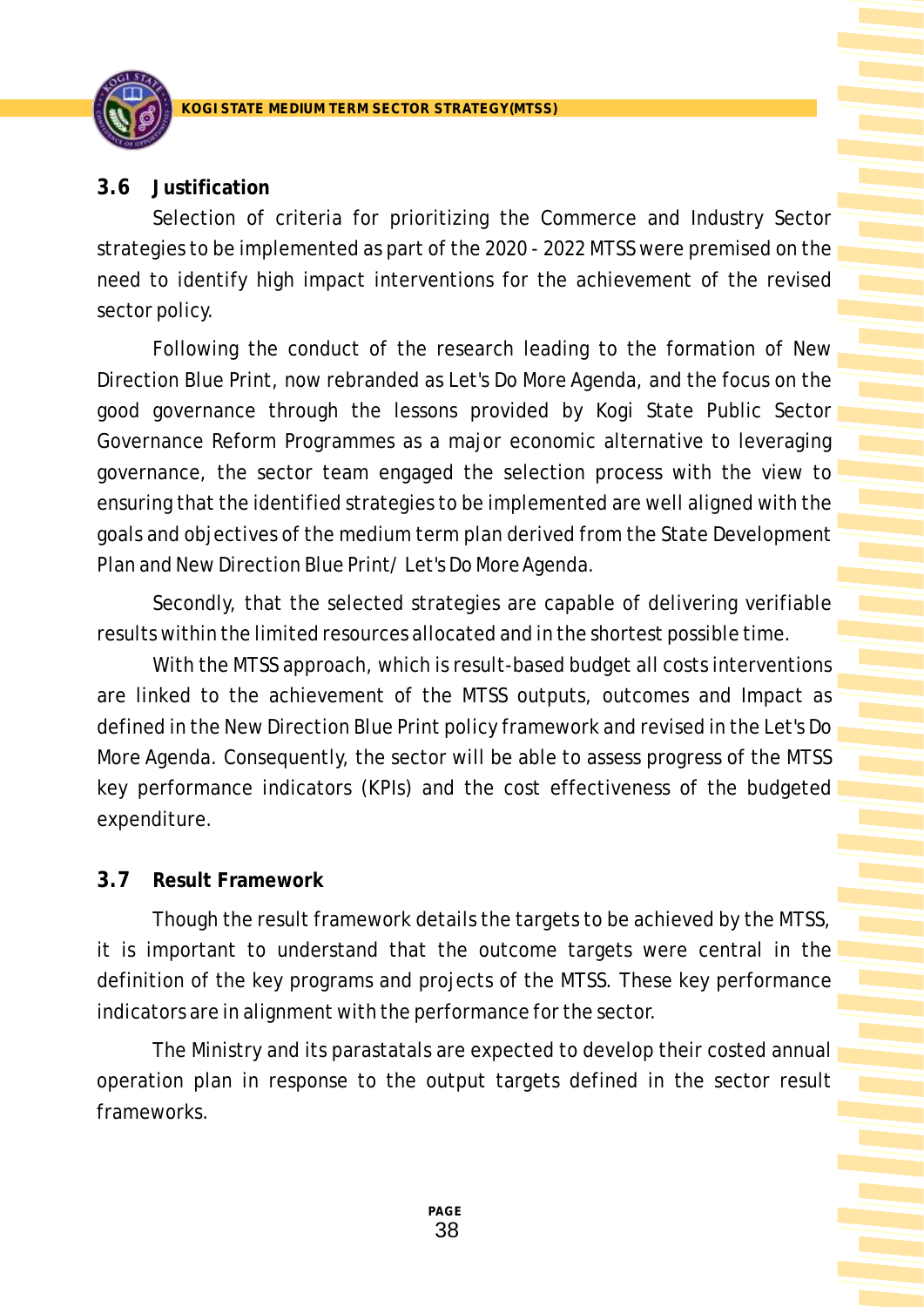

## *3.8 Responsibilities and Operational Plan*

Following the development of the MTSS 2020 – 2022 for Commerce and Industry sector, it is anticipated that all the departments of the Commerce and Industry sector would derive their annual operation plan activities from the strategies of the medium term plan.

The operational plans would aid the various departments to articulate their individual action plans as well as facilitate the estimation of the quarterly departmental cash flow projections for the 2020 financial year.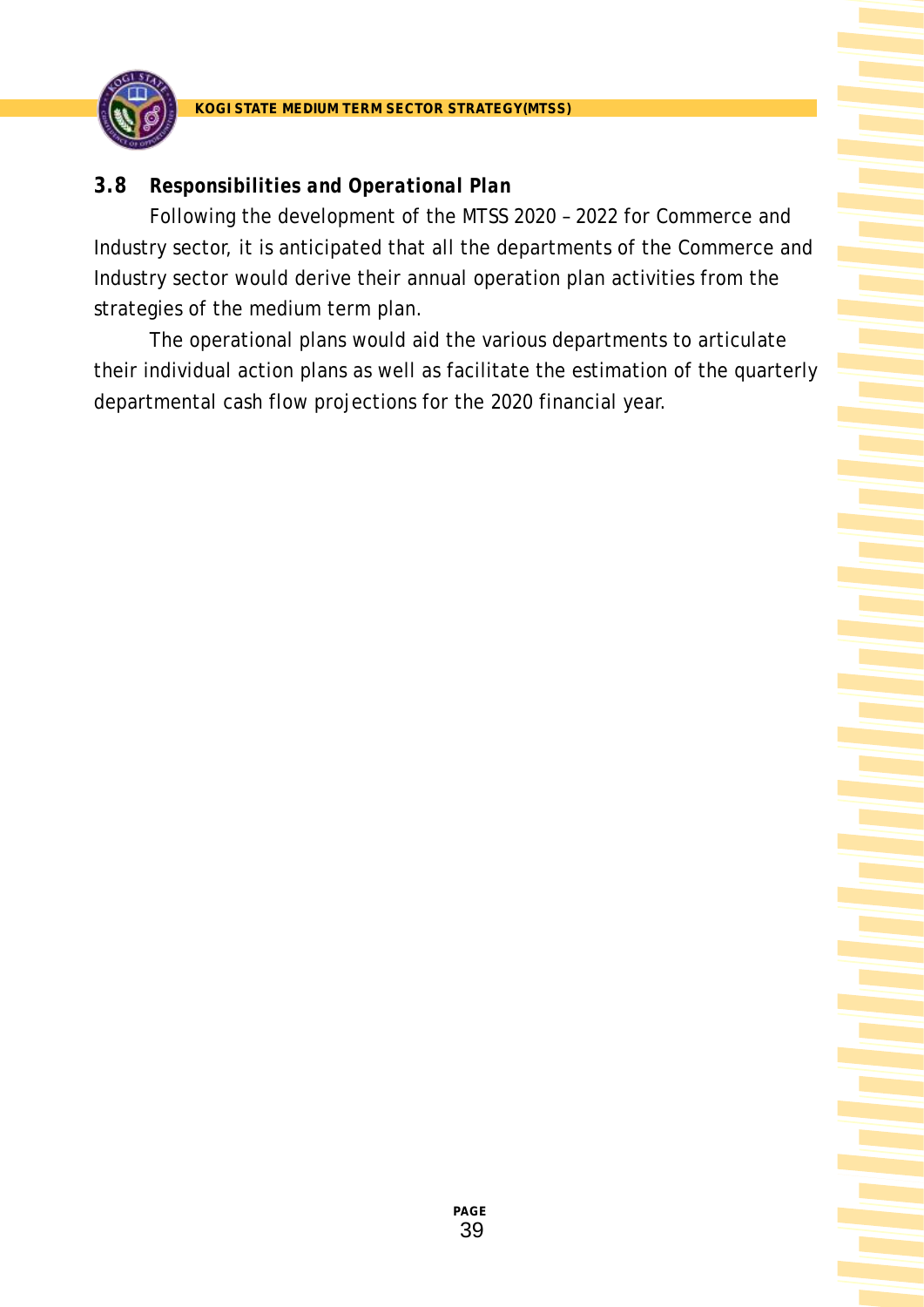

# **CHAPTER 4**

**Monitoring and Evaluation**

4.1 Performance Monitoring and Evaluation

| <b>Fiscal Year</b> | <b>Total Budget</b> | <b>Actual Exp</b> | Level of    | Variance                     |
|--------------------|---------------------|-------------------|-------------|------------------------------|
|                    | (Capital&           | (Capital. &       | Performance |                              |
|                    | Recurrent)          | Recurrent.)       | $(\%)$      |                              |
| 2017               | 2,252125,125        | 77,906,880        | $0.03 -$    |                              |
| 2018               | 2,163.098,146       | 245, 233, 465     | 0.11        |                              |
| 2019               | 373,887,508         | 18,621,389        | $0.04 -$    | $\qquad \qquad \blacksquare$ |
| Total              | 2,762,200,779       | 341, 761, 734-    | $0.12 -$    |                              |

- *4.2 Public Involvement* No public involvement yet
- *4.3 Identifying Sources of Data against the Results Framework*
- **5 Table 12: Data Sources for Outcome and Output KPIs**

| <b>Outcome KPIs</b>                   | <b>Possible Data Sources</b> |
|---------------------------------------|------------------------------|
| Reasonable Reduction in               | Min of Com & Ind             |
| dependency ratio                      |                              |
| 20% Reduction Of Youth                | Min of Com & Ind             |
| Unemployment                          |                              |
| Less dependence on federal            | Min of Com & Ind             |
| allocation                            |                              |
| Increase Industrial Activities Of The | Min of Com & Ind             |
| State Thereby Reducing                |                              |
| Overdependence on FAAC Allocation     |                              |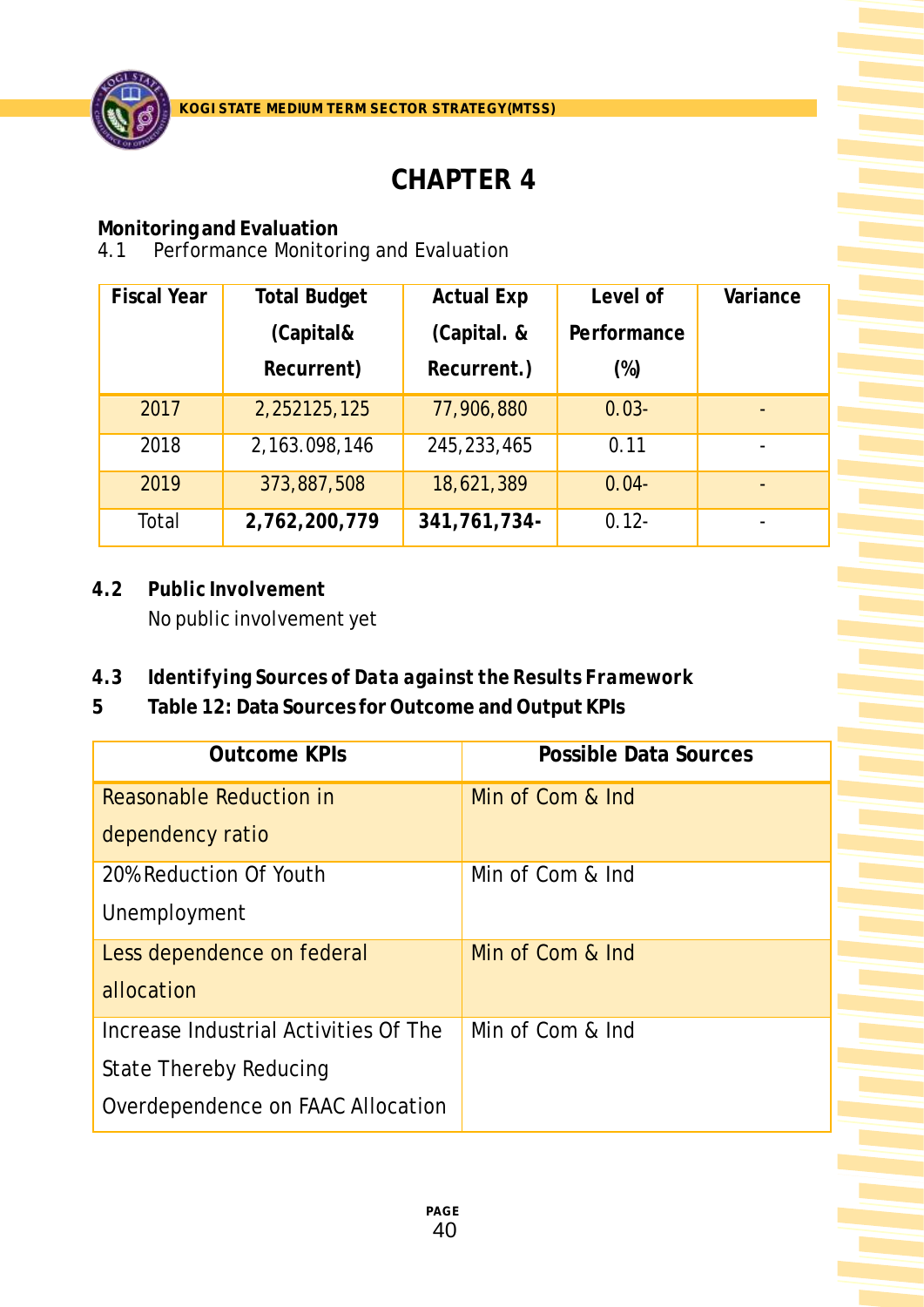

| <b>Output KPIs</b>                   | Possible Data Sources |
|--------------------------------------|-----------------------|
| Commencement of operation at the     | Min of Com & Ind      |
| proposed industry site               |                       |
| Prompt Access to Ioan                | Min of Com & Ind      |
| Reasonable numbers of registered     | Min of Com & Ind      |
| <b>SMEs business</b>                 |                       |
| Approval and release of Funding the  | <b>AG Office</b>      |
| social project                       |                       |
| Physical structure built at the site | Min of Com & Ind.     |
| for mineral display center           |                       |
| Expansion of market at Ankpa,        | Min of Com & Ind.     |
| Kabba and Okene                      |                       |

Monitoring and evaluation of the Commerce and Industry sector MTSS 2020 -2022 is a vital component of the MTSS implementation process as it provides the mechanism for tracking and reporting on the execution of planned activities and progress towards achieving set targets. It further allows for challenges, constraints and success factors in MTSS implementation to be identified. These are necessary for learning lessons and informing how the MTSSs are revised in the future.

In the process of monitoring and evaluation due consideration is accorded the source of data especially information that tracks the performance of outcome and output indicators.

The Commerce and Industry sector result framework is still very much work in progress and still requires additional efforts to establish the various sources of data for the MTSS KPIs. It is important to understand that the information generated from the performance of the MTSS 2020 -2022 outputs serves as basis for the rollover of the Commerce and Industry sector MTSS.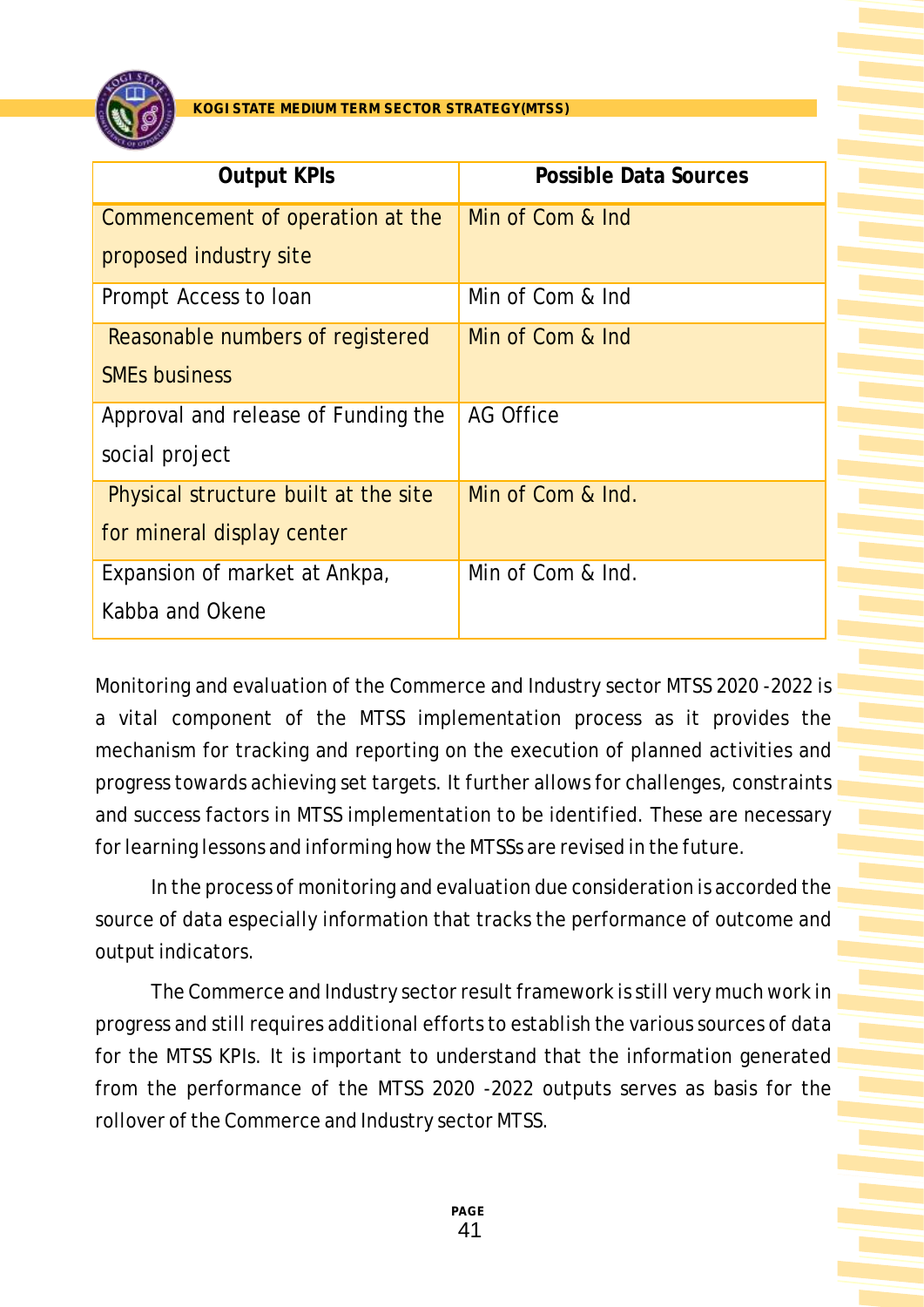

### **4.4 Conducting Annual Sector Review**

The annual sector performance review (ASPR) which is another vital process in the development of the Budget and Planning sector MTSS was conducted in the second quarter of 2019.

### *The overarching purpose of the ASPR is to*

- 1) Identify the status of interventions that had taken place in the sector in the 2020.
- 2) Establish the performance status for 2018; identify the relationship between the financial investment, institutional/organizational capacity in that sector and the results.
- 3) Establish a performance trend on each of the outcome KPIs in the results Framework for the sector, where available data is available.
- 4) Recommend optimal direction for realistic outcome targets in the Medium Term Development Plan and the Medium Term Sector Strategy.

This was undertaken by the sector Monitoring and Evaluation (M&E) officer with the guidance provided by the Director – M&E of the Kogi State. Update information of KPIs to be provided by Kogi State Bureau of Statistics. This process is vital as it documents the Kogi State progress against planned outputs and outcome targets for the sector. The rollover process of the MTSS process is anchored on the outcome of this review.

### **4.5 Organisational Arrangements**

In conducting Monitoring and Evaluation for the Sector, Commerce and Industry sector and other MDAs in the sector should have unit charged with the responsibility of collecting, collating and analyzing key performance information on the implementation of the MTSS activities under the guidance of the Unit of Monitoring and Evaluation of Ministry of Commerce and Industry. The Monitoring and Evaluation effort of the sector is to be coordinated by the Director of Monitoring and Evaluation in Budget and Planning Ministry. In addition conduct analysis of findings as key inputs in the policy making process of the sector.